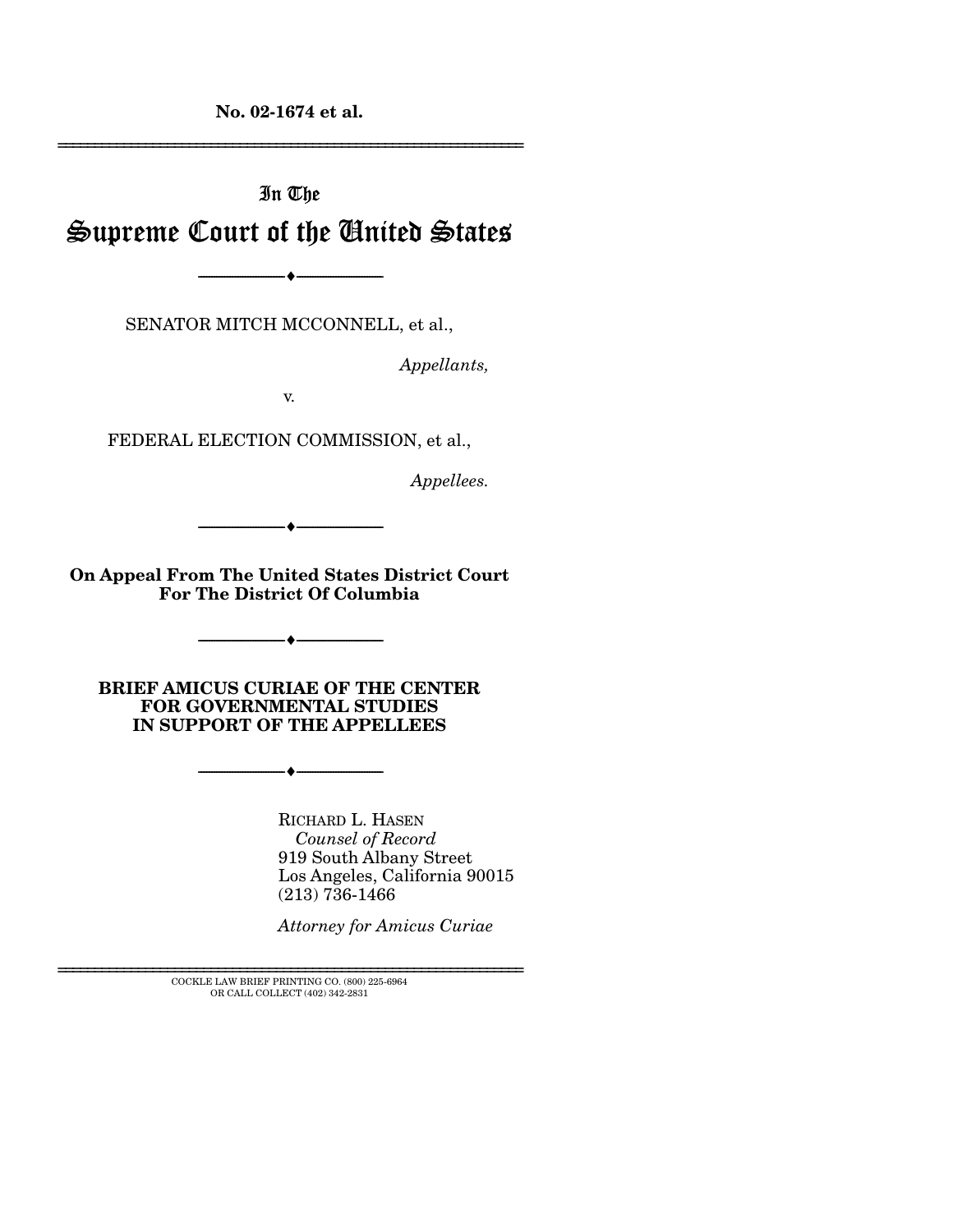# TABLE OF CONTENTS

Page

| INTEREST OF THE AMICUS CURIAE                                                                                                                                                                                                                                                                                               | 1  |
|-----------------------------------------------------------------------------------------------------------------------------------------------------------------------------------------------------------------------------------------------------------------------------------------------------------------------------|----|
| INTRODUCTORY STATEMENT AND SUMMARY                                                                                                                                                                                                                                                                                          | 1  |
|                                                                                                                                                                                                                                                                                                                             | 5  |
| THIS COURT SHOULD AFFIRM THAT LEG-<br>I.<br>ISLATIVE BODIES MAY ENACT NARROWLY<br>TAILORED DISCLOSURE LAWS GOVERN-<br>ING COMMUNICATIONS THAT INFLUENCE<br>ELECTIONS. STRIKING<br><b>DOWN</b><br><b>BCRA'S</b><br>NARROWLY TAILORED DISCLOSURE PRO-<br>VISIONS WOULD JEOPARDIZE VIRTUALLY<br>ALL EFFECTIVE CAMPAIGN FINANCE | 5  |
| $A_{-}$                                                                                                                                                                                                                                                                                                                     |    |
| This Court Has Recognized the Compel-<br>ling Interests Served by Narrowly Tai-                                                                                                                                                                                                                                             | 5  |
| In Recent Years, Corporations, Unions,<br>$\mathbf{B}$ .<br>and Individuals Have Been Able to Avoid<br>Disclosure on a Massive Scale in Candi-<br>date Campaigns, and Thereby Thwart<br>Effective Campaign Finance Disclosure<br>Laws, by Eschewing Express Words of                                                        | 8  |
| $C_{\cdot}$<br>This Court Should Recognize BCRA's<br>Bright-Line "Electioneering Communica-<br>tions" Provision as a Narrowly Tailored<br>Means of Enforcing Effective Disclosure                                                                                                                                           | 11 |
|                                                                                                                                                                                                                                                                                                                             |    |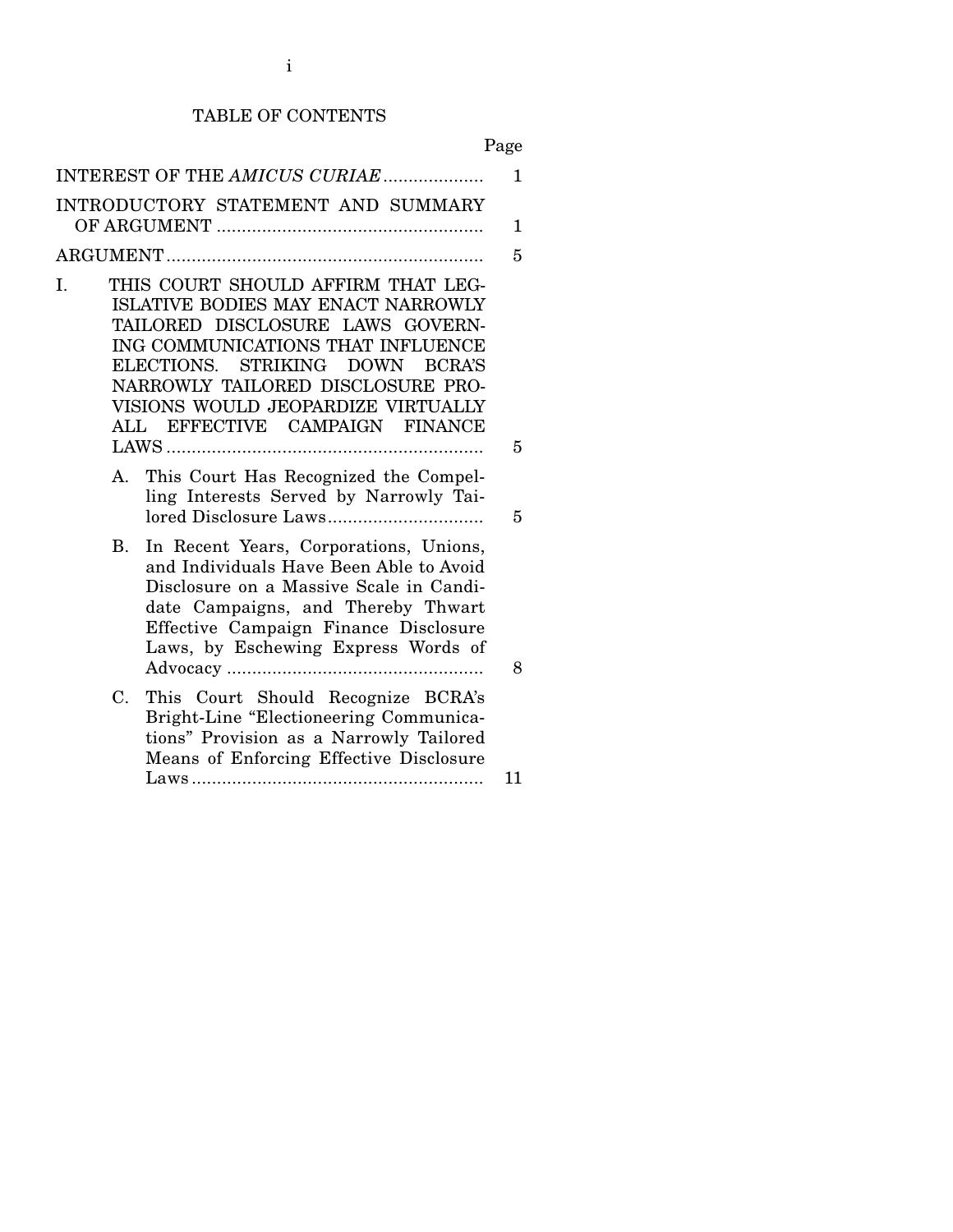# TABLE OF CONTENTS – Continued

Page

|     | 1.   | The district court failed to distin-<br>guish between use of the bright-line<br>test for the disclosure requirement<br>and for the segregated fund require-                                               | 11 |
|-----|------|-----------------------------------------------------------------------------------------------------------------------------------------------------------------------------------------------------------|----|
|     | 2.   | The bright-line test as applied to dis-<br>closure regulations is not overbroad<br>at all because virtually all issue ads<br>covered by the test will influence fed-                                      | 13 |
|     | 3.   | Issue advocacy is not constitutionally<br>favored over election-related speech                                                                                                                            | 15 |
|     | 4.   | Even if there is some overbreadth, it                                                                                                                                                                     | 19 |
|     | D.   | If This Court Fails to Uphold BCRA's<br>Bright-Line "Electioneering Communica-<br>tions" Provision, All Effective State and<br>Local Campaign Finance Disclosure<br>Laws and Public Financing Laws Are in | 20 |
| II. | THIS | COURT SHOULD AFFIRM<br><b>THE</b><br>CONSTITUTIONALITY OF NARROWLY<br>TAILORED LAWS REQUIRING CORPORA-<br>TIONS AND UNIONS TO USE A SEGRE-<br>GATED FUND FOR COMMUNICATIONS                               |    |
|     |      | THAT INFLUENCE ELECTIONS                                                                                                                                                                                  | 22 |

ii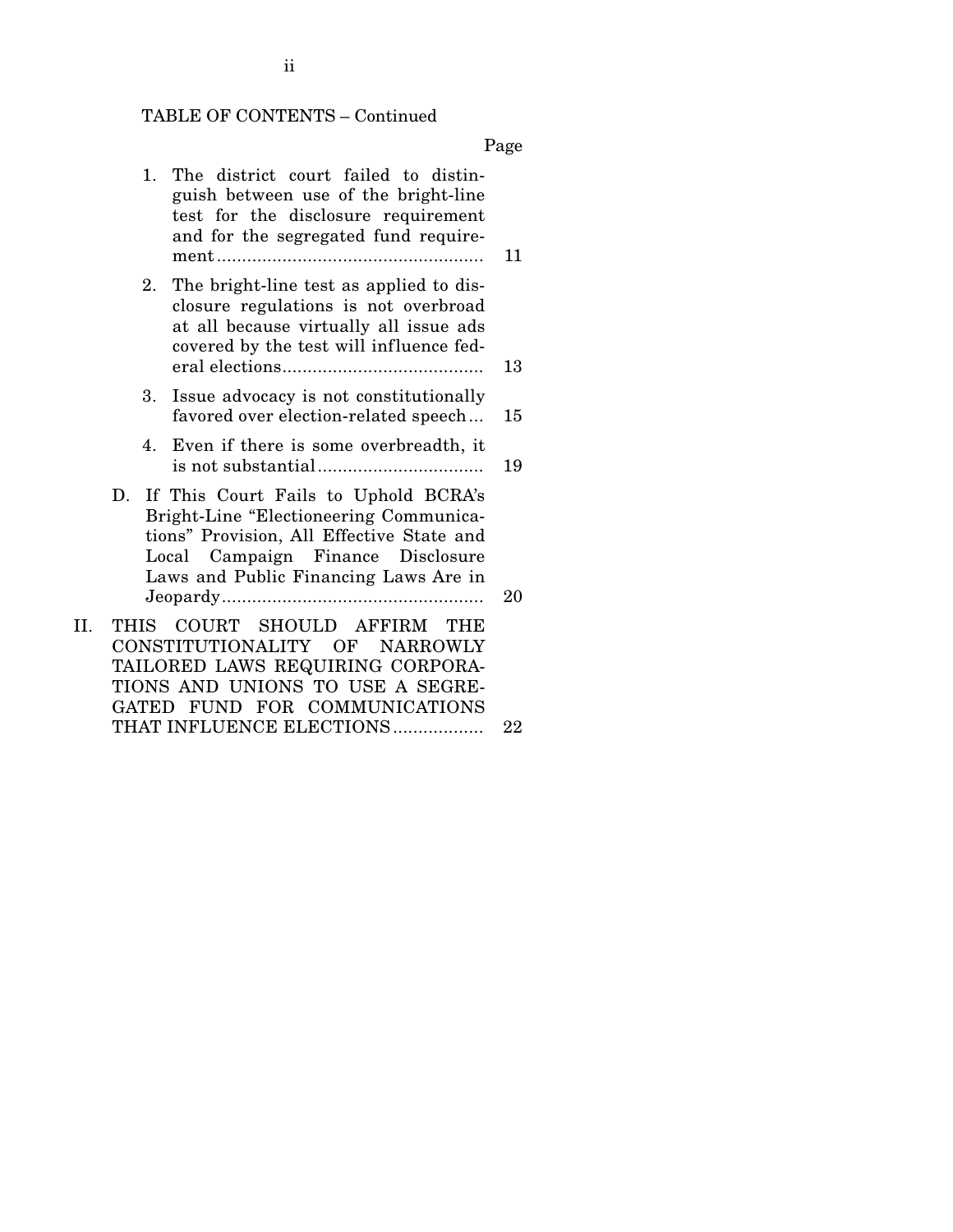# TABLE OF CONTENTS – Continued

Page

| A. | This Court Has Recognized the Compelling<br>Interests Served by Limits on Excessive<br>Corporate and Union Involvement in the                                                                                                                              | 22 |
|----|------------------------------------------------------------------------------------------------------------------------------------------------------------------------------------------------------------------------------------------------------------|----|
| B. | In Recent Years, Corporations and Un-<br>ions Have Been Able to Skirt the Limits<br>on Involvement in the Electoral Process<br>by Eschewing Express Words of Advo-                                                                                         | 25 |
| C. | This Court Should Recognize BCRA's<br>Bright-Line "Electioneering Communica-<br>tions" Provision as a Narrowly Tailored<br>Means of Limiting Corporate and Union<br>Involvement in the Electoral Process                                                   | 25 |
|    | D. If This Court Fails to Uphold BCRA's<br>Bright-Line "Electioneering Communica-<br>tions" Provision, State and Local Gov-<br>ernment Will Be Unable to Enact<br><i>Effective</i> Laws Limiting Corporate and<br>Union Involvement in the Political Proc- | 29 |
|    |                                                                                                                                                                                                                                                            |    |
|    |                                                                                                                                                                                                                                                            | 30 |

# iii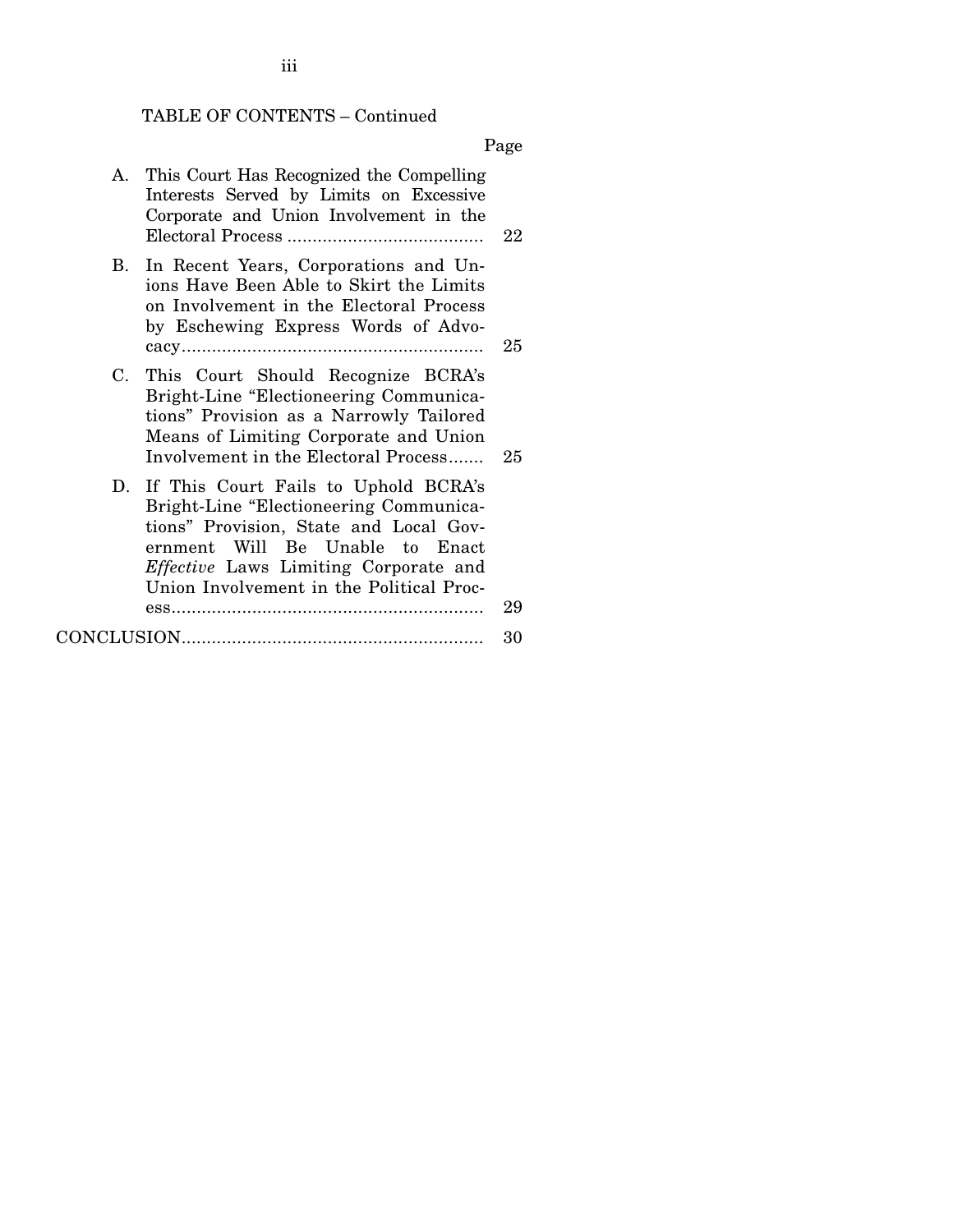# TABLE OF AUTHORITIES

Page

## CASES

| Austin v. Michigan Chamber of Commerce, 494<br>U.S. 652 [110 S.Ct. 1391, 108 L.Ed. 2d 652]             |
|--------------------------------------------------------------------------------------------------------|
| Broadrick v. Oklahoma, 413 U.S. 601 [93 S.Ct.                                                          |
| Brown v. Socialist Workers '74 Campaign Commit-<br>tee, 459 U.S. 87 [103 S. Ct. 416, 74 L. Ed. 2d 250] |
| Buckley v. American Constitutional Law Founda-<br>tion, 525 U.S. 182 [119 S. Ct. 636, 142 L. Ed. 2d    |
| Buckley v. Valeo, 424 U.S. 1 [96 S. Ct. 612, 46                                                        |
| Chamber of Commerce v. Moore, 288 F.3d 187 (5th                                                        |
| Citizens Against Rent Control v. City of Berkeley,<br>454 U.S. 290 [102 S. Ct. 434, 70 L. Ed. 2d 492]  |
| Elections Board v. Wisconsin Manufacturers &<br>Commerce, 597 N.W.2d 721 (Wis. 1999)11                 |
| FEC v. Akins, 524 U.S. 11 [118 S. Ct. 1777, 141]                                                       |
| FEC v. Beaumont, 539 U.S. __ [123 S. Ct. 2200,                                                         |
| FEC v. Christian Action Network, 110 F.3d 1049                                                         |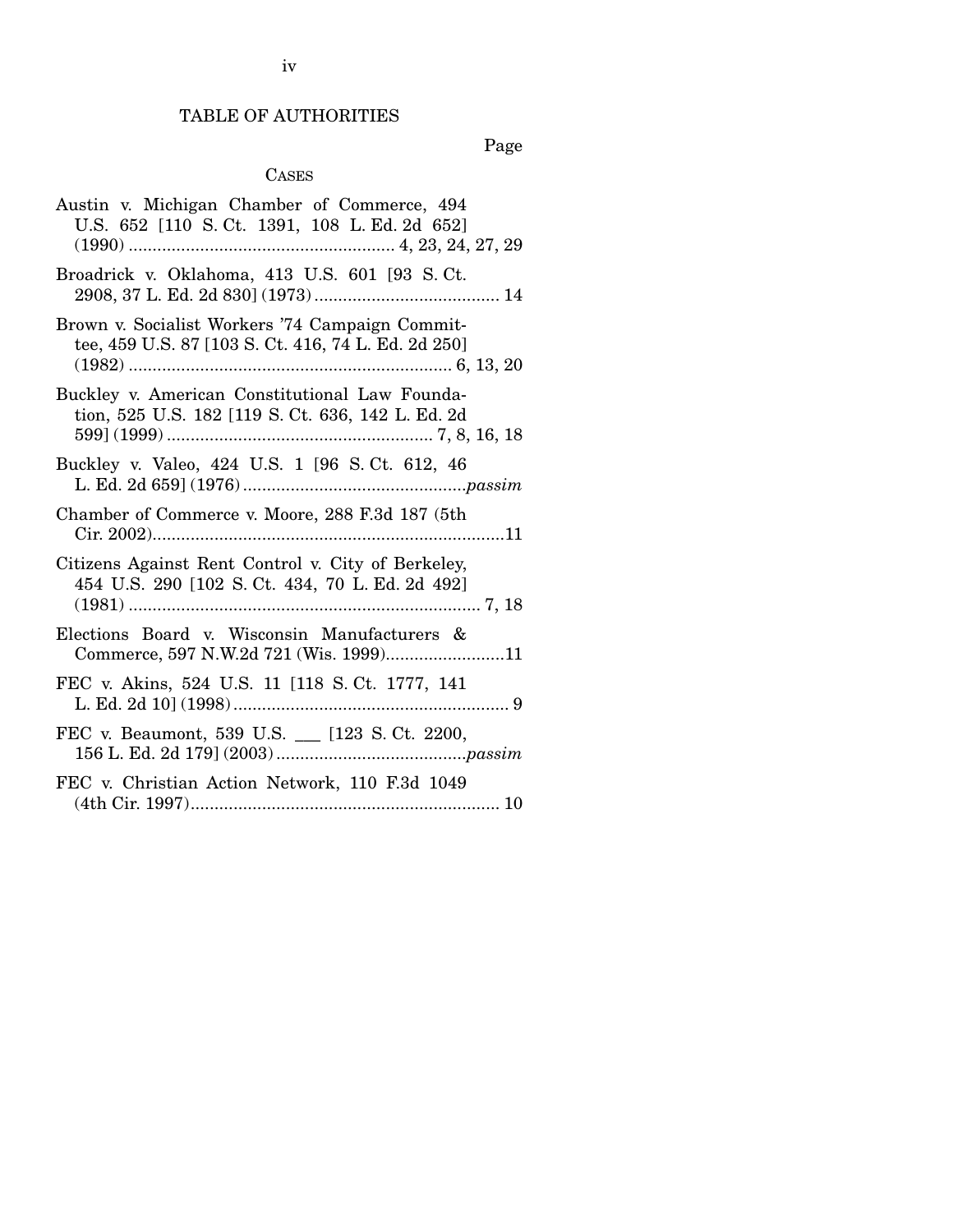v

| FEC v. Massachusetts Citizens for Life, 479 U.S.<br>238 [107 S. Ct. 616, 93 L. Ed. 2d 539] (1986) 12, 28, 29 |
|--------------------------------------------------------------------------------------------------------------|
| FEC v. National Right to Work Committee, 459<br>U.S. 197 [103 S. Ct. 552, 74 L. Ed. 2d 364]                  |
| First National Bank of Boston v. Bellotti, 435<br>U.S. 765 [98 S.Ct. 1407, 55 L.Ed. 2d 707]                  |
| Lehnert v. Ferris Faculty Association, 500 U.S. 507                                                          |
| Massachusetts v. Oakes, 491 U.S. 576 [109 S. Ct.                                                             |
| McIntyre v. Ohio Elections Commission, 514 U.S.<br>334 [115 S. Ct. 1511, 131 L. Ed. 2d 426] (1995) 8, 18     |
| Nixon v. Shrink Missouri Government PAC, 528<br>U.S. 377 [120 S. Ct. 897, 145 L. Ed. 2d 886]                 |
| United States v. Congress of Industrial Organiza-<br>tions, 335 U.S. 106 [68 S. Ct. 1349, 92 L. Ed.          |
| United States v. Harriss, 347 U.S. 612 [74 S.Ct.                                                             |
| Virginia v. Hicks, 539 U.S. __ [123 S. Ct. 2191, 156                                                         |
| Watchtower Bible & Tract Society v. Village of<br>Stratton, 536 U.S. 150 [122 S.Ct. 2080, 153                |
|                                                                                                              |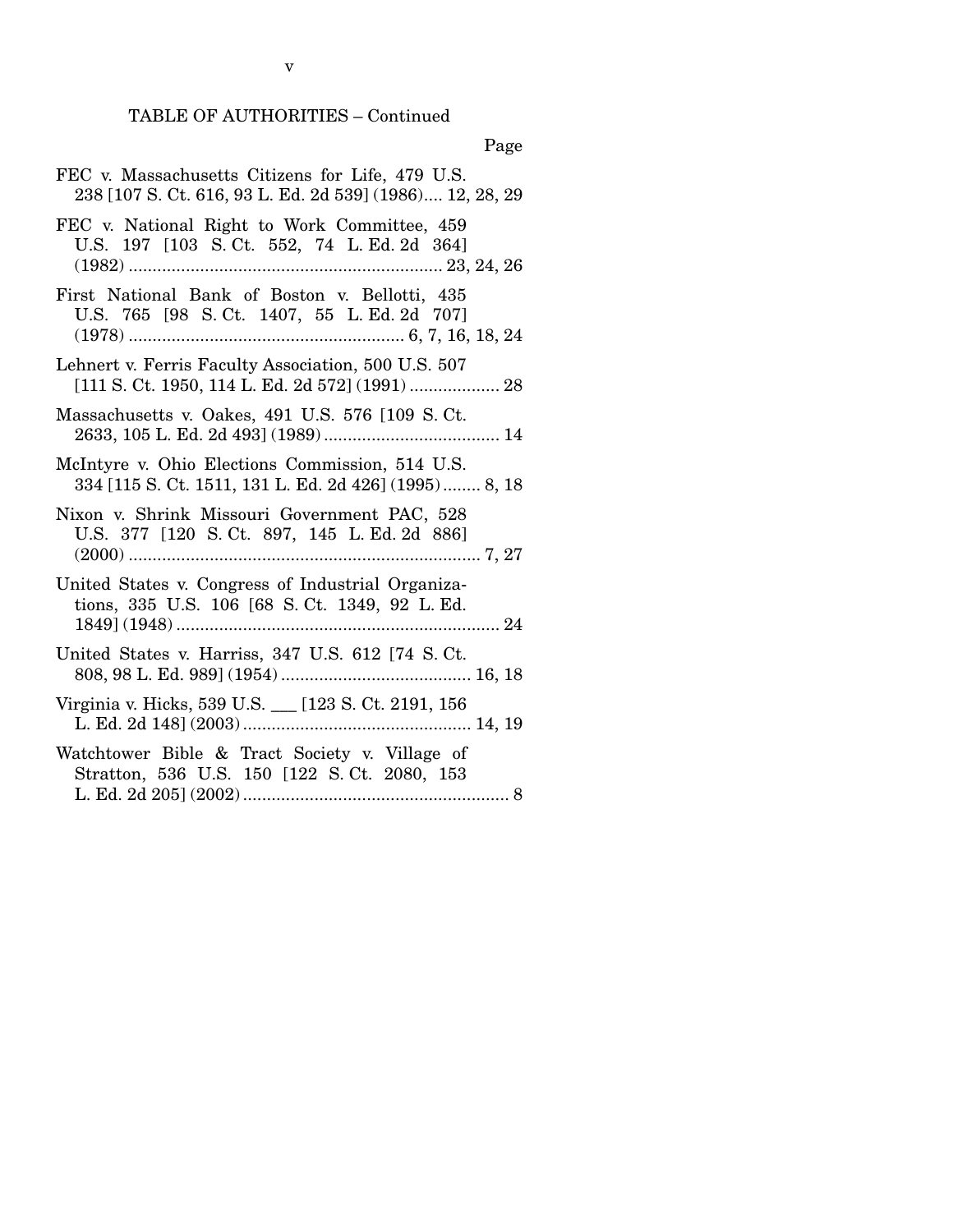# TABLE OF AUTHORITIES - Continued

|--|

### **CONSTITUTIONS**

|--|--|--|

### **STATUTES**

| 2 U.S.C.A. § 441b (West 1997 & Supp. 2003)  22, 25 |
|----------------------------------------------------|
| Bipartisan Campaign Reform Act of 2002, Pub. L.    |
|                                                    |
|                                                    |
| Alaska Statute (2002)                              |
|                                                    |
|                                                    |
| Arizona Revised Statute (2003)                     |
|                                                    |
|                                                    |
|                                                    |
| Arkansas Code Annotated (2003)                     |
|                                                    |
|                                                    |
| California Government Code (West Supp. 2003)       |
|                                                    |
|                                                    |
| Colorado Revised Statute (2002)                    |
|                                                    |
|                                                    |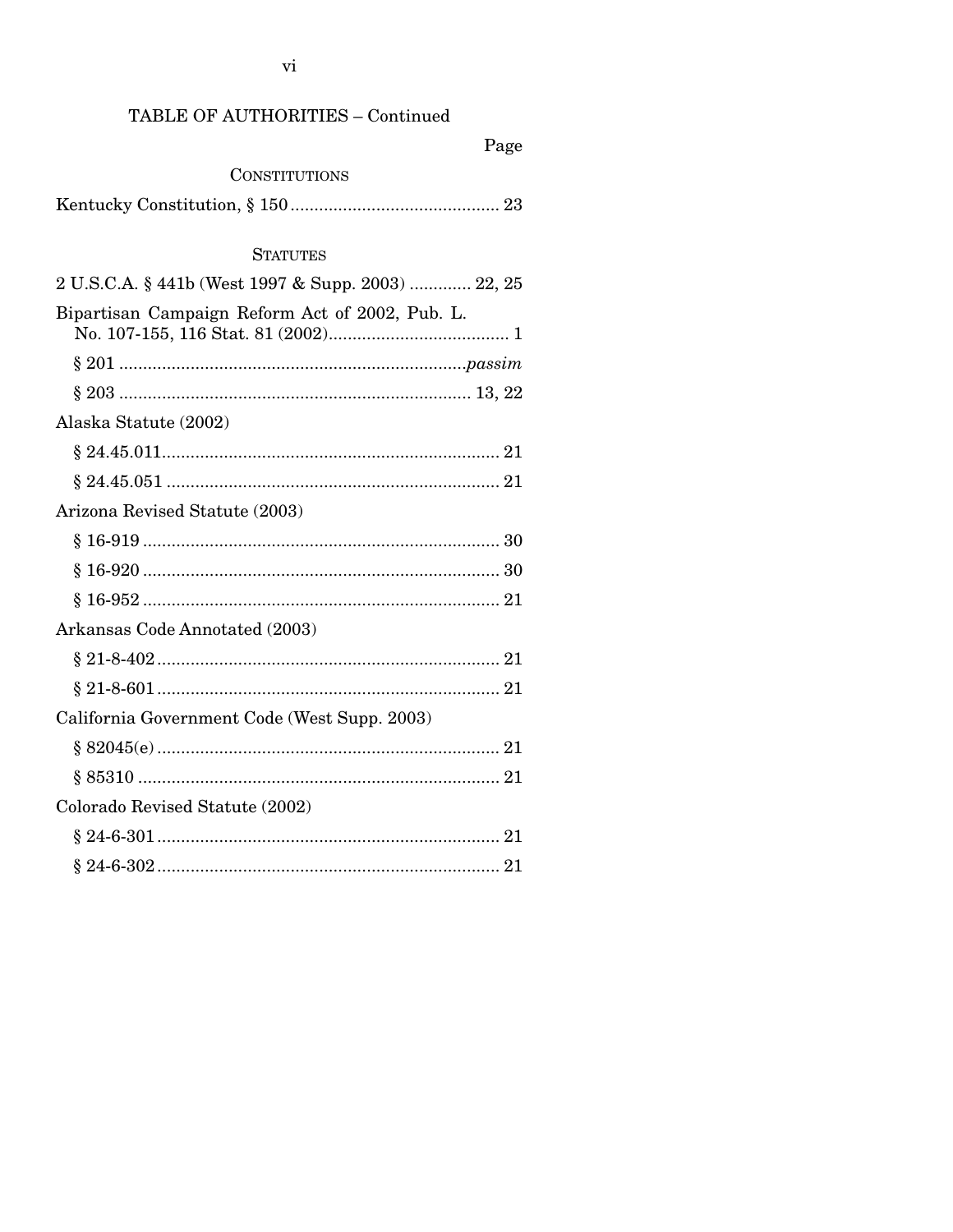# TABLE OF AUTHORITIES - Continued

# Page

# Connecticut General Statute (2003)

| District of Columbia Code Annotated § 1-1105.01 |
|-------------------------------------------------|
| Georgia Code Annotated (2003)                   |
|                                                 |
|                                                 |
|                                                 |
| Hawaii Revised Statute (2003)                   |
|                                                 |
|                                                 |
|                                                 |
| Idaho Code (Michie 2003)                        |
|                                                 |
|                                                 |
|                                                 |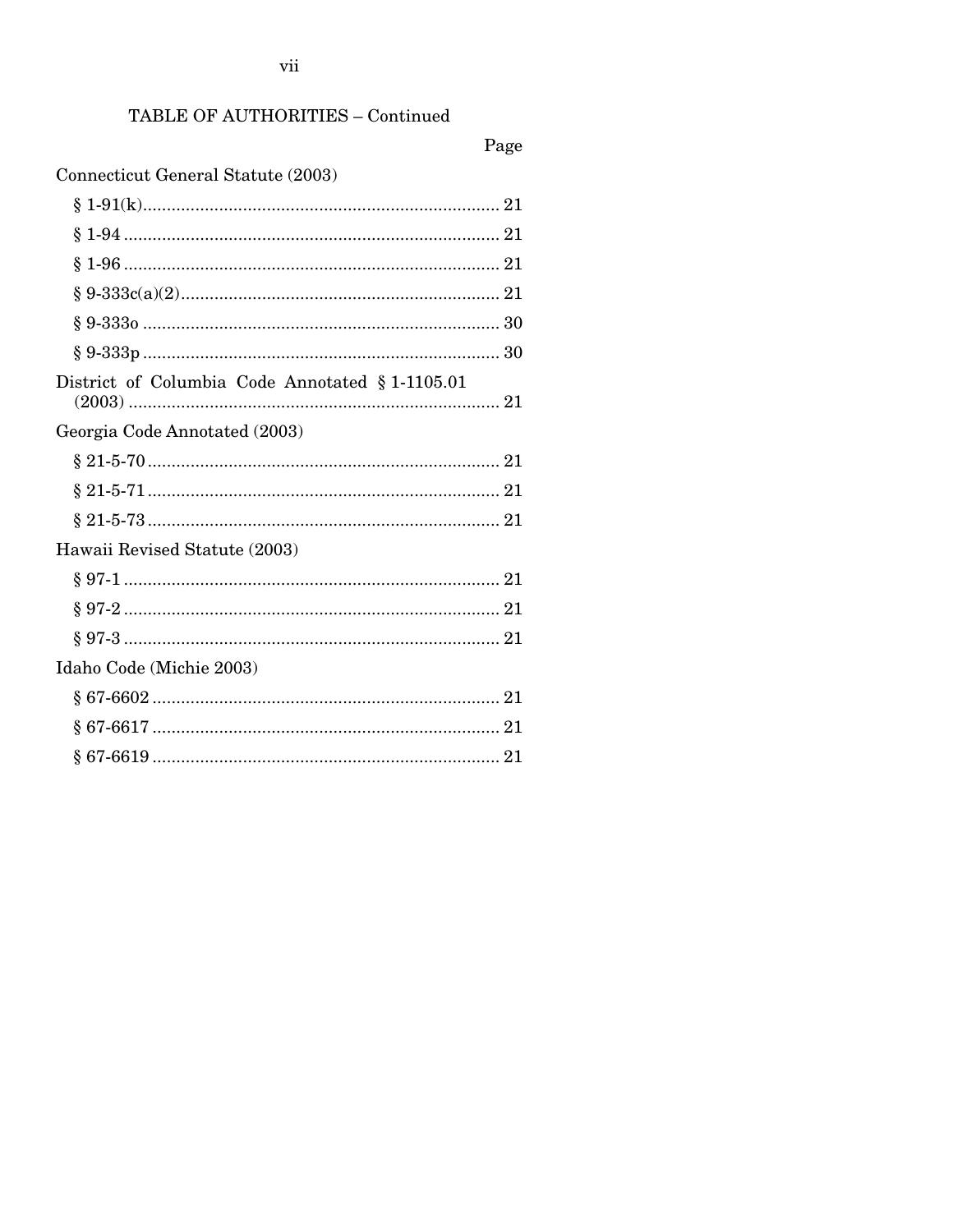viii

# TABLE OF AUTHORITIES - Continued

| Page                                            |
|-------------------------------------------------|
| Indiana Code Annotated (Michie 2003)            |
|                                                 |
|                                                 |
|                                                 |
| Kansas Statute Annotated (2002)                 |
|                                                 |
|                                                 |
| Maine Revised Statute Annotated, title 21-A,    |
| Maryland Code Annotated State Government (2003) |
|                                                 |
|                                                 |
| Michigan Compiled Laws (2003)                   |
|                                                 |
|                                                 |
|                                                 |
|                                                 |
| Minnesota Statute (2002)                        |
|                                                 |
|                                                 |
|                                                 |
| Mississippi Code Annotated (2003)               |
|                                                 |
|                                                 |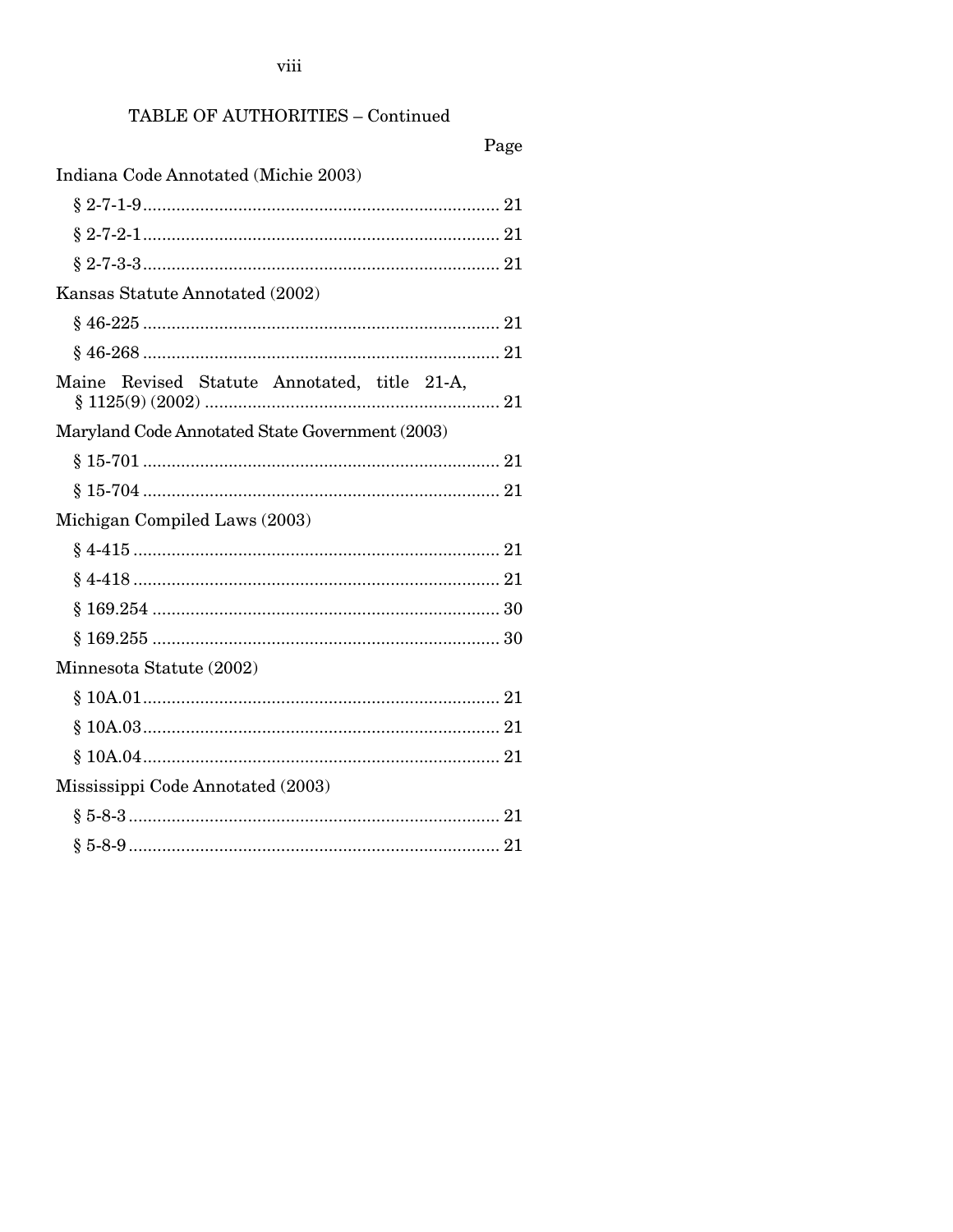ix

# TABLE OF AUTHORITIES – Continued

Page

| Montana Code Annotated (2002)                      |
|----------------------------------------------------|
|                                                    |
|                                                    |
| Nebraska Revised Statute § 49-1433 (2002) 21       |
|                                                    |
| New Mexico Statute Annotated (Michie 2002)         |
|                                                    |
|                                                    |
| New York Election Law § 14-116 (McKinney 2003) 30  |
| New York Legislative Law (McKinney 2003)           |
|                                                    |
|                                                    |
| North Carolina General Statute § 163-278.19        |
| North Carolina General Statute § 163-278.67        |
| Ohio Revised Code Annotated (West 2002)            |
|                                                    |
|                                                    |
|                                                    |
| Oregon Revised Statute (2001)                      |
|                                                    |
| ö                                                  |
| Pennsylvania Consolidated Statute § 3253<br>$25\,$ |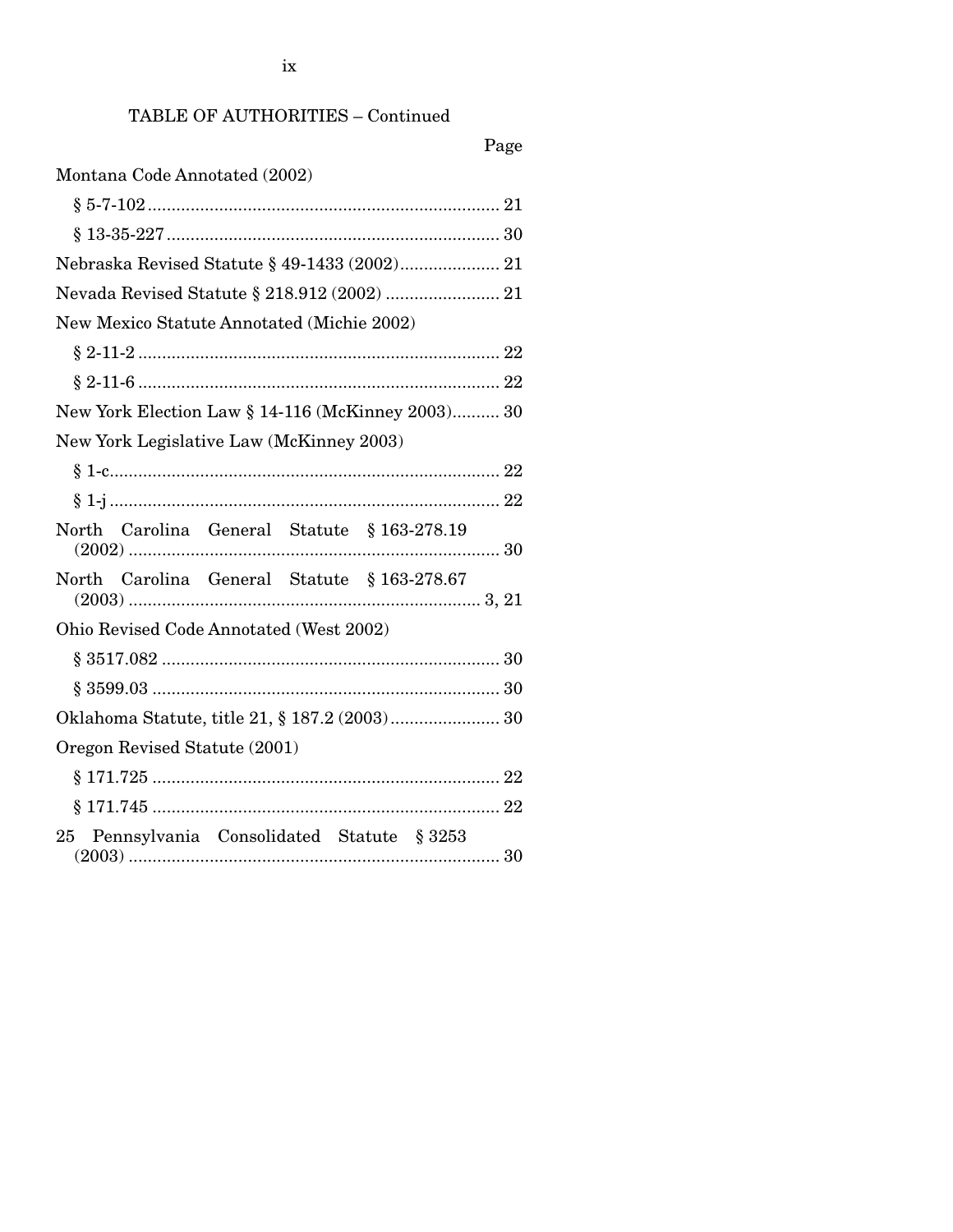# TABLE OF AUTHORITIES - Continued

| Page                                                 |
|------------------------------------------------------|
| 65 Pennsylvania Consolidated Statute (2002)          |
|                                                      |
|                                                      |
| Rhode Island General Laws (2002)                     |
|                                                      |
|                                                      |
| South Dakota Codified Laws § 12-25-2 (Michie         |
| Texas Election Code Annotated (2003)                 |
|                                                      |
|                                                      |
| Vermont Statute Annotated, title 2 (2003)            |
|                                                      |
|                                                      |
| Vermont Statute Annotated, title 17 § 2883 (2002) 21 |
| Virginia Code Annotated (Michie 2003)                |
|                                                      |
|                                                      |
| Washington Revised Code § 42.17.200 (2003) 22        |
| West Virginia Code (2003)                            |
|                                                      |
|                                                      |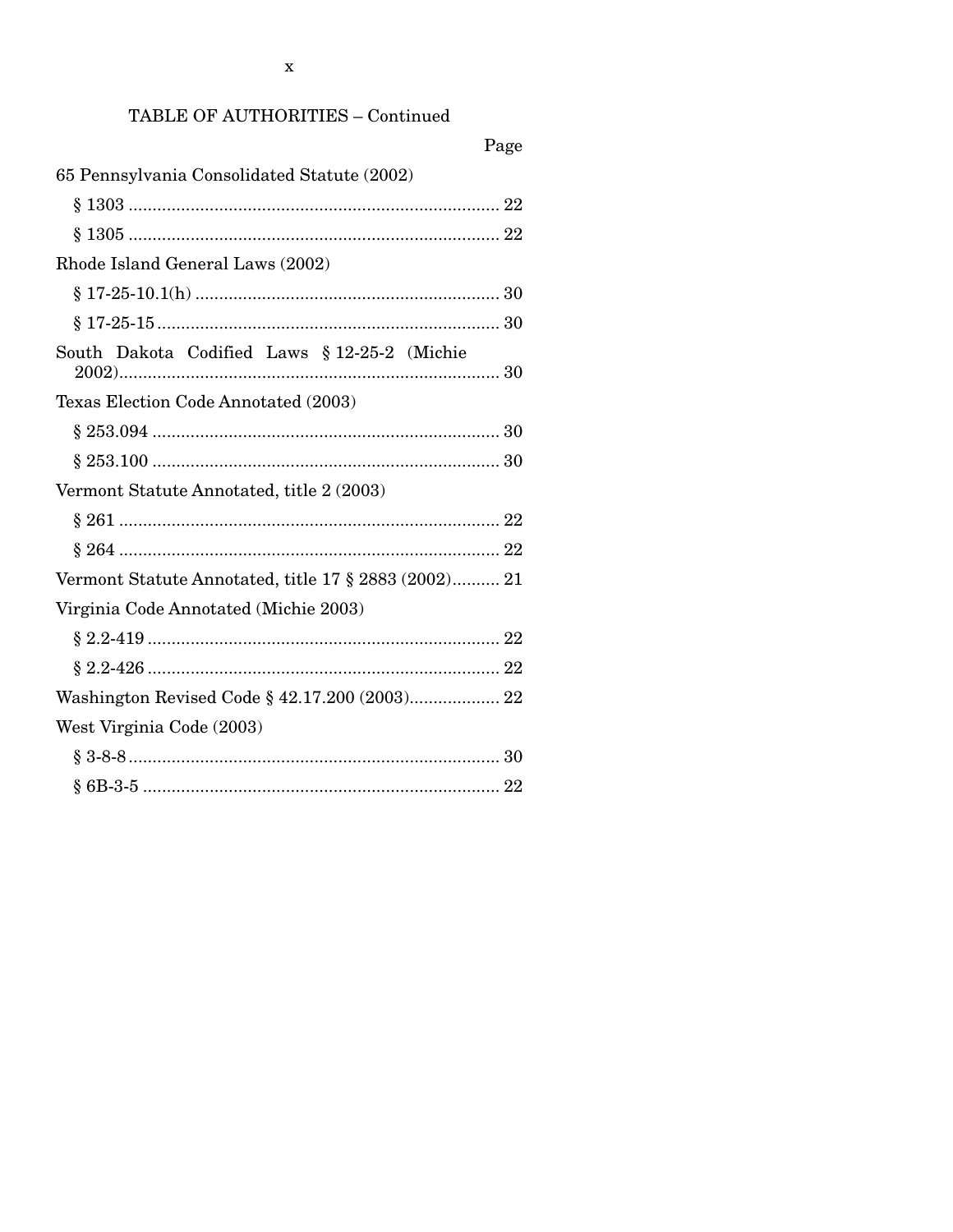# TABLE OF AUTHORITIES – Continued

| Wisconsin Statute (2002)                              |
|-------------------------------------------------------|
|                                                       |
|                                                       |
|                                                       |
|                                                       |
| Berkeley, California, Municipal Code § 2.12.440       |
| Chula Vista, California, Municipal Code § 2.52.060    |
| Coronado, California, Municipal Code § 1.84.40        |
| Los Angeles, California, Municipal Code § 49.7.14     |
| Poway, California, Municipal Code $\S 2.28.030(B)(1)$ |
| San Diego, California, Municipal Code § 27.2947       |
| San Diego County, California, Municipal Code, title   |
| Santee, California, Municipal Code, § 2.40.070        |
| Scotts Valley, California, Municipal Code § 2.60.040  |

COURT RULES

|--|--|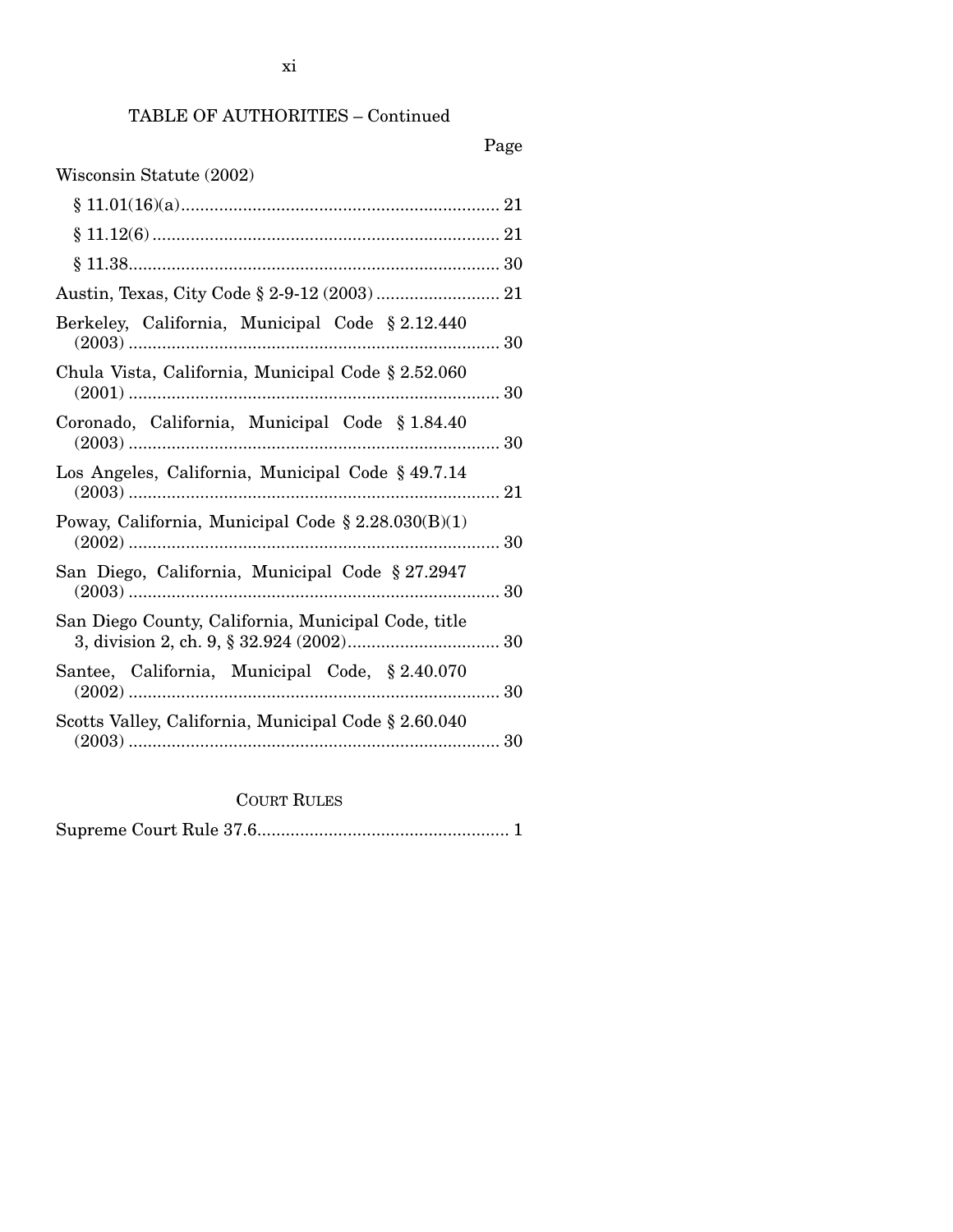# TABLE OF AUTHORITIES – Continued

Page

### REGULATIONS

|  |  | 11 Code of Federal Regulations $$100.22(b)(2)$ |  |
|--|--|------------------------------------------------|--|
|  |  |                                                |  |

### **MISCELLANEOUS**

| Act of Apr. 3, 1897, ch. 19, § 1, 1897 Nebraska Laws |  |
|------------------------------------------------------|--|
| Act of Apr. 5, 1897, ch. 18, § 1, 1897 Tennessee     |  |
| Act of Apr. 6, 1911, ch. 109, § 1, 1911 New Hamp-    |  |
| Act of Apr. 19, 1905, ch. 291, § 1, 1905 Minnesota   |  |
| Act of Feb. 5, 1907, ch. 121, 1907 North Carolina    |  |
| Act of Feb. 17, 1911, ch. 41, § 10, 1911 Wyoming     |  |
| Act of May 29, 1908, ch. 31, art. 1, art. VII, §9,   |  |
| Act of June 2, 1891, ch. 4538, §§ 1-2, 1891 Florida  |  |
| Act of June 21, 1905, ch. 492, § 1, 1905 Wisconsin   |  |
| Richard H. Fallon, Making Sense of Overbreadth,      |  |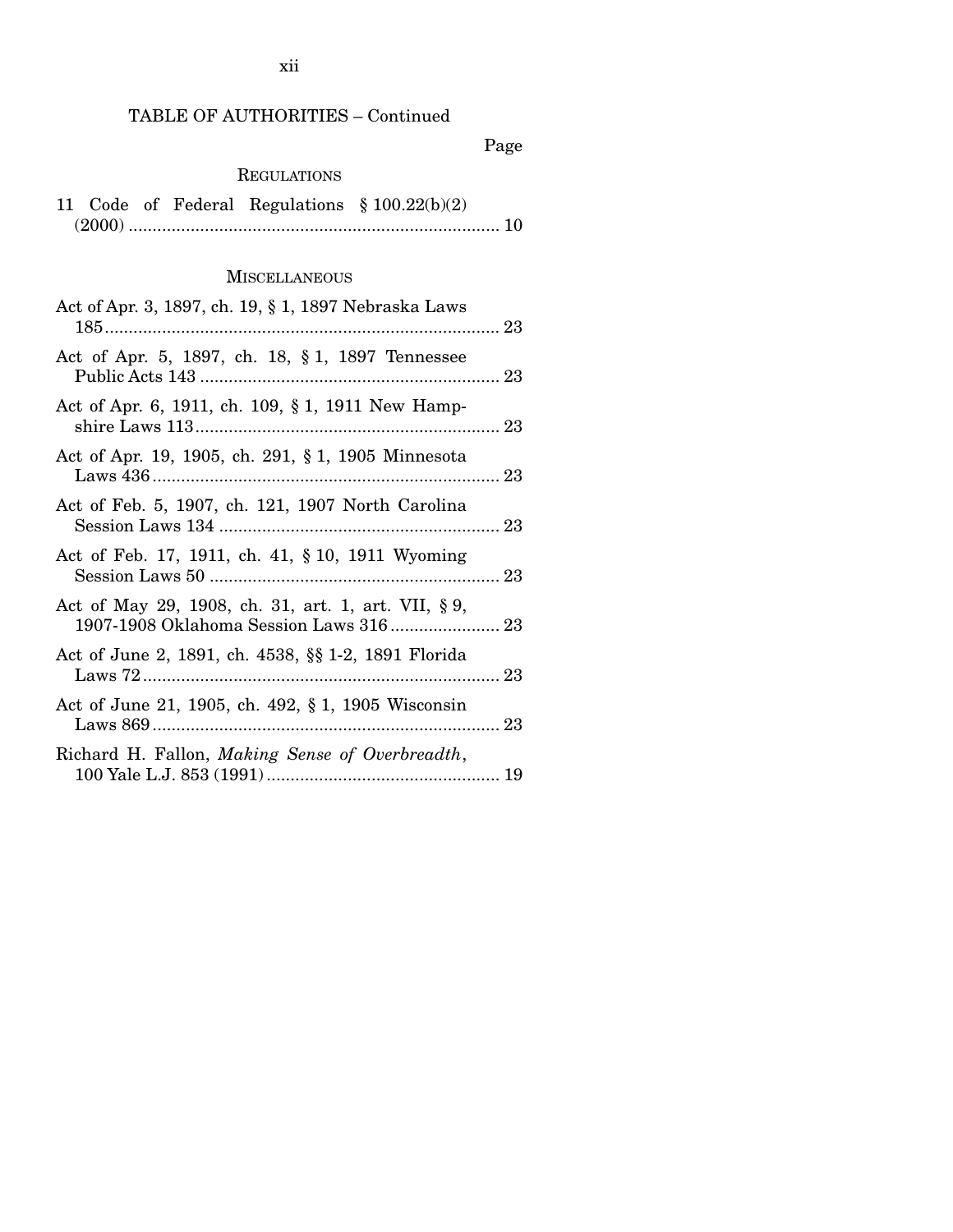xiii

# TABLE OF AUTHORITIES – Continued

Page

| Edward B. Foley, "Narrow Tailoring" Is Not the<br>Opposite of "Overbreadth": Defending BCRA's<br>Definition of "Electioneering Communications", 2<br>Election L.J. (forthcoming Oct. 2003) available at<br>http://www.liebertpub.com/elj/Foley1.pdf 20, 28 |  |
|------------------------------------------------------------------------------------------------------------------------------------------------------------------------------------------------------------------------------------------------------------|--|
| Richard L. Hasen, Measuring Overbreadth: Using<br>Empirical Evidence to Determine the Constitu-<br>tionality of Campaign Finance Laws Targeting<br>Sham Issue Advocacy, 85 Minn. L. Rev. 1773                                                              |  |
|                                                                                                                                                                                                                                                            |  |
| Richard Perez-Pena, Air of Mystery Clouds Shot at                                                                                                                                                                                                          |  |
| Richard W. Stevenson & Richard Perez-Pena, The<br>2000 Campaign: The Tactics; Wealthy Texan Says<br>He Bought Anti-McCain Ads, N.Y. Times, Mar. 4,                                                                                                         |  |
|                                                                                                                                                                                                                                                            |  |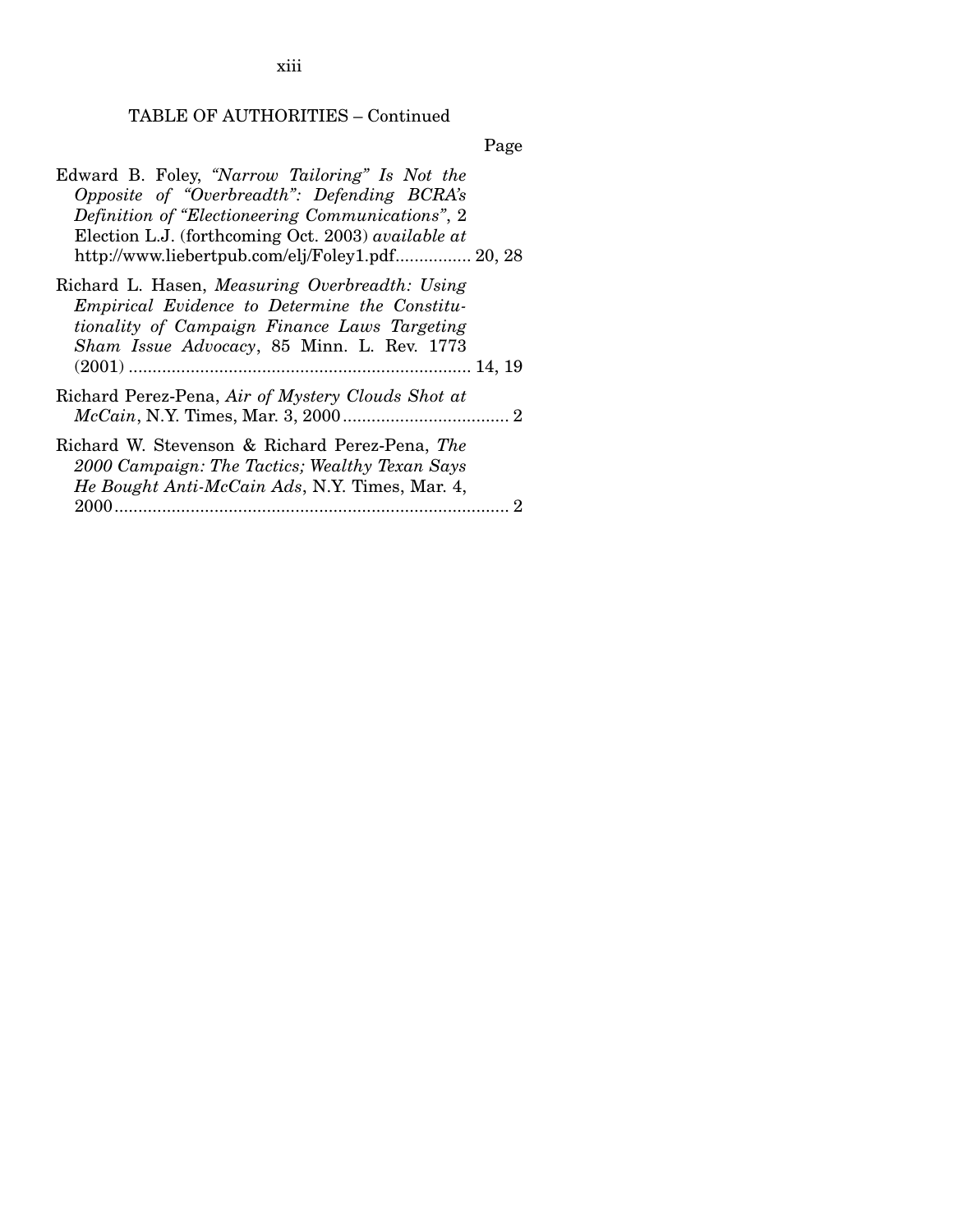#### **INTEREST OF THE** *AMICUS CURIAE*

With the consent of the parties, the Center for Governmental Studies submits this brief *amicus curiae* in support of the Defendants. The letters of consent have been filed with the Clerk of the Court.<sup>1</sup>

The mission of the Center for Governmental Studies (CGS) is to use research, advocacy, technology, and education to improve the fairness of governmental policies and processes, empower the underserved to participate more effectively in their communities, improve communication between voters and candidates for office, and help implement effective public policy reforms.

Although CGS supports many aspects of the Bipartisan Campaign Reform Act, this brief limits its discussion to support the position that BCRA's "electioneering communications" provisions are constitutional. CGS is particularly interested in this aspect of the case because it drafts model campaign finance laws, including disclosure laws covering electioneering communications, that are considered and adopted by states and local jurisdictions. In recent years, the question of "issue ads" has increased in importance as interest groups attempt to find ways to skirt state and local campaign finance laws.

#### **INTRODUCTORY STATEMENT AND SUMMARY OF ARGUMENT**

The purpose of this brief *amicus curiae* is to alert the Court to the serious possibility that a decision by this Court regarding one aspect of the Bipartisan Campaign Reform Act of 2002, Pub. L. No. 107-155, 116 Stat. 81 (2002) ("BCRA"), may well impair the ability of federal, state, and

<sup>1</sup> Pursuant to Supreme Court Rule 37.6, *Amicus* states that no counsel for a party authored this brief in whole or in part and that no person or entity other than *Amicus*, its members, and its counsel contributed monetarily to the preparation or submission of this brief.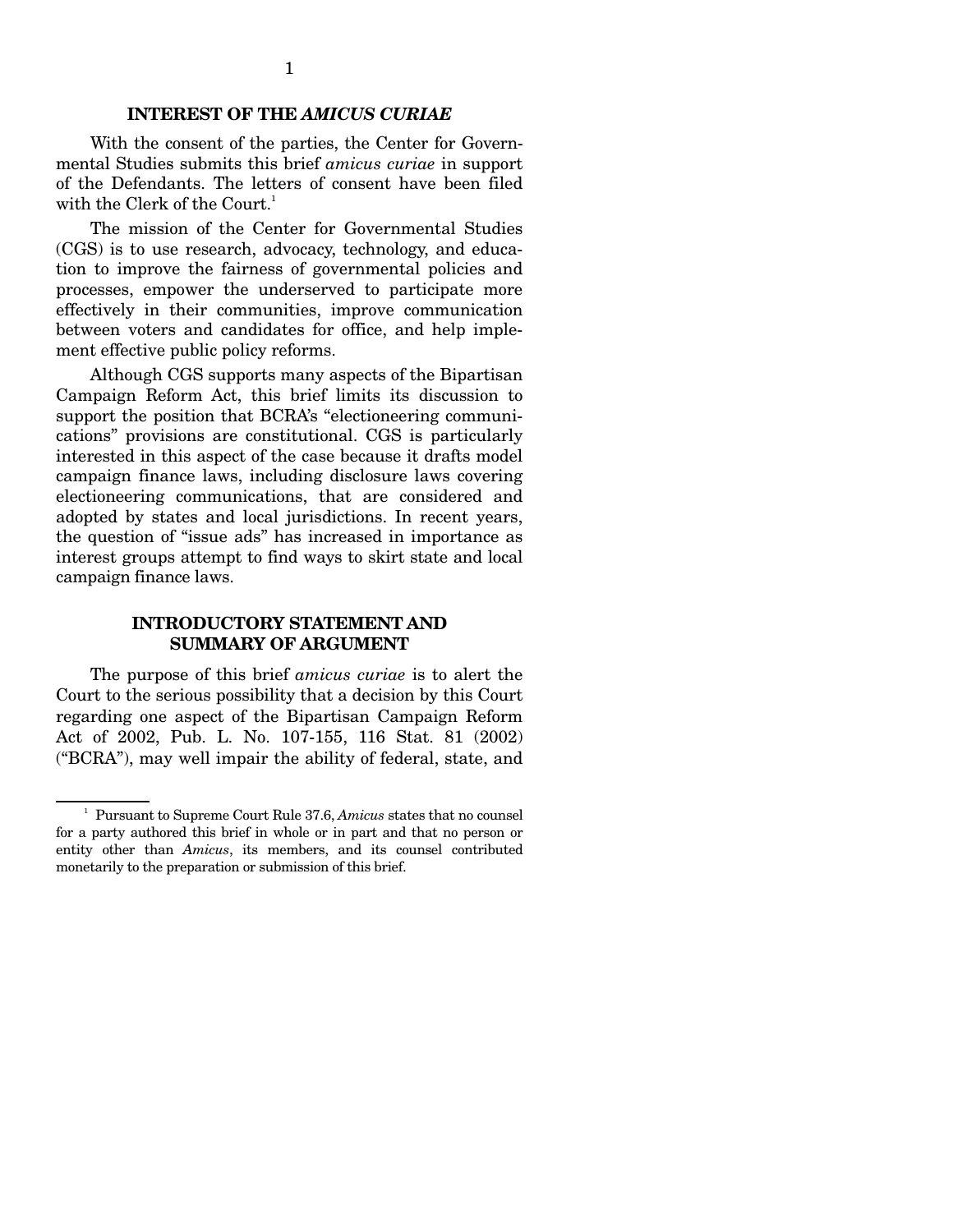local governments to enforce comprehensive campaign finance disclosure and other laws. What is at stake in this Court's resolution of the dispute over the "electioneering communications" provisions of BCRA is nothing less than the ability of all levels of government to enforce *effective*  campaign finance laws (1) requiring *disclosure* of the identity of political actors engaging in election-related activities and of the amounts and sources of money for those activities and (2) regulating the mechanics of *corporate and union* involvement in the political process.

In the last decade or so, this country has witnessed a sea change in the means by which campaigns for office are conducted. Corporations, unions, and individuals increasingly have skirted many disclosure requirements and other applicable campaign finance laws by eschewing the use of express words of advocacy, such as those contained in footnote 52 of *Buckley v. Valeo*, 424 U.S. 1, 44 n.52 (1976). Thus, by ending an advertisement with something like "Call Smith and tell her she's soft on crime" rather than with "Vote Against Smith," political actors have escaped the reach of most campaign finance laws.

One well-publicized example occurred during the 2000 Republican Party primary in New York, where a previously unknown organization, "Republicans for Clean Air," sponsored television advertisements without using words of express advocacy criticizing Senator John McCain, a primary opponent of then-Governor George W. Bush. *See*  Richard Perez-Pena, *Air of Mystery Clouds Shot at McCain*, N.Y. Times, Mar. 3, 2000, at A15. The source of the advertisements remained a mystery until a supporter of Mr. Bush, Sam Wyly, volunteered that he had run the advertisements in the hopes of influencing the outcome of the primary. *See* Richard W. Stevenson & Richard Perez-Pena, *The 2000 Campaign: The Tactics; Wealthy Texan Says He Bought Anti-McCain Ads*, N.Y. Times, Mar. 4, 2000, at A1; Joint Supplemental Appendix to Jurisdictional Statements ("Supp. App.") at 97sa-98sa (per curiam opinion).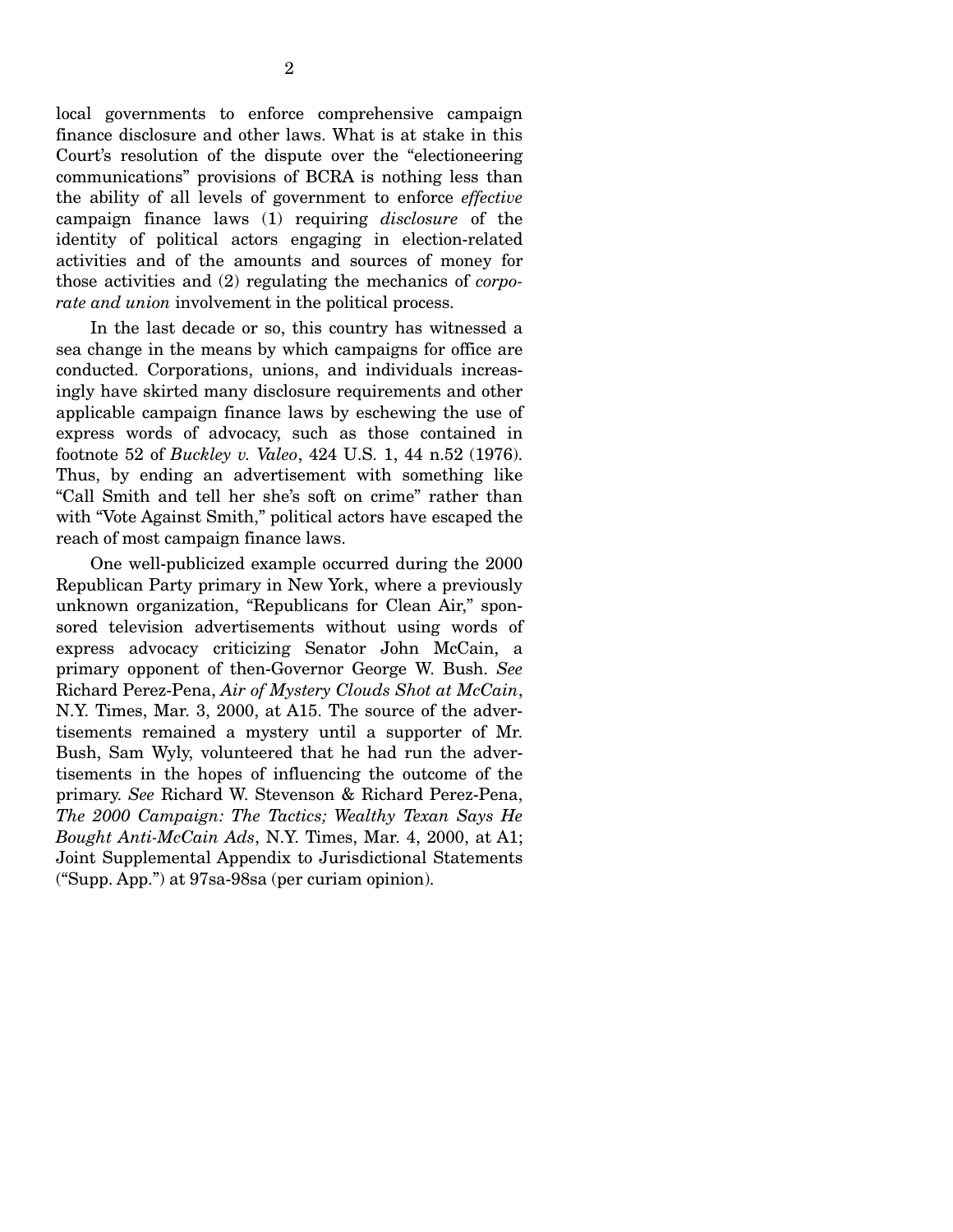Congress chose to address the problem of unregulated electioneering communications by using a bright-line "electioneering communications" definition in BCRA section 201, bringing within the ambit of federal campaign finance laws those advertisements run within a short period before the election, featuring the name or likeness of a candidate for office, broadcast on television, radio, satellite or cable stations, and targeted to the relevant electorate. State governments have begun using similar bright-line approaches.

If this Court strikes down BCRA's bright-line test as applied to the statute's disclosure provisions, no government body in the United States will be able to engage in *effective* campaign finance regulation. Corporations, unions, and others will have the opportunity to escape disclosure laws by eschewing express words of advocacy. Inadequate disclosure in turn will (1) deny voters adequate information about the sources of funding so helpful in making decisions about whom to vote for; (2) raise the risks of corruption and the appearance of corruption; and (3) interfere with other campaign finance programs, such as voluntary public financing programs.

A decision striking down the law could have other, perhaps unintended, effects on state and local laws as well. For example, North Carolina's recently enacted public financing program for candidates for judicial office includes a "trigger" provision releasing additional public financing upon the filing of reports indicating that a certain amount of independent expenditures have been made in support of or in opposition to a judicial candidate. *See* N.C. Gen. Stat. § 163-278.67 (2003). Such triggers cannot work if those supporting or opposing judicial candidates can avoid filing reports of their expenditures.

In addition, at least twenty-five states and the District of Columbia have laws requiring the disclosure of information on expenditures on grassroots lobbying. *See infra* note 10. These laws could be called into question by a ruling by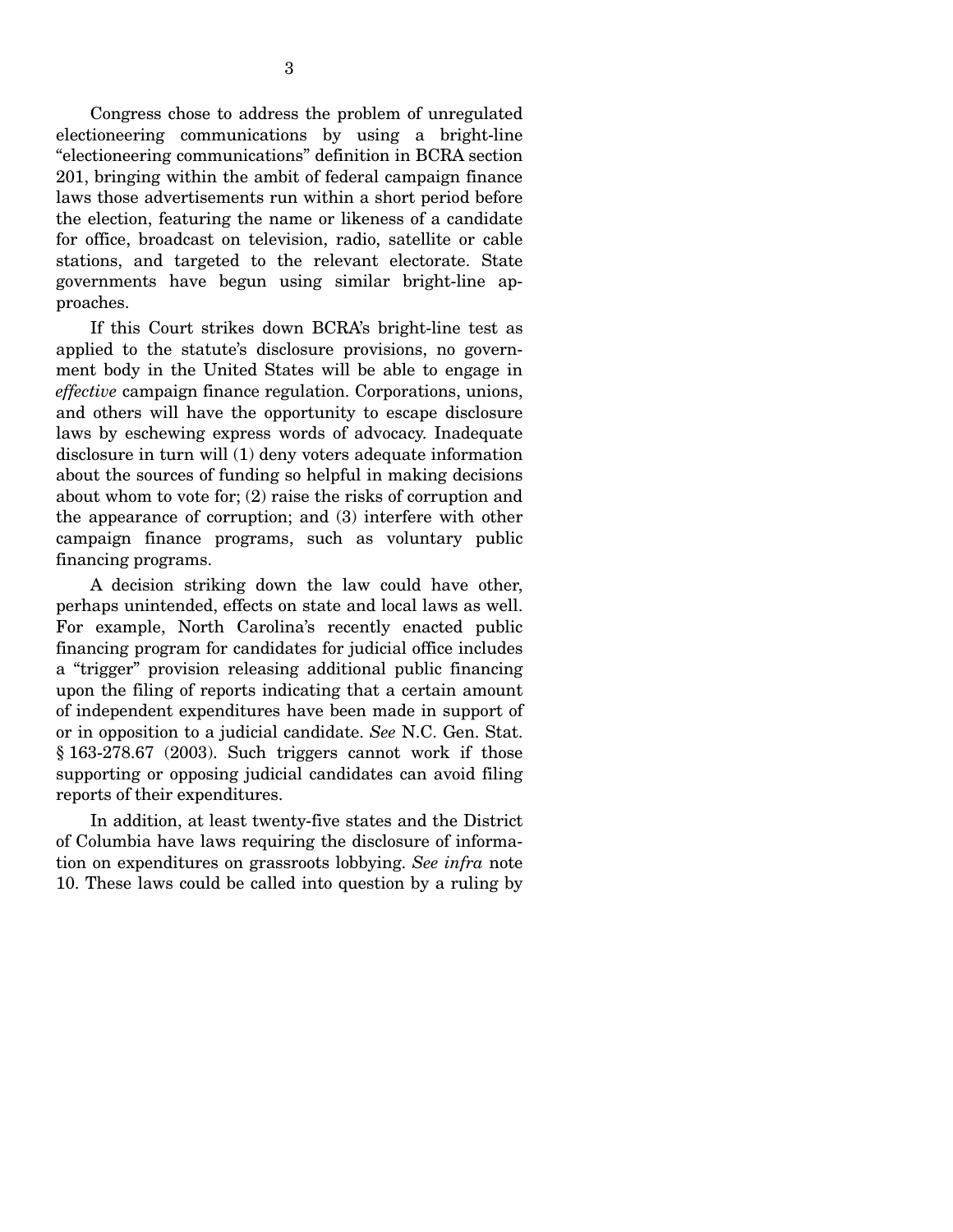this Court striking down the electioneering communications provisions of BCRA.

Moreover, the ease with which corporations and unions may eschew words of express advocacy means that any efforts by state or local governments to limit or prohibit excessive corporate and union influence over the political process will be doomed to fail as well. Thus, laws that have been in place for many decades aimed at preventing corruption of the electoral process and protecting shareholders and union members – laws that this Court effectively sanctioned in *Austin v. Michigan Chamber of Commerce*, 494 U.S. 652 (1990) – will become dead letters.

Congress's decision to bring within the ambit of federal campaign finance disclosure laws and corporate and union segregated fund requirements those broadcast advertisements covered by the "electioneering communications" provisions of BCRA certainly passes constitutional muster. The rationales supporting the disclosure and segregated fund requirements apply equally whether or not the advertisements contain express advocacy.

Plaintiffs' main constitutional argument against the electioneering communications provision is that it is substantially overbroad because it reaches too many "issue advertisements" that are, in plaintiffs' view, constitutionally immune from regulation under this Court's opinion in *Buckley*. Plaintiffs are mistaken. The fact that BCRA's bright-line test might, in some applications, apply to instances of "genuine" issue advocacy that are not principally intended to influence candidate elections does not render the statute overbroad even in those applications, much less substantially overbroad. Whether or not intended to influence a federal election, an advertisement that specifically refers to a federal candidate and is broadcast soon before the candidate's election – which are advertisements BCRA reaches – will likely in fact influence the election. Congress has the power to require disclosure of such advertisements and limit the source of corporate and union expenditures for such advertisements to segregated funds.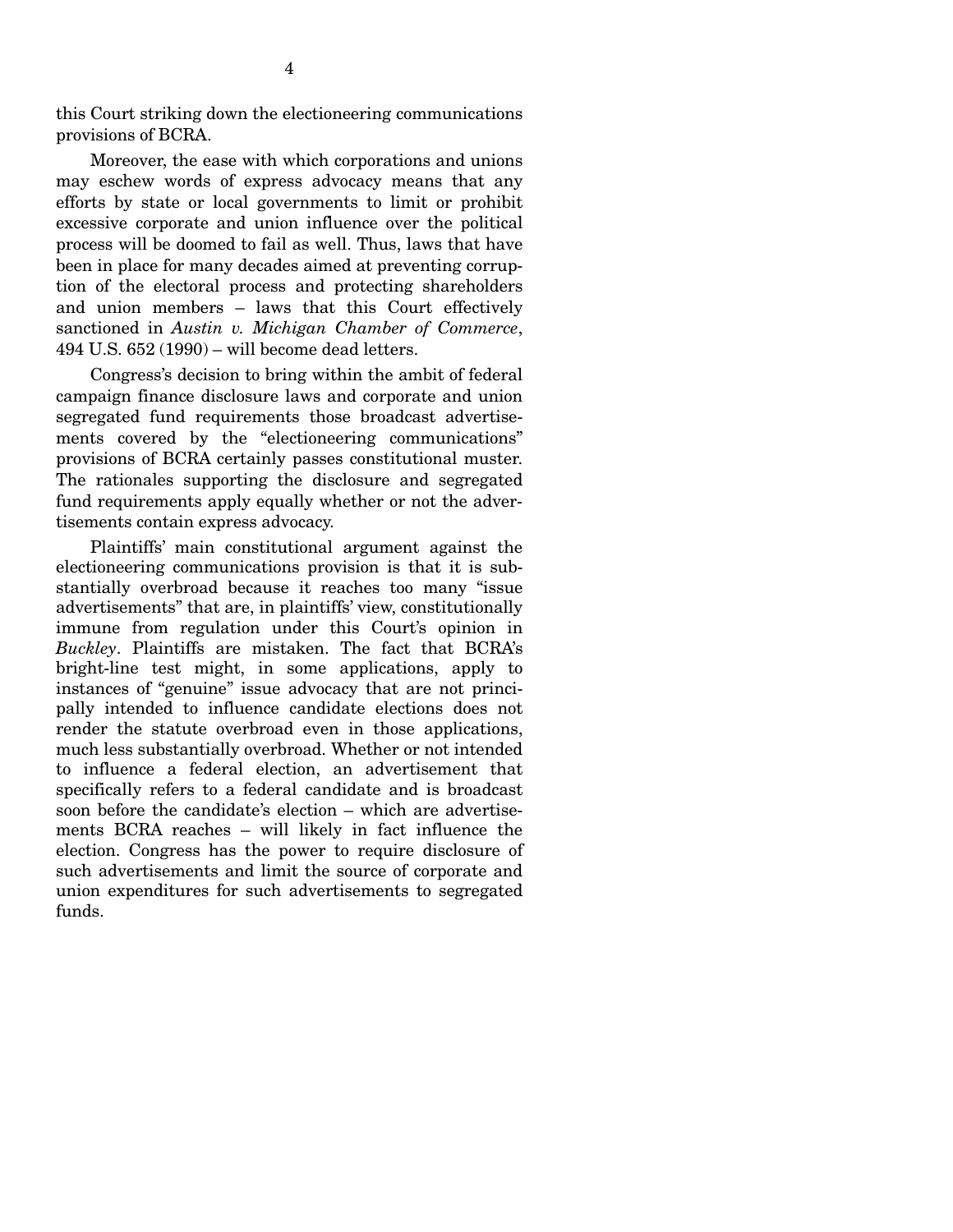#### **ARGUMENT**

#### **I.**

### **THIS COURT SHOULD AFFIRM THAT LEGISLATIVE BODIES MAY ENACT NARROWLY TAILORED DISCLOSURE LAWS GOVERNING COMMUNICATIONS THAT INFLUENCE ELECTIONS. STRIKING DOWN BCRA'S NARROWLY TAILORED DISCLOSURE PROVISIONS WOULD JEOPARDIZE VIRTUALLY ALL EFFECTIVE CAMPAIGN FINANCE LAWS.**

#### **A. This Court Has Recognized the Compelling Interests Served by Narrowly Tailored Disclosure Laws.**

In *Buckley*, 424 U.S. at 60-84, this Court upheld the broad reporting requirements of the Federal Election Campaign Act ("FECA"). Under *Buckley*, "compelled disclosure has the potential for substantially infringing the exercise of First Amendment rights. But ... there are governmental interests sufficiently important to outweigh the possibility of infringement, particularly when the 'free functioning of our national institutions' is involved." *Id*. at 66 (citation omitted).

The Court held that three compelling governmental interests justified reporting requirements:

(1) Disclosure provides the electorate with important information. The sources of financial support "alert the voter to the interests to which a candidate is most likely to be responsive and thus facilitate predictions of future performance in office," and a public "armed with information about a candidate's most generous supporters is better able to detect any post-election special favors that may be given in return." *Id.* at 67.

(2) "Disclosure requirements deter actual corruption and avoid the appearance of corruption by exposing large contributions and expenditures to the light of publicity." *Id*. Disclosure of independent expenditures permits the legislature to reach "'every kind of political activity' in order to insure that the voters are fully informed and to achieve through publicity the maximum deterrence to corruption and undue influence possible." *Id.* at 76.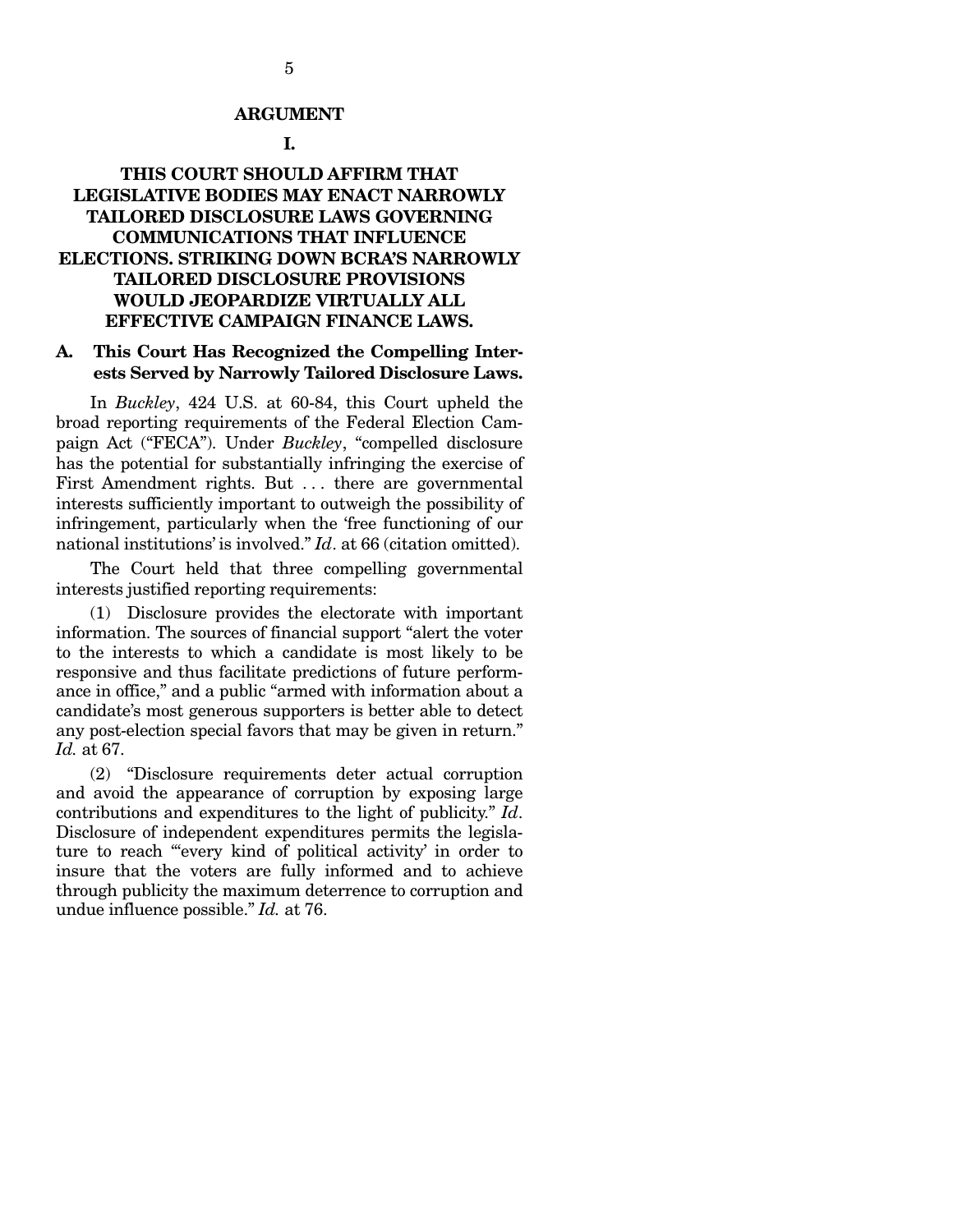(3) "Third, and not least significant, recordkeeping, reporting, and disclosure requirements are an essential means of gathering the data necessary to detect violations of . . . contribution limits. . . . " *Id*. at 67-68.

*Buckley*'s approach to reporting requirements is notable for its deference to legislative judgments. The plaintiffs had challenged FECA's requirements that political committees maintain records with the name and address of those who make annual contributions in excess of \$10 and report the name, address, occupation, and employer of those who contribute, in the aggregate, more than \$100 annually. *See id.* at 63. The Court agreed that these thresholds were "indeed low," but concluded that "we cannot require Congress to establish that it has chosen the highest reasonable threshold." *Id*. at 83. To the contrary, it held that drawing the line was "best left in the context of this complex legislation to congressional discretion." *Id*.

The *Buckley* Court also rejected an overbreadth challenge based on the applicability of the requirements to minor as well as major political parties. The plaintiffs claimed that the First Amendment rights of minor parties were seriously burdened by the requirement that they disclose contributors, because their supporters were more susceptible to harassment. But the Court refused to carve out a blanket exemption for minor parties. *See id.* at 68-74. While rejecting the facial constitutional challenge, *Buckley* recognized that the federal reporting requirements would be unconstitutional as applied to those minor parties that could establish a reasonable probability of harassment. The Socialist Workers Party made the requisite showing in *Brown v. Socialist Workers '74 Campaign Committee*, and the Court recognized that party's right to an exemption. *See* 459 U.S. 87, 102 (1982).

Two years after *Buckley*, this Court briefly reaffirmed the voters' compelling interest in electoral information, this time in ballot measure elections. *First National Bank of Boston v. Bellotti*, 435 U.S. 765 (1978), involved a Massachusetts criminal statute that prohibited banking and business corporations from making contributions or expenditures to influence the vote on ballot measure initiatives, unless the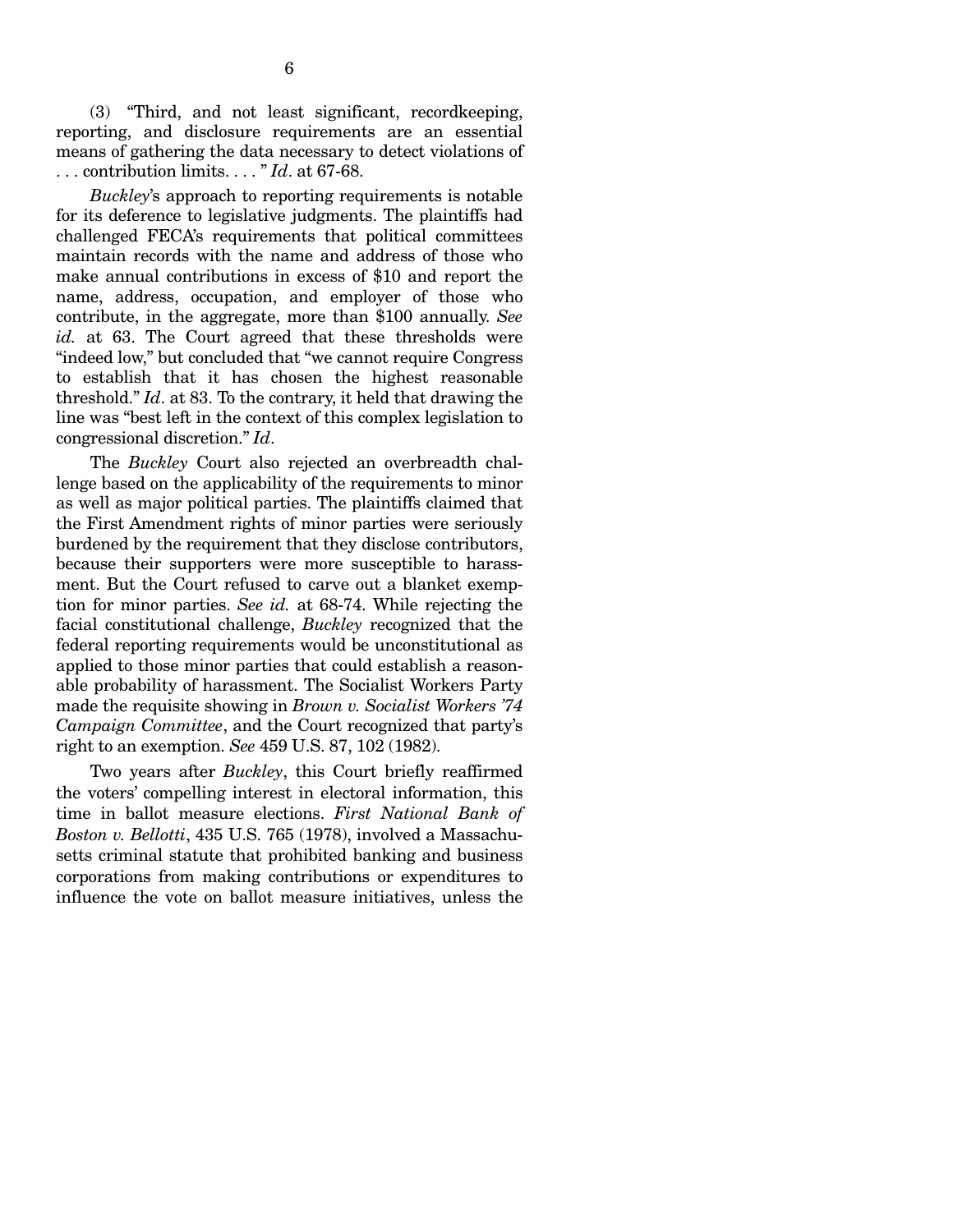initiatives materially affected corporate assets, property, or business. The Court invalidated the ban against giving and spending money on First Amendment grounds but found required *disclosure* of those activities to be different, recognizing that "[i]dentification of the source of advertising may be required as a means of disclosure, so that the people will be able to evaluate the arguments to which they are being subjected." *Id*. at 792 n.32 (citations omitted); *cf. Citizens Against Rent Control v. City of Berkeley*, 454 U.S. 290, 294 n.4, 298-99 (1981) (noting that the government's interest in identifying the sources of support for and opposition to ballot measures could be met by an existing law requiring preelection publication of a contributor list).

Although this Court has divided in recent years in cases raising the constitutionality of certain campaign finance contribution limitations, *see, e.g., Nixon v. Shrink Mo. Gov't PAC*, 528 U.S. 377 (2000), *FEC v. Beaumont*, 123 S. Ct. 2200 (2003), it has consistently and unanimously upheld the ability of the government to require the filing of reports disclosing information about contributions and expenditures in candidate and ballot measure campaigns.

Of course, support for contribution limits necessarily includes support for adequate disclosure laws to allow enforcement of those limits. But even Justices who have expressed skepticism of the constitutionality of contribution limitations have pointed to disclosure as a more narrowly tailored alternative to contribution limits. *See, e.g., Shrink Mo.*, 528 U.S. at 430 (Thomas J., dissenting) ("States are free to enact laws that . . . require the disclosure of large contributions.  $\ldots$ ").

In one of the most recent campaign finance cases, *Buckley v. American Constitutional Law Foundation*, 525 U.S. 182 (1999) ("*ACLF*"), there was substantial agreement among the Justices on the propriety of Colorado's law mandating the filing of reports disclosing the names of initiative sponsors and the amounts spent gathering support for their initiatives. *See id*. at 202-03; *see also id*. at 214 (Thomas, J., concurring); *id*. at 224 (O'Connor, J., joined by Breyer, J.,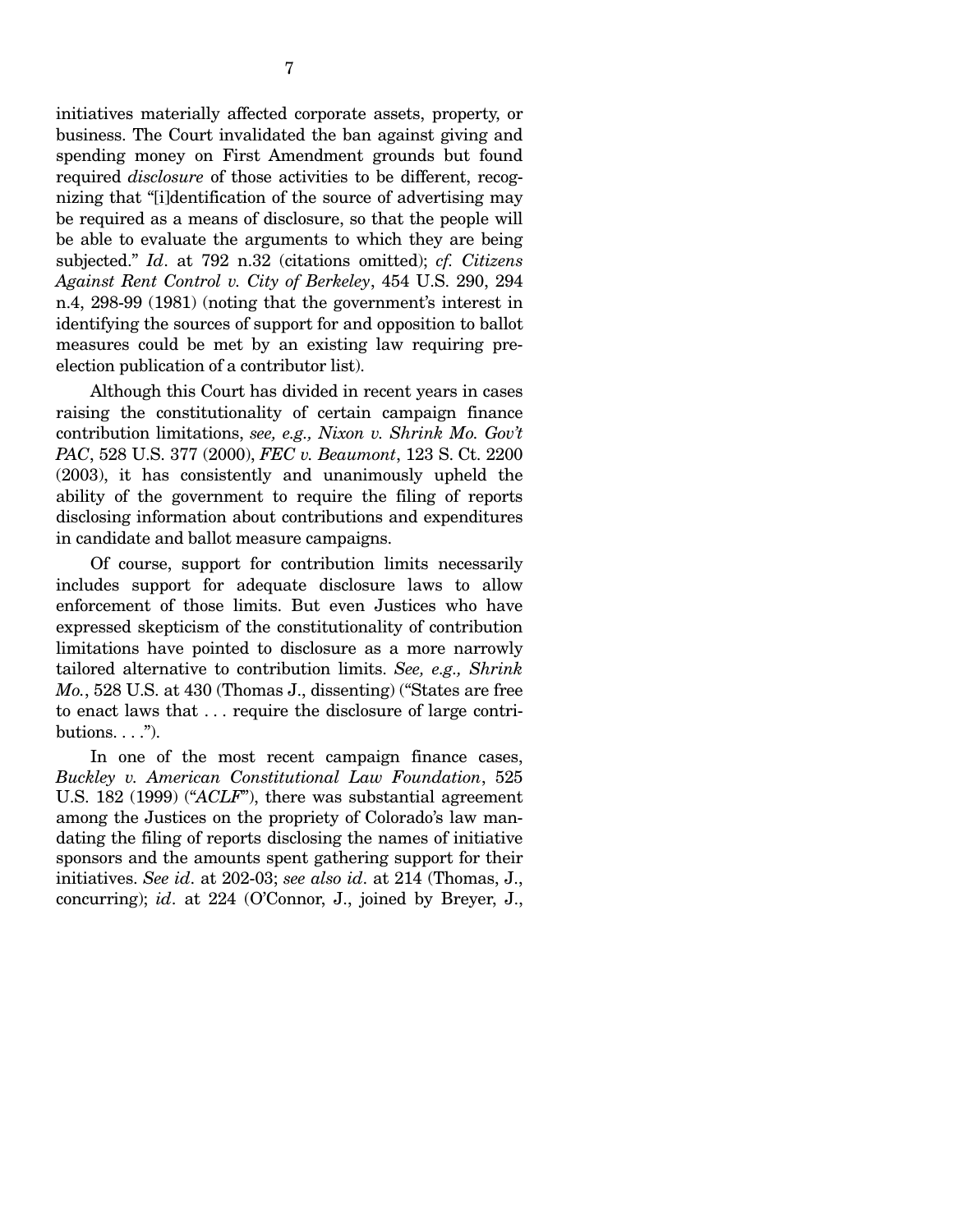concurring in the judgment in part and dissenting in part); *id.* at 233 (Rehnquist, C.J., dissenting).<sup>2</sup>

**B. In Recent Years, Corporations, Unions, and Individuals Have Been Able to Avoid Disclosure on a Massive Scale in Candidate Campaigns, and Thereby Thwart Effective Campaign Finance Disclosure Laws, by Eschewing Express Words of Advocacy.** 

Consider two hypothetical broadcast advertisements intended to convince voters to vote against candidate Smith run in close proximity to the election. They are identical except one advertisement ends with the words "Vote against Smith," while the other ends with "Call Smith and tell her she is soft on crime." The compelling interests in disclosure previously identified by the Court – providing voters with valuable information, deterring actual and apparent corruption, and enforcing other campaign finance laws – are the same in the two cases. Yet in recent years only the first advertisement has been subject to disclosure laws. The second advertisement could be funded by millions of dollars from corporations, unions, or individuals, and no one would

<sup>2</sup> The Court, by contrast, has divided on the propriety of disclosure laws involving individual leafletters and others engaged in one-to-one communications about ballot measures. *See McIntyre v. Ohio Elections Comm'n*, 514 U.S. 334 (1995); *ACLF*, 525 U.S. at 199 (striking down requirement that initiative petition circulators wear an identification badge); *id*. at 203 (striking down requirement that initiative proponents list on reports the identity of paid circulators and their income from circulation). *But see Watchtower Bible & Tract Soc'y v. Vill. of Stratton*, 536 U.S. 150, 167 (2002) (noting that state "may well be justified" in requiring the disclosure of the identity of those involved in ballot measure campaigns to protect "the special state interest in protecting the integrity of a ballotinitiative process"). This body of law involving disclosure in one-to-one communications is not at issue in this case, which involves disclosure of large-scale political activity in reports filed with the government, required to be filed only if expenditures reach a specified monetary threshold.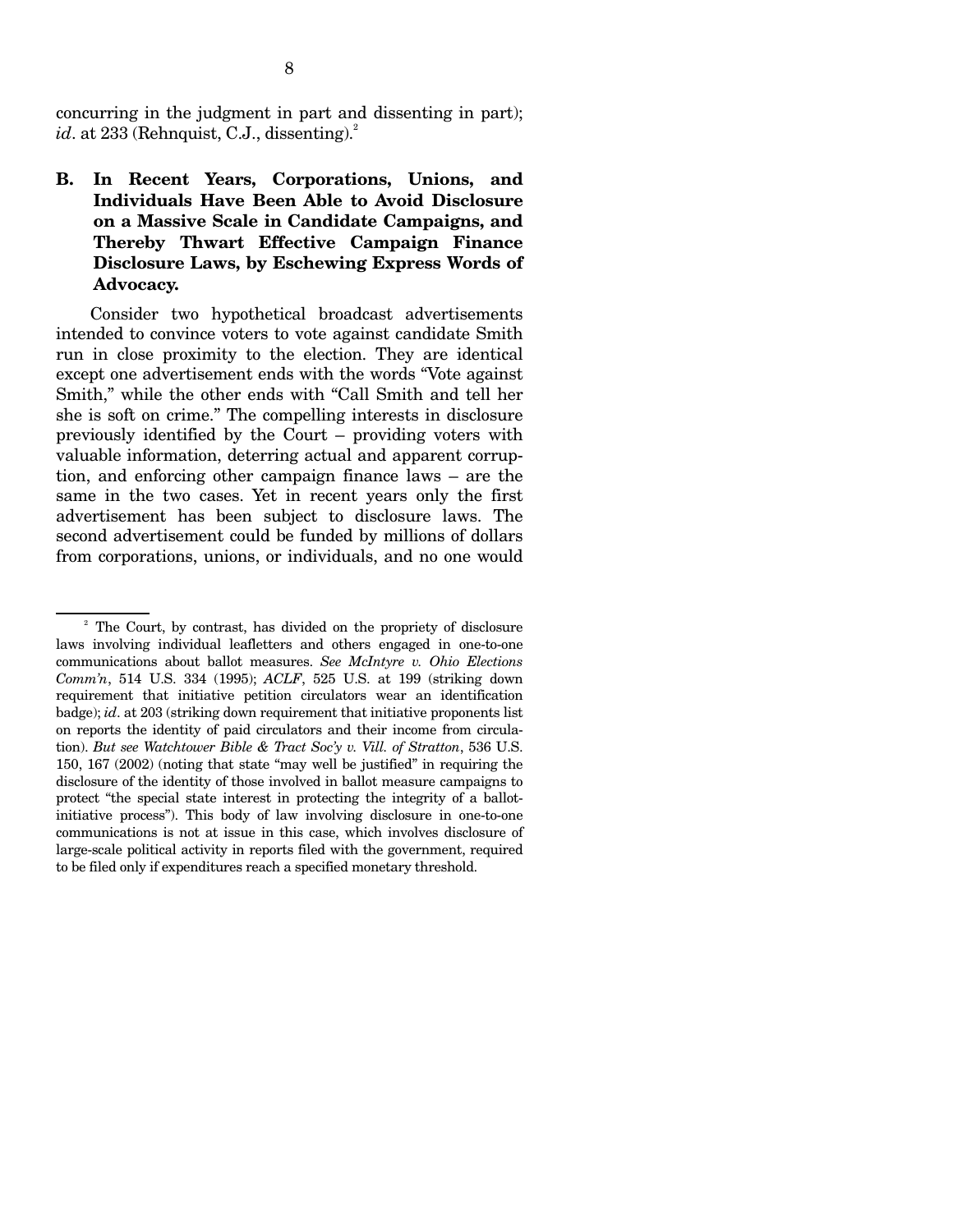ever know the source of funding unless the information was voluntarily disclosed.

The disparate treatment of these otherwise identical advertisements stems from this Court's discussion in *Buckley*  of the FECA disclosure provisions. Section 434(e) of the FECA required "[e]very person . . . who makes contributions or expenditures' . . . 'for the purpose of . . . influencing' the nomination or election of candidates for federal office" to disclose the source of such contributions and expenditures. *Buckley*, 424 U.S. at 77. This Court viewed the statute, as well as section 608(e), imposing limits on spending "relative to a clearly identified candidate [in federal elections]," *see id.*  at 41, as presenting problems of unconstitutional *vagueness*  as applied to persons other than political committees: people engaged in political speech might not know if the statutes covered their conduct. *Id*. at 42-44, 76-78.

To save both statutes from unconstitutional vagueness, the Court construed the term "expenditures" as reaching only "communications that in express terms advocate the election or defeat of a clearly identified candidate." *Id*. at 44; *see also id*. at 80. In footnote 52, *id.* at 44, the Court explained that such express advocacy required explicit words "of advocacy of election or defeat, such as 'vote for,' 'elect,' 'support,' 'cast your ballot for,' 'Smith for Congress,' 'vote against,' 'defeat,' [or] 'reject.' " So construed, the Court upheld the disclosure requirements, *see id.* at 80-81, though it struck down the spending limits as violating the First Amendment in the absence of any compelling government interest, *see id*. at  $48-49.^3$ 

<sup>3</sup> Notably, the Court applied this narrowing construction only with respect to independent expenditures by individuals and groups *other than*  candidates and political committees. By contrast, and because of their particular importance in election campaigns, political committees (*i.e.*, organizations that are under the control of a candidate or the major purpose of which is the nomination or election of a candidate, *see Buckley*, 424 U.S. at 79), were (and are) required to file regular reports of all of their receipts and disbursements, *including those pertaining to issue advocacy not directly related to election campaigns*. *See FEC v. Akins*, 524 U.S. 11, (Continued on following page)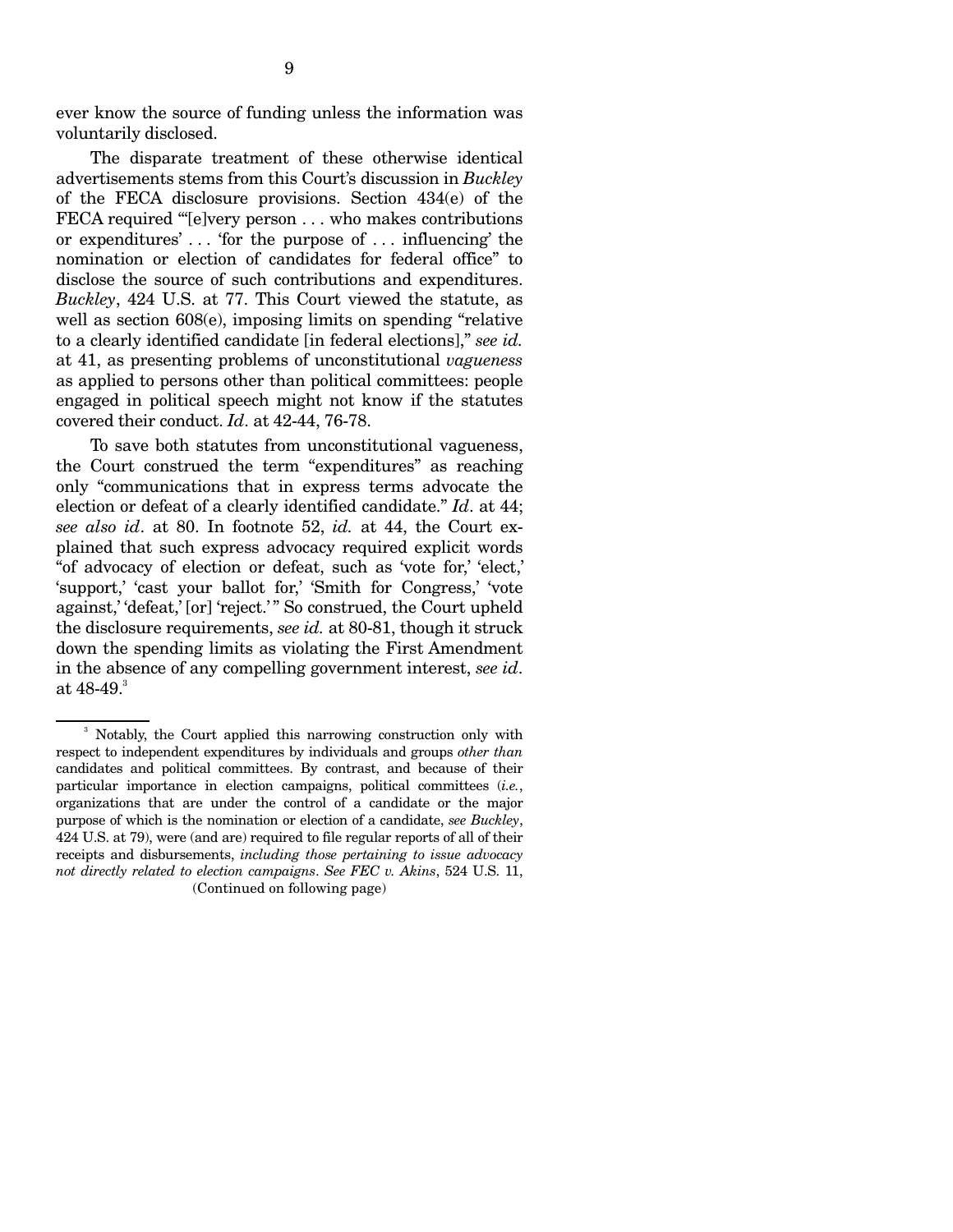This Court in *Buckley* certainly recognized that its interpretation to avoid vagueness could allow for evasion of the FECA rules, *see id*. at 45, but neither the Court nor anyone else could have foreseen *the extent* of the evasions that would follow. Indeed, it was not until the 1990s that socalled "sham issue advocacy" (advertising influencing – and typically intended to influence – the outcome of elections but eschewing words of express advocacy) became a major feature of campaigns. Studies uncontradicted in the lower court have shown that approximately \$135 to \$150 million was spent on advertising referring to candidates for federal office but lacking words of express advocacy in the 1995-96 election cycle. That number rose to between \$230 million and \$341 million during the 1997-98 period and over \$500 million in the 2000 election cycle. Supp. App. 230sa-231sa (Henderson), 806sa-807sa (Kollar-Kotelly), 1306sa (Leon). Indeed, the uncontradicted evidence further showed that express words of advocacy are not necessary for effective campaign speech: only four to 11.4 percent of advertising funded by *candidates* includes express words of advocacy. Supp. App. 229sa (Henderson), 659sa (Kollar-Kotelly); *see also* 1296sa-1297sa (Leon).

In response to the rise of electioneering communications lacking words of express advocacy, the Federal Election Commission ("FEC") crafted a regulation stating that an advertisement would be considered express advocacy when, among other requirements, "reasonable minds could not differ as to whether it encourages actions to elect or defeat one or more clearly identified candidates." 11 C.F.R.  $§ 100.22(b)(2)$  (2000). Most courts considering the constitutionality of "intent-based" tests such as the FEC regulation have held that they are impermissibly vague under *Buckley*. *See, e.g., FEC v. Christian Action Network*, 110 F.3d 1049,

<sup>14-15 (1998).</sup> The reason for this broader requirement, the Court explained in *Buckley*, 424 U.S. at 79, is that the activities of candidates and of "political committees" "can be assumed to fall within the core area sought to be addressed by Congress" and "are, by definition, campaign related."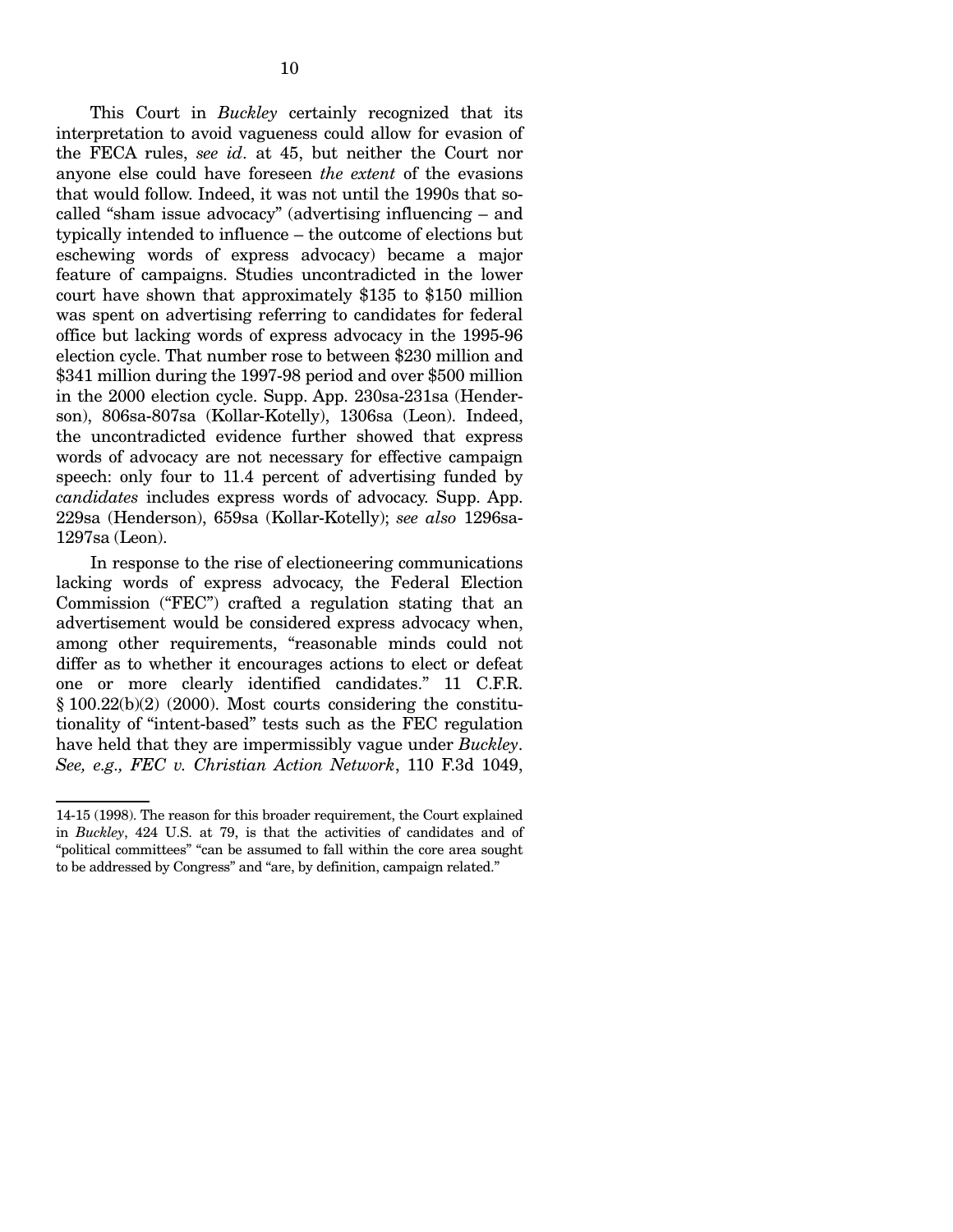1055-57 (4th Cir. 1997) (collecting cases disagreeing with FEC's regulation of express advocacy through an intentbased test). *See also*, *e.g., Elections Bd. v. Wis. Mfrs. & Commerce*, 597 N.W.2d 721, 731 (Wis. 1999); *Chamber of Commerce v. Moore*, 288 F.3d 187, 196-98 (5th Cir. 2002).

- **C. This Court Should Recognize BCRA's Bright-Line "Electioneering Communications" Provision as a Narrowly Tailored Means of Enforcing Effective Disclosure Laws.** 
	- 1. The district court failed to distinguish be**tween use of the bright-line test for the disclosure requirement and for the segregated fund requirement.**

To avoid the fate of intent-based tests in the lower courts, BCRA uses a newer means to require *effective* disclosure without raising the problem of unconstitutional vagueness. Section 201 of the law requires the filing of disclosure reports for those who spend at least \$10,000 per year on "electioneering communications." It then defines electioneering communications as "any broadcast, cable, or satellite communication which – (I) refers to a clearly identified candidate for Federal office; (II) is made within [60 days of a general, special or runoff election or 30 days before a primary or preference election]; and (III) in the case of a communication which refers to a candidate for an office other than President or Vice President, is targeted to the relevant electorate."4 This bright-line test is the primary definition of electioneering communications in BCRA. A backup definition, to be used only in the event the primary definition fails constitutional muster, is a test that turns on "objective"

<sup>&</sup>lt;sup>4</sup> The law defines "targeted to the relevant electorate" as capable of reaching 50,000 or more individuals in the relevant congressional district or state that the candidate for the House or Senate is seeking to represent. *See* BCRA § 201.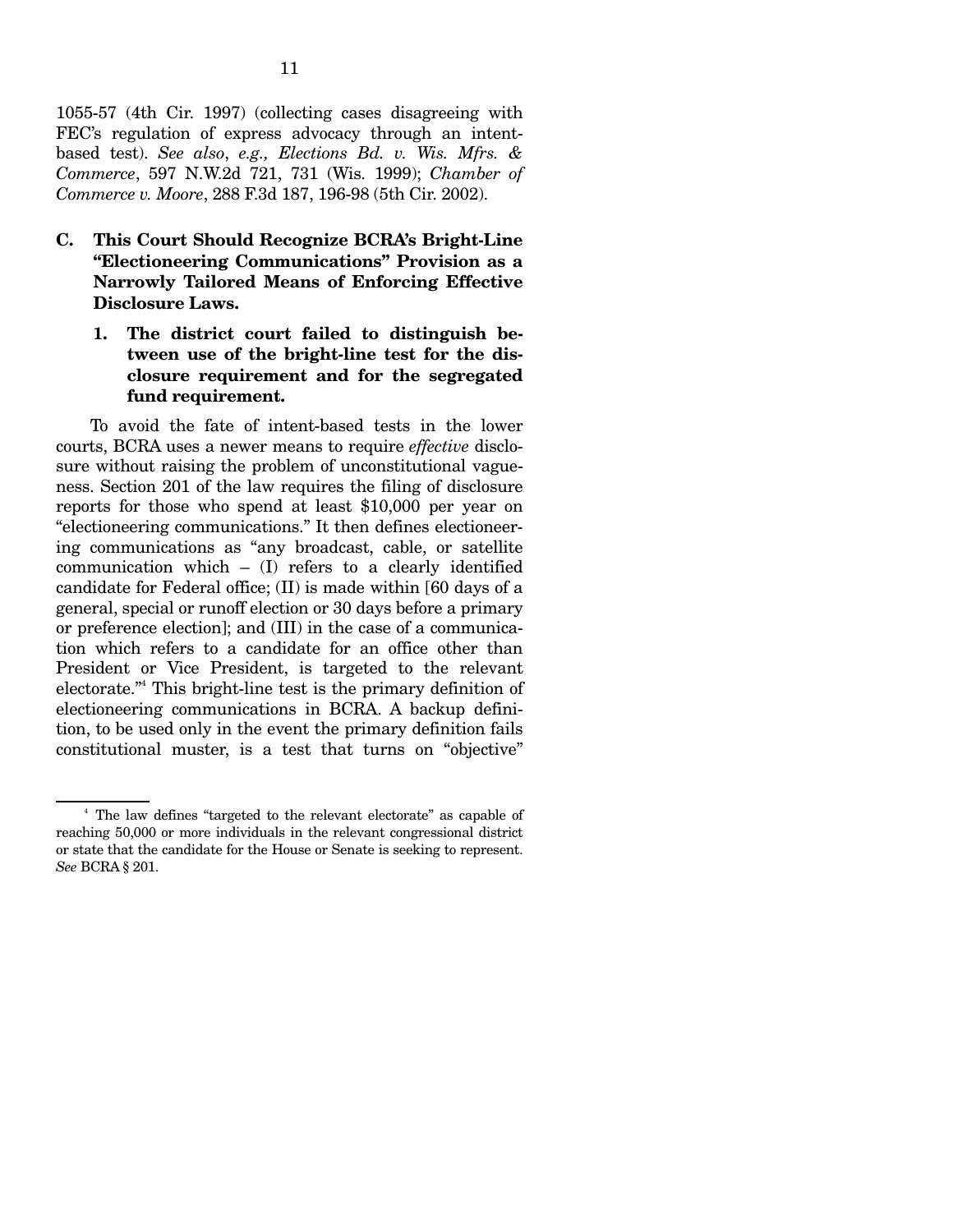intent, i.e., what a reasonable person would necessarily perceive as the purpose of the communication. *See id.* 

Plaintiffs' main constitutional argument against the primary definition in section 201 is that it is substantially overbroad because it reaches too many "issue advertisements" that are, in plaintiffs' view, constitutionally immune from all regulation, including but not limited to disclosure requirements. Two of the judges below, Judges Henderson and Leon, agreed with plaintiffs, while Judge Kollar-Kotelly rejected the overbreadth challenge. Supp. App. 864sa-865sa (Kollar-Kotelly). Judge Leon, joined by Judge Kollar-Kotelly, approved the definition under the backup provision, $5$  as modified by Judge Leon to account for a vagueness problem he found in the definition. Supp. App. 1159sa-1166sa (Leon); *see also* Supp. App. 885sa-886sa (Kollar-Kotelly).6

The lower court judges' discussion of the overbreadth concerns with the primary definition unfortunately sheds

<sup>&</sup>lt;sup>5</sup> These judges struck down one disclosure rule, BCRA  $\S 201(a)(5)$ , "which equates contracts to make disbursements with actual disbursements requiring disclosure of contracts to make electioneering communications prior to their public dissemination," as lacking a "relevant correlation" or a "substantial relation" to a legitimate governmental interest. Supp. App. 115sa (per curiam). We do not address the constitutionality of that specific provision in this brief.

<sup>6</sup> Judge Henderson also would have held the law "underinclusive" because it does not apply to print, direct mail, or internet advertisements, Supp. App. 364sa-366sa (Henderson). The other two lower court judges correctly rejected Judge Henderson's conclusion on this issue. Supp. App. 873sa-880sa (Kollar-Kotelly), 1159sa (Leon). This Court has recognized that in the context of alleged discrimination in campaign regulations, Congress "may take one step at a time, addressing itself to the phase of the problem which seems most acute to the legislative mind." *Buckley*, 424 U.S. at 105; *see also FEC v. Mass. Citizens for Life*, 479 U.S. 238, 258-59 n.11 (1986) ("*MCFL*"). Judge Kollar-Kotelly emphasized that broadcast ads are more "potent" and "effective," Supp. App. 876sa, 878sa-879sa (Kollar-Kotelly), and Congress acted reasonably in tackling first advertisements in the media presenting the most pressing need for disclosure. Indeed, by not covering print and the Internet, Congress has made the statute much *less*  onerous than it would otherwise be.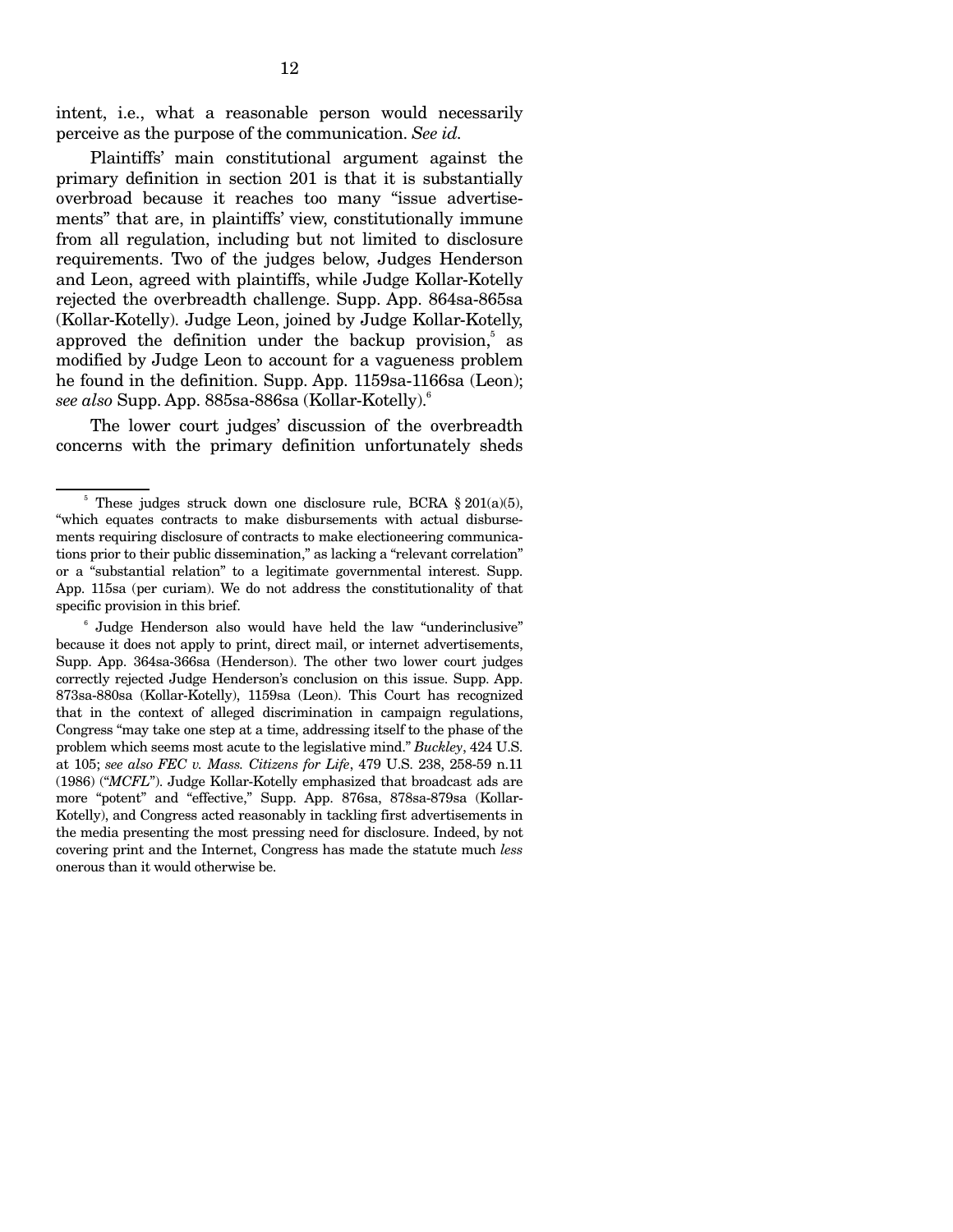little light on the constitutionality of BCRA's *disclosure*  provisions. In considering the constitutionality of the primary definition, the judges focused on how the bright-line test would extend the requirement that corporations and unions use segregated funds for election-related activities, s*ee* BCRA § 203, discussed in Part II *infra*. The lower court judges then simply applied their discussion of overbreadth in the segregated funds context to the disclosure context, without carefully distinguishing between the two. *See* Supp. App. 367sa n.149 (Henderson) (definition "would prohibit too much protected expression"); Supp. App. 1152sa (Leon) (definition "limit[s] and chill[s]" protected speech).

This case, however, does not concern the abstract constitutionality of a definition, but the constitutionality of specific substantive provisions of title II of BCRA – in particular, the disclosure requirements of section 201 and the segregated fund requirement of section 203. Each of those substantive provisions must be separately analyzed on their own terms, with due regard paid to the distinct requirements and justifications for each. Overbreadth concerns that are pertinent to one provision are not necessarily germane to another provision.

The disclosure rules in section 201 do not suffer from the concerns that troubled the lower court. They prohibit *no*  political expression, and this Court's recognition of an asapplied exemption to disclosure requirements in the *Socialist Workers* case *cures* any concern over chilling speech. Moreover, and as we now show, as to disclosure it is not clear that there is *any* overbreadth, much less *substantial* overbreadth, created by section 201's primary definition.

#### **2. The bright-line test as applied to disclosure regulations is not overbroad at all because virtually all issue ads covered by the test will influence federal elections.**

The judges below debated the extent to which the evidence showed that the bright-line test would regulate too much protected speech. It is true that the substantial overbreadth test includes an empirical component requiring consideration of the relative frequencies of valid versus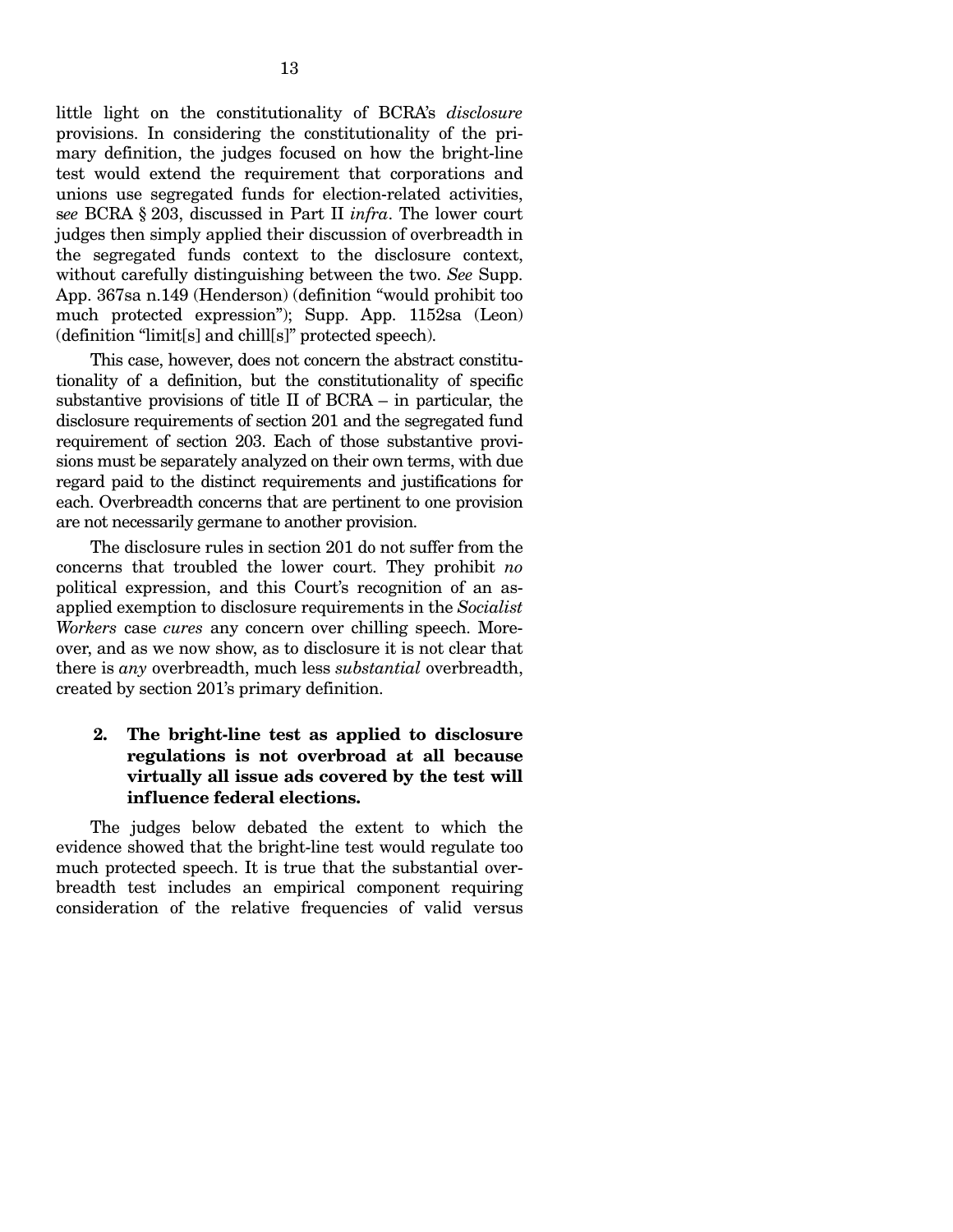unconstitutional applications of the law. *See Virginia v. Hicks*, 123 S. Ct. 2191, 2197 (2003) (under the overbreadth doctrine, the Court has "insisted that a law's application to protected speech be 'substantial,' not only in an absolute sense, but also *relative to the scope of the law's plainly legitimate applications* . . . before applying the 'strong medicine' of overbreadth invalidation") (emphasis added); *Massachusetts v. Oakes*, 491 U.S. 576, 589-90 (1989) (Scalia, J., concurring); *see also id*. at 598-99 (Brennan, J., concurring); *Broadrick v. Oklahoma*, 413 U.S. 601, 615 (1973) (the question is whether the overbreadth is "not only . . . real, but substantial as well, judged in relation to the statute's plainly legitimate sweep"). *See generally* Richard L. Hasen, *Measuring Overbreadth: Using Empirical Evidence to Determine the Constitutionality of Campaign Finance Laws Targeting Sham Issue Advocacy*, 85 Minn. L. Rev. 1773, 1781-89 (2001) (discussing the relevance of empirical evidence to the Court's substantial overbreadth doctrine). But answering the empirical question requires first *identifying* unconstitutional applications of the law. Regarding disclosure, there are very few, if any, such unconstitutional applications.

The lower court judges all agreed – and we do not dispute – that the bright-line test would require disclosure by some political actors who run advertisements that are not, in fact, *intended* to influence the outcome of a federal election. Indeed, there was considerable debate over the validity of two studies conducted by the Brennan Center for Justice aimed at measuring the extent of such "genuine" issue advocacy compared to issue advocacy that is in fact intended to influence the outcome of federal elections. *Compare* Supp. App. 762sa (Kollar-Kotelly) *with* Supp. App. 1154sa (Leon) *and* Supp. App. 367sa n.149 (Henderson). The two judges who gave the Brennan Center studies at least some evidentiary weight disagreed over whether the studies showed that section 201's bright-line test covered too much "genuine" issue advocacy. *Compare* Supp. App. 858sa-860sa (Kollar-Kotelly) *with* Supp. App. 1157sa (Leon).

At least with respect to disclosure, these arguments miss the mark completely. Unlike the FECA disclosure provision discussed in *Buckley*, the disclosure provisions of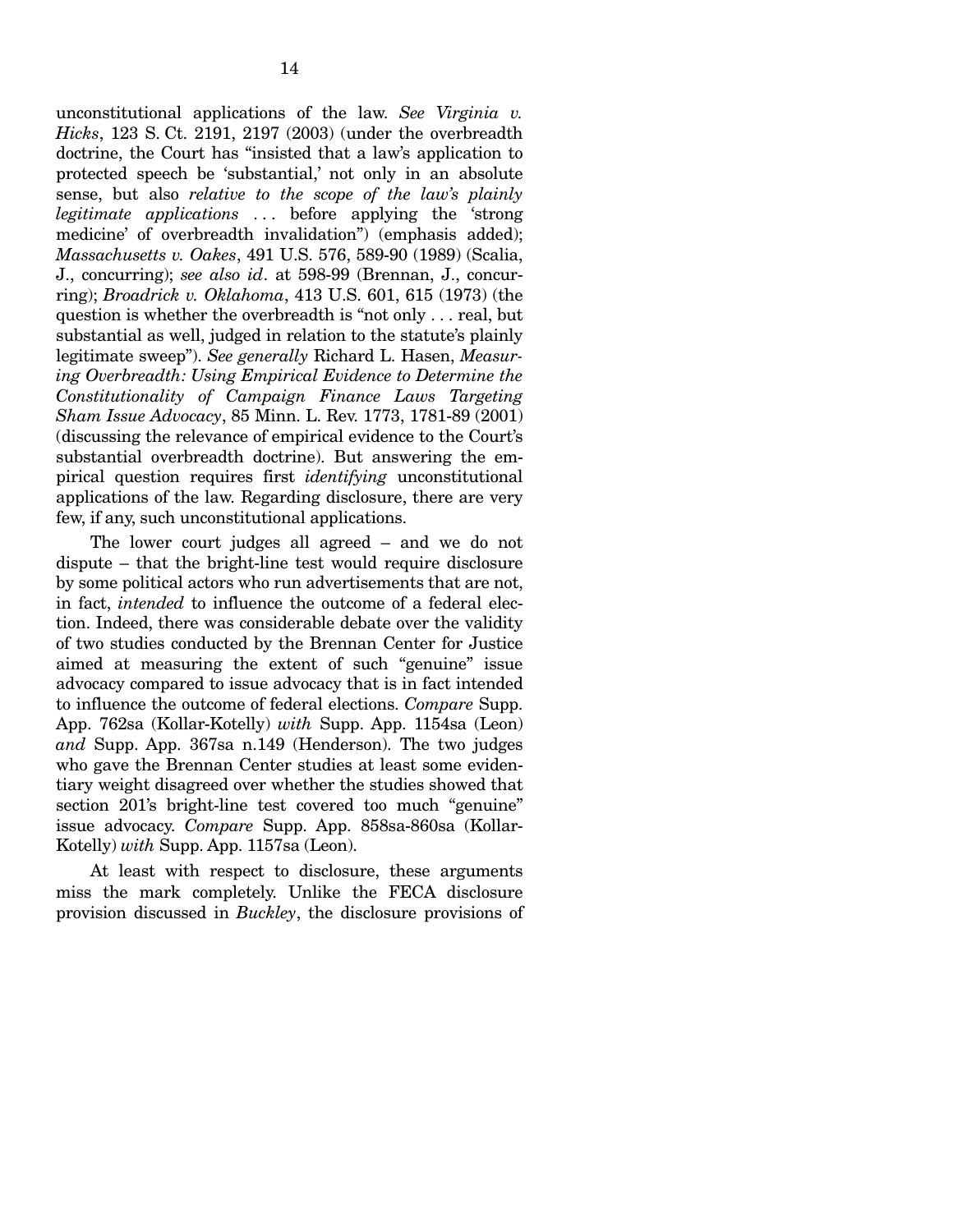BCRA are not dependent upon, and do not correspond to, the actual or perceived *intent* of the parties responsible for the expenditures. Rather, underlying the BCRA provisions is the government's recognition that "genuine" issue advertisements, when broadcast in the circumstances described in BCRA's "primary" definition, will almost invariably *influence the outcome of elections*, even if they were not specifically intended to do so. An advertisement about pending legislation, mentioning a candidate, targeted to the relevant electorate, and run immediately before the election (*see*  Supp. App. 1147sa-1148sa (Leon)), even if not intended to influence the election, is at least intended to affect some *legislative action.* And, in so doing, the advertisement almost always influences a federal election, thereby triggering the concerns underlying BCRA's disclosure requirements.

By adopting the bright-line test in section 201, Congress demonstrated that its concern is with respect to advertisements that likely *will, in fact*, influence federal elections, rather than with advertisements that are intended, in whole or in part, to have such effect. Thus, the primary definition is precisely tailored to the congressional objectives, and there is *no* overbreadth.

#### **3. Issue advocacy is not constitutionally favored over election-related speech.**

Many of the plaintiffs appear to assume that "genuine" speech concerning legislative matters (or concerning political debates distinct from specific electoral decisions) are either entitled to greater First Amendment protection than "express" campaign-related speech, or are categorically immune under the First Amendment from any regulation, including disclosure requirements. But this assumption is fundamentally mistaken in both respects.

"Express" election-related speech – such as "Vote for Jones" – is, of course, political expression " 'at the core of our electoral process and of the First Amendment freedoms," *Buckley*, 424 U.S. at 39 (quoting *Williams v. Rhodes*, 393 U.S. 23, 32 (1968)). Accordingly, such "express advocacy" is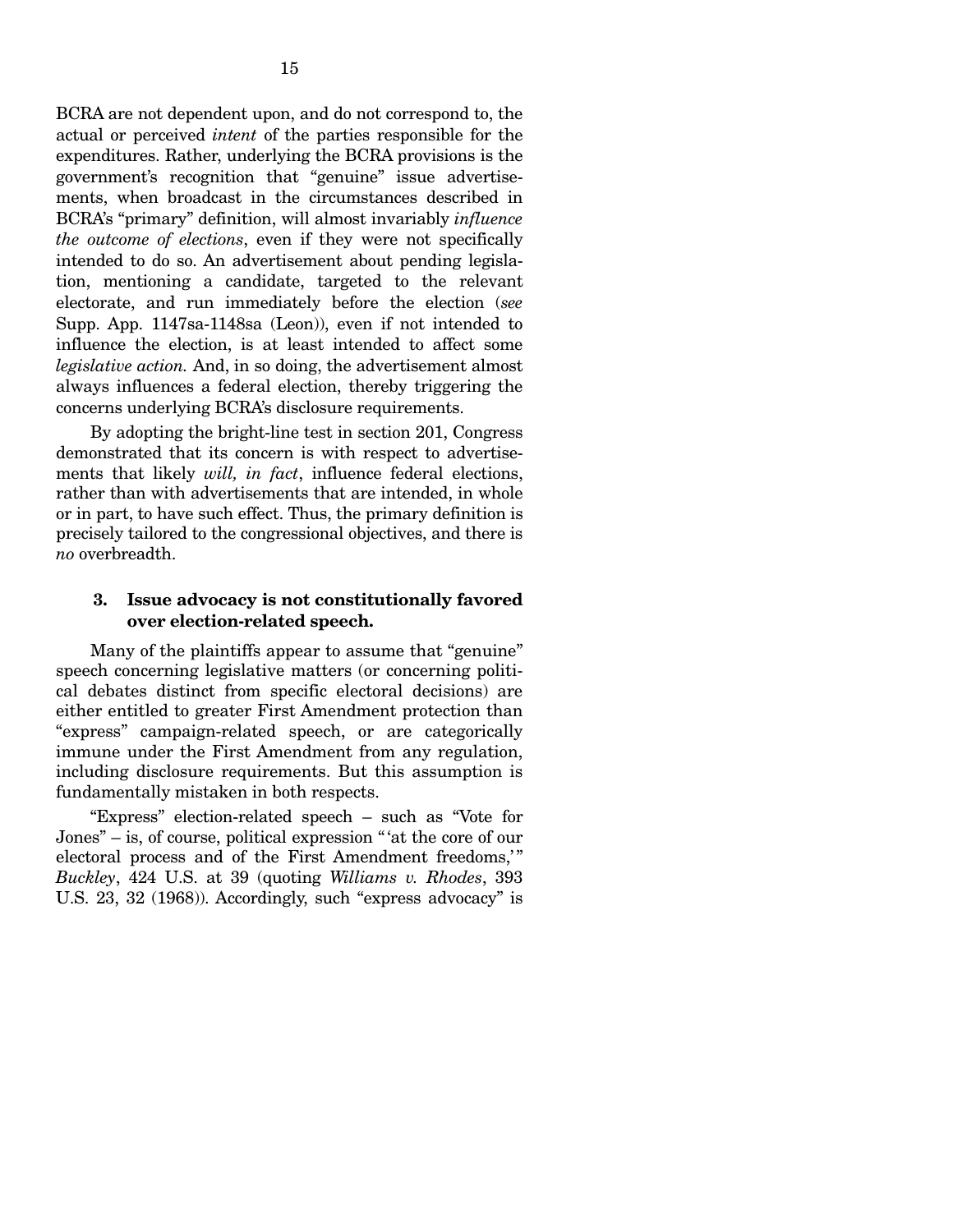entitled to no lesser protection than speech concerning "issues."

Moreover, *issue*-related speech may be subject to carefully tailored disclosure requirements. For instance, the lobbying of legislators is the quintessential form of "genuine" issue advocacy. This Court has long recognized the constitutionality of laws requiring disclosure of expenditures for lobbying government officials. *See United States v. Harriss*, 347 U.S. 612 (1954). Disclosure is permissible to prevent corruption and its appearance, as well as to serve important informational purposes. In *Harriss*, the Court upheld the Federal Regulation of Lobbying Act, noting that through the Act Congress "has merely provided for a modicum of information from those who for hire attempt to influence legislation or collect or spend funds for that purpose. It wants only to know who is being hired, who is putting up the money, and how much. It acted in the same spirit as for a similar purpose in passing the Federal Corrupt Practices Act – to maintain the integrity of a basic governmental process." *Id*. at 625-26.

Indeed, this Court has recognized the informational interest *alone* as sufficient to justify disclosure in large-scale political activity. In *Bellotti* and *ACLF*, this Court approved of laws allowing the government to require disclosure of financial information in *ballot measure* campaigns where the possibility of candidate corruption is absent. And in *Buckley*  itself, the Court approved of disclosure requirements as to *all*  of a candidate's or political committee's disbursements, including those pertaining to issue advocacy not directly related to election campaigns. *See supra* note 3.

Plaintiffs' argument that "genuine" issue advocacy is constitutionally immune from disclosure regulation therefore is untenable. In support of that argument, plaintiffs rely almost entirely on a few stray words in *Buckley*. In discussing why the definition of "expenditure" needed to be construed narrowly for disclosure purposes in order to avoid vagueness concerns, this Court stated that "[t]o insure that the reach of § 434(e) is not impermissibly *broad*, we construe 'expenditure' for purposes of that section in the same way as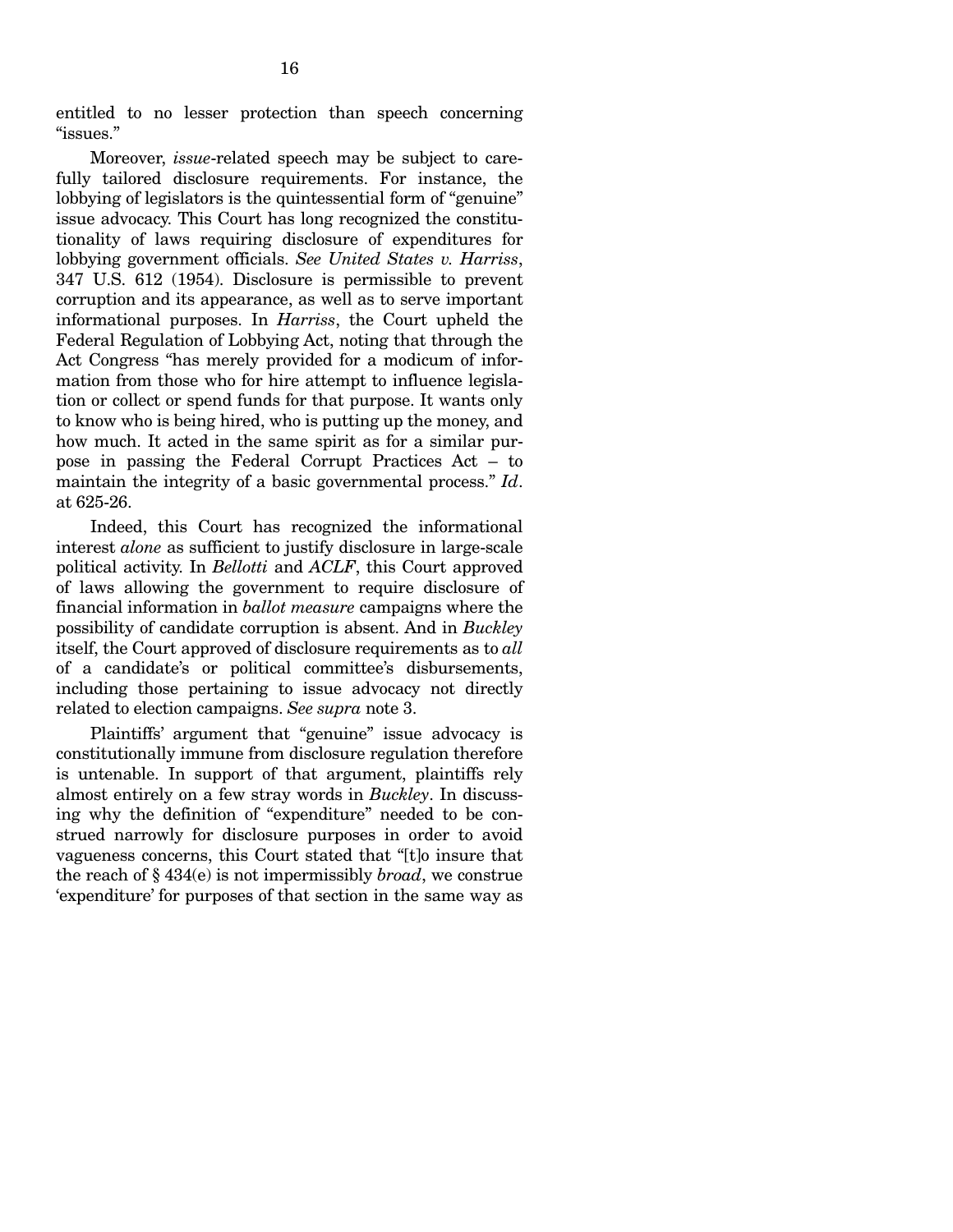we construed the term of  $\S 608(e)$  – to reach only funds used for communications that expressly advocate the election or defeat of a clearly identified candidate." *Buckley*, 424 U.S. at 80 (footnote omitted and emphasis added). Read in context, it is apparent that the Court adopted the narrowing construction largely, if not entirely, in order to cure a concern over *vagueness*, not overbreadth: the discussion appeared in a section of the opinion entitled "Vagueness Problems," *id*. at 76, and the discussion of the constitutional problems with section 608(e), referenced in the discussion of section 434(e), clearly stated that the Court adopted its narrowing construction "to preserve the provision against invalidation *on vagueness grounds*." *Id*. at 44 (emphasis added).

To the extent the Court was addressing a problem of "overbreadth," it appears to have been suggesting *not* that a broader definition of "expenditure" would reach speech *constitutionally immune from regulation*, but instead that, as applied to speech not expressly election-related, "the relation of the information sought *to the purposes of the Act*  may be too remote." *Id.* at 80 (emphasis added).

Significantly, those purposes are quite different than BCRA's. Under the express terms of FECA, Congress was concerned only with "the use of money or other objects of value '*for the purpose* of . . . influencing' the nomination or election of any person to federal office.'" *Id*. at 63 (emphasis added); *id.* at 77. Because Congress's objectives in FECA were aimed only at speech *intended* to influence federal elections, any applications of the statute to speech that was *not* so intended would have been "overbroad" *relative to the purposes of the Act itself*.

By contrast, as we explained above, under BCRA Congress has not limited its concern, or the aim of its regulation, to speech *intended* to influence federal elections: instead, it has carefully crafted a statute to address only candidate-specific speech *likely* to influence such elections – and thus to bring within the scope of the Act a more comprehensive array of the speech that does, in fact, implicate the concerns underlying the disclosure (and segregated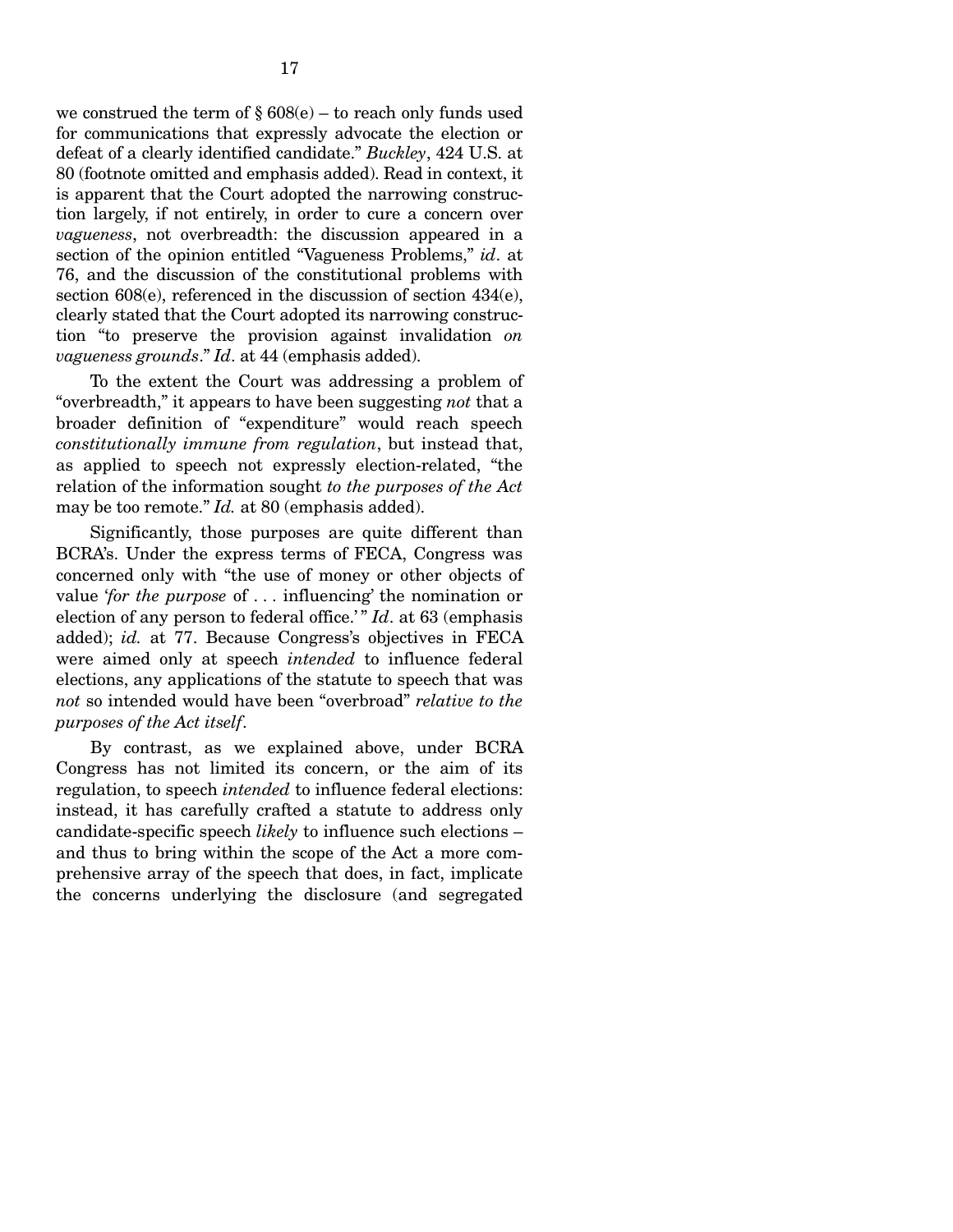fund) requirements. If *Buckley* were understood as holding that application of disclosure requirements to speech other than "express" advocacy is unconstitutional *regardless* of the legislature's objectives, such a holding would have been flatly inconsistent with the Court's holding in *Harriss*, and with the Court's subsequent discussions in, *e.g.*, *Bellotti*, *Citizens Against Rent Control*, and *ACLF*, in each of which the Court signaled its approval of the idea of disclosure requirements for "genuine" issue-related speech where such requirements are appropriately tailored to an important state interest, such as assisting voters to "evaluate the arguments to which they are being subjected," *Bellotti*, 424 U.S. at 792 n.32, and (in contexts where such speech may also affect officeholder conduct) to prevent "the appearance of corruption," *McIntyre*, 514 U.S. at 356 n.20 (describing *Harriss*). Indeed, such a holding would have been inconsistent with *Buckley*'s own approval of the broad disclosure requirements imposed on "political committees" with respect to *all* of their disbursements. *See supra* note 3.

Of course, in this case the Court need not identify the precise circumstances under which disclosure requirements may be imposed with respect to "pure" issue advocacy unrelated to candidate elections, such as was discussed in cases such as *Harriss*, *Bellotti*, and *ACLF*. BCRA does not attempt to reach lobbying speech, ballot-initiative speech, or any other speech that is unlikely directly to affect candidate elections. BCRA is, instead, aimed at speech that is likely to affect *candidate* elections, and thus is supported by additional compelling and powerful state interests that are not typically present in the context of, *e.g.*, ballot referenda. The fact that BCRA's bright-line test might, in some applications, apply to instances of "genuine" issue advocacy that are not principally intended to influence candidate elections does not render the statute overbroad even in those applications, much less substantially overbroad, because Congress has the power to require disclosure of basic financial information about the funding of broadcast advertisements that will likely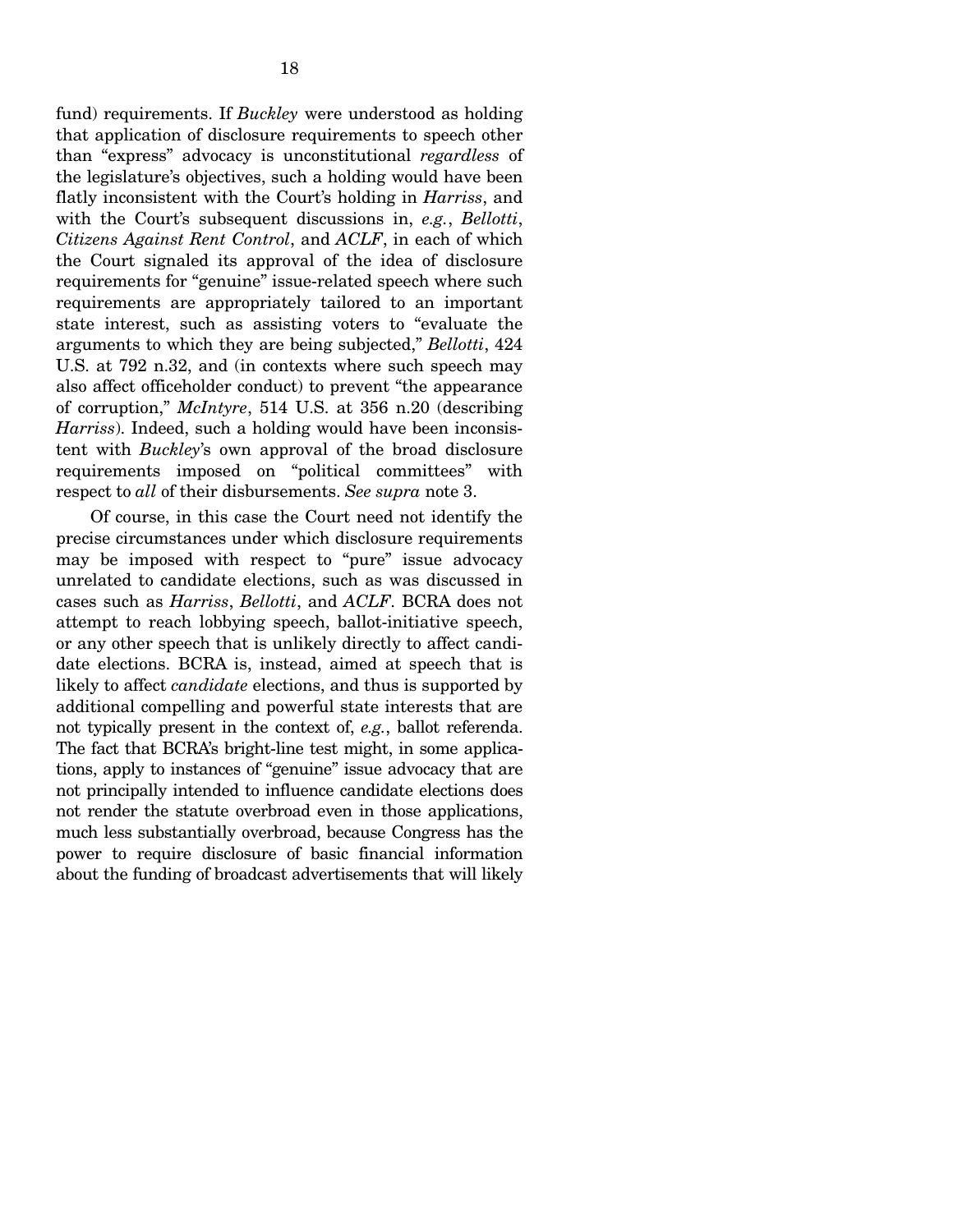influence federal elections (regardless of intent) using a clear, non-vague statute.

#### **4. Even if there is some overbreadth, it is not substantial.**

Even if this Court disagrees with this analysis and would hold that it is impermissible for Congress to require any disclosure of expenditures for funding "genuine" issue advocacy, it should still uphold section 201's disclosure provisions because the provisions are not *substantially*  overbroad. As this Court recently noted in *Virginia v. Hicks*, 123 S. Ct. at 2197, "there are substantial costs *created* by the overbreadth doctrine when it blocks application of a law to constitutionally unprotected speech."

To be sure, the parties and judges below vigorously debated the amount of "genuine" issue advocacy that would be covered by the bright-line test. But even if as much as 17% of the unique advertisements subject to disclosure are genuine issue advertisements (i.e., intended *solely* to influence matters other than elections) – as Judge Leon concluded was possible, Supp. App.  $1157$ sa  $(Leon)^7$  – the law is not substantially overbroad. In evaluating overbreadth, this Court should consider not only the empirical evidence regarding *the extent* of valid versus invalid applications of the law, but also *qualitative factors*, such as the state's strong interest in legislation of this kind, legislative inability to craft a more narrowly tailored law and the extent of the burden of the law in its invalid applications. *See* Hasen,

 $^7$  The 17% figure depended upon the "most conservative' estimate" of the studies' director, Dr. Ken Goldstein. Supp. App. 1360sa-1361sa (Leon), and in fact the actual percentage may be much lower. *See* Supp. App. 1361sa (Leon) (Dr. Goldstein would have coded five of the six advertisements initially coded as genuine advertisements as electioneering advertisements). Judge Kollar-Kotelly, contrary to the McConnell plaintiffs' misstatement, McConnell Br. at 54, emphatically did not "agree[]" with the 17% figure. Supp. App. 859sa-860sa (Kollar-Kotelly).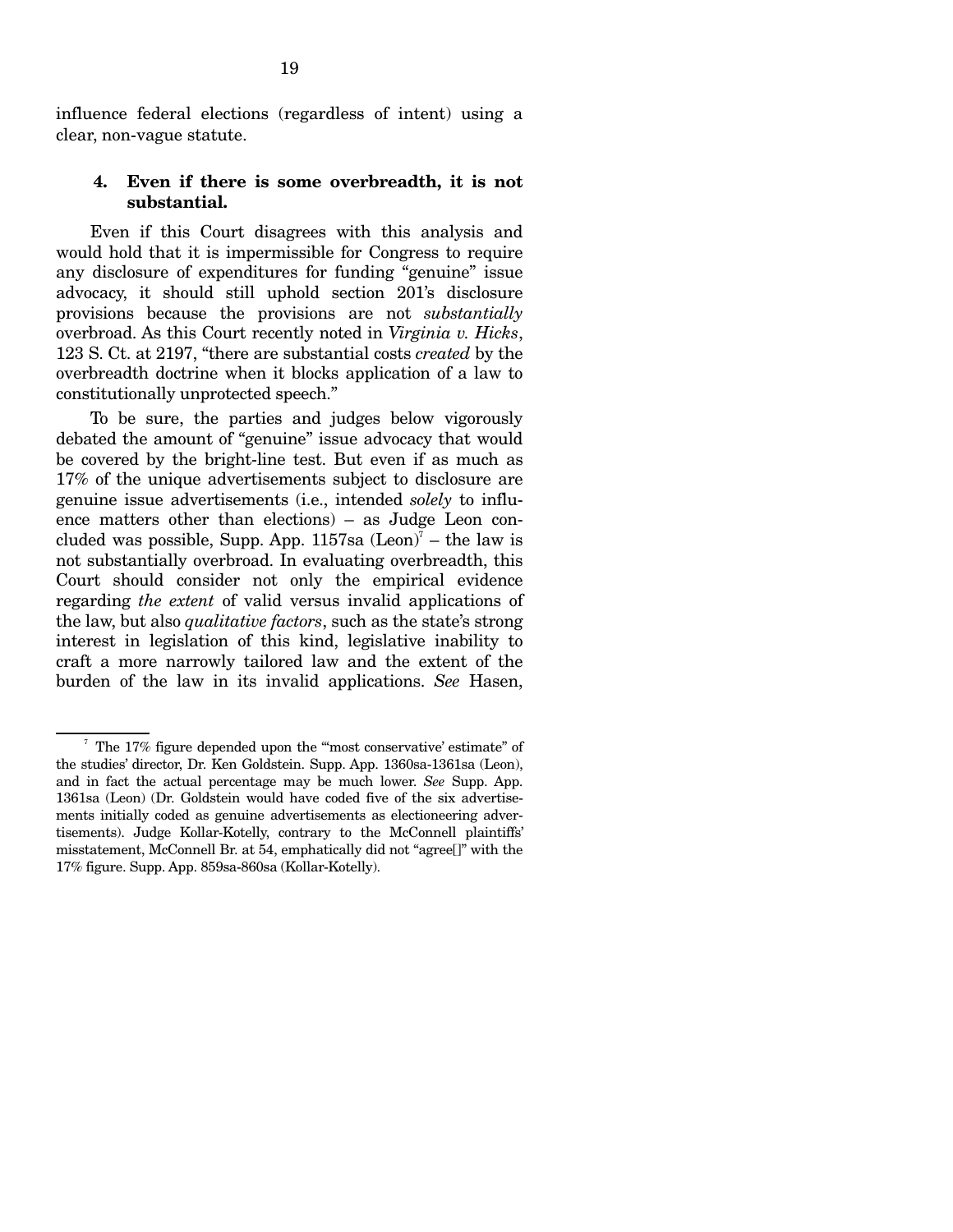*supra*, at 1799-1804; Richard H. Fallon, *Making Sense of Overbreadth*, 100 Yale L.J. 853, 894 (1991).

Here, Congress had a strong reason to act. The meteoric rise of electioneering communications lacking words of express advocacy (up to half a billion dollars in the 2000 election cycle) has threatened to undermine disclosure rules central to any *effective* set of campaign finance laws.

In addition, Congress could not craft a more narrowly tailored law. In order to avoid constitutional vagueness, Congress used a bright-line test under which anyone with "[a] copy of the proposed advertisement and a calendar" may "make a conclusive advance determination that the ad is subject to regulation." Supp. App. 803sa (Kollar-Kotelly) (emphasis omitted). It is hard to imagine a less vague test or one that could solve the problem of sham issue advocacy more directly. *See* Edward B. Foley, "*Narrow Tailoring" Is Not the Opposite of "Overbreadth": Defending BCRA's Definition of "Electioneering Communications*," 2 Election L.J. (forthcoming Oct. 2003), *available at* http://www.liebertpub .com/elj/Foley1.pdf.

Finally, the First Amendment burden is slight. Political actors who must file disclosure reports under BCRA for advertisements captured by the bright-line test may well be already filing such reports for their election-related activities that fund advertisements including words of express advocacy. Importantly, the disclosure rules *do not prevent any speech*, and anyone facing the threat of harassment from disclosure may always seek an as-applied exemption from disclosure under *Socialist Workers*. The rules will not chill any significant political activity.

### **D. If This Court Fails to Uphold BCRA's Bright-Line "Electioneering Communications" Provision, All Effective State and Local Campaign Finance Disclosure Laws and Public Financing Laws Are in Jeopardy.**

As noted in Part I.B., above, state attempts to use intent-based tests to require disclosure of expenditures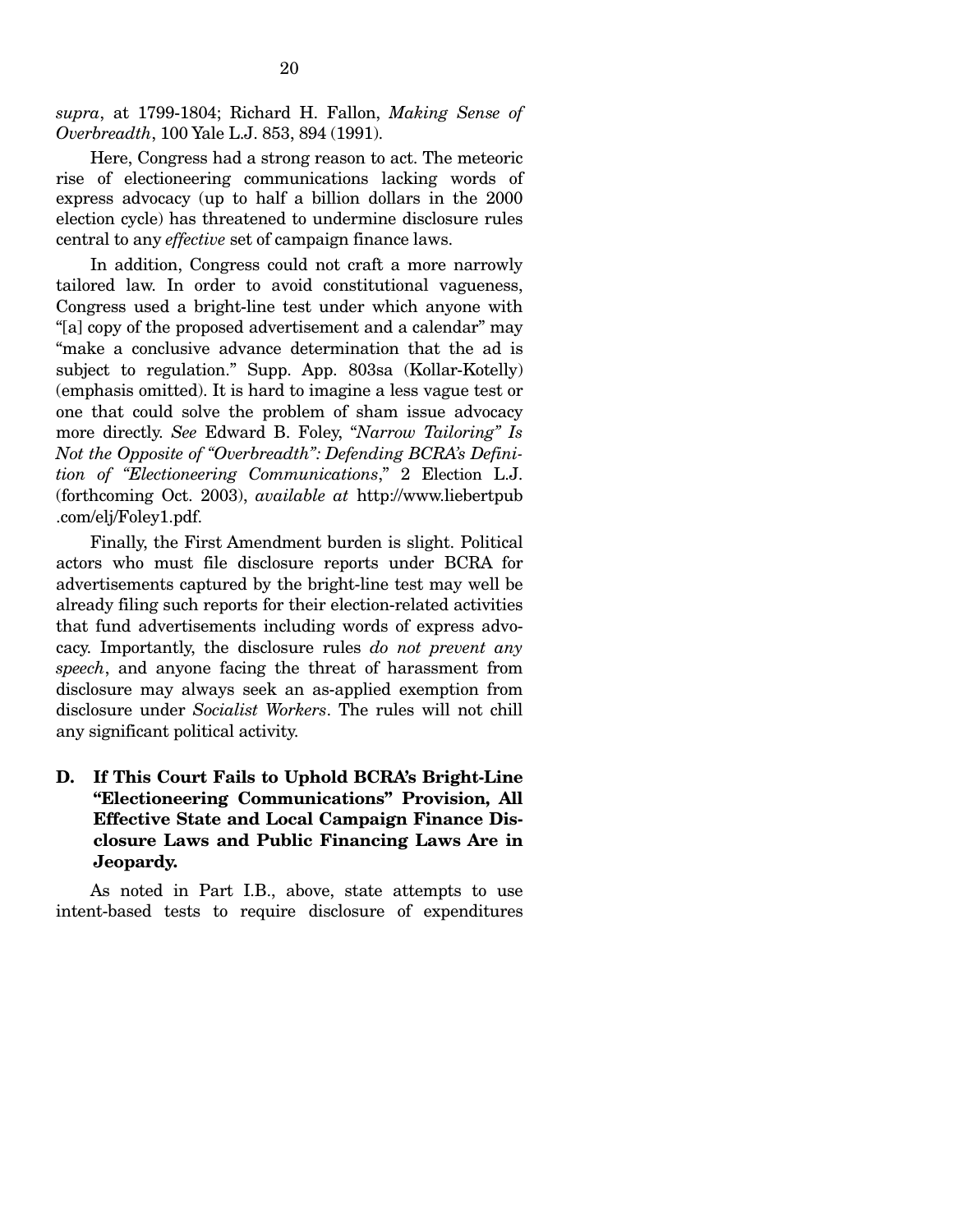funding issue advertisements that influence state elections have fared poorly in lower courts. In response, states have begun enacting bright-line tests similar to section 201 to ensure *effective* state campaign finance disclosure laws.<sup>8</sup> A decision by this Court striking down BCRA's bright-line test would do more than call into question these nascent efforts by states to write effective disclosure laws, however. The law would also doom efforts to provide effective voluntary public financing of campaigns, including *judicial* campaigns.

North Carolina's recently enacted public financing program for judicial candidates includes a "trigger" provision releasing additional public financing upon the filing of reports indicating a certain amount of independent expenditures in support of or in opposition to a judicial candidate. *See* N.C. Gen. Stat. § 163-278.67. Such triggers cannot work if those supporting or opposing candidates can avoid filing the reports of their expenditures simply by eschewing words of express advocacy. Other state and local laws have similar triggers for their public financing programs.<sup>9</sup>

In addition to these laws, twenty-five states and the District of Columbia have laws that require disclosure of expenditures funding grassroots lobbying.<sup>10</sup> These laws too

<sup>8</sup>*See, e.g.,* Cal. Gov't Code § 85310 (West Supp. 2003); Conn. Gen. Stat. § 9-333c(a)(2) (2003); Vt. Stat. Ann. tit. 17 § 2883 (2002); Wis. Stat. § 11.12(6) (2002); *id.* § 11.01(16)(a).

<sup>9</sup>*See, e.g.,* Ariz. Rev. Stat. § 16-952 (2003); Me. Rev. Stat. Ann. tit. 21- A, § 1125(9) (2002); Austin, Tex., City Code § 2-9-12 (2003); L.A., Cal. Municipal Code § 49.7.14 (2003).

<sup>10</sup>*See* Alaska Stat. §§ 24.45.011, .051 (2002); Ark. Code Ann. §§ 21-8- 402, -601 (Michie 2003); Cal. Gov't Code § 82045(e) (West. Supp. 2003); Colo. Rev. Stat. §§ 24-6-301, -302 (2002); Conn. Gen. Stat. §§ 1-91(k), -94, -96 (2003); D.C. Code Ann. § 1-1105.01 (2003); Ga. Code Ann. §§ 21-5-70, -71, -73 (2003); Haw. Rev. Stat. §§ 97-1 to -3 (2003); Idaho Code §§ 67-6602, -6617, -6619 (Michie 2003); Ind. Code Ann. §§ 2-7-1-9, -2-1, -3-3 (Michie 2003); Kan. Stat. Ann. §§ 46-225, -268 (2002); Md. Code Ann., State Gov't §§ 15-701, -704 (2003); Mich. Comp. Laws §§ 4-415, -418 (2003); Minn. Stat. Ann. §§ 10A.01, .03, .04 (2002); Miss. Code Ann. §§ 5-8-3, -9 (West 2003); Mont. Code. Ann. § 5-7-102 (2002); Neb. Rev. Stat. § 49-1433 (2002); Nev. (Continued on following page)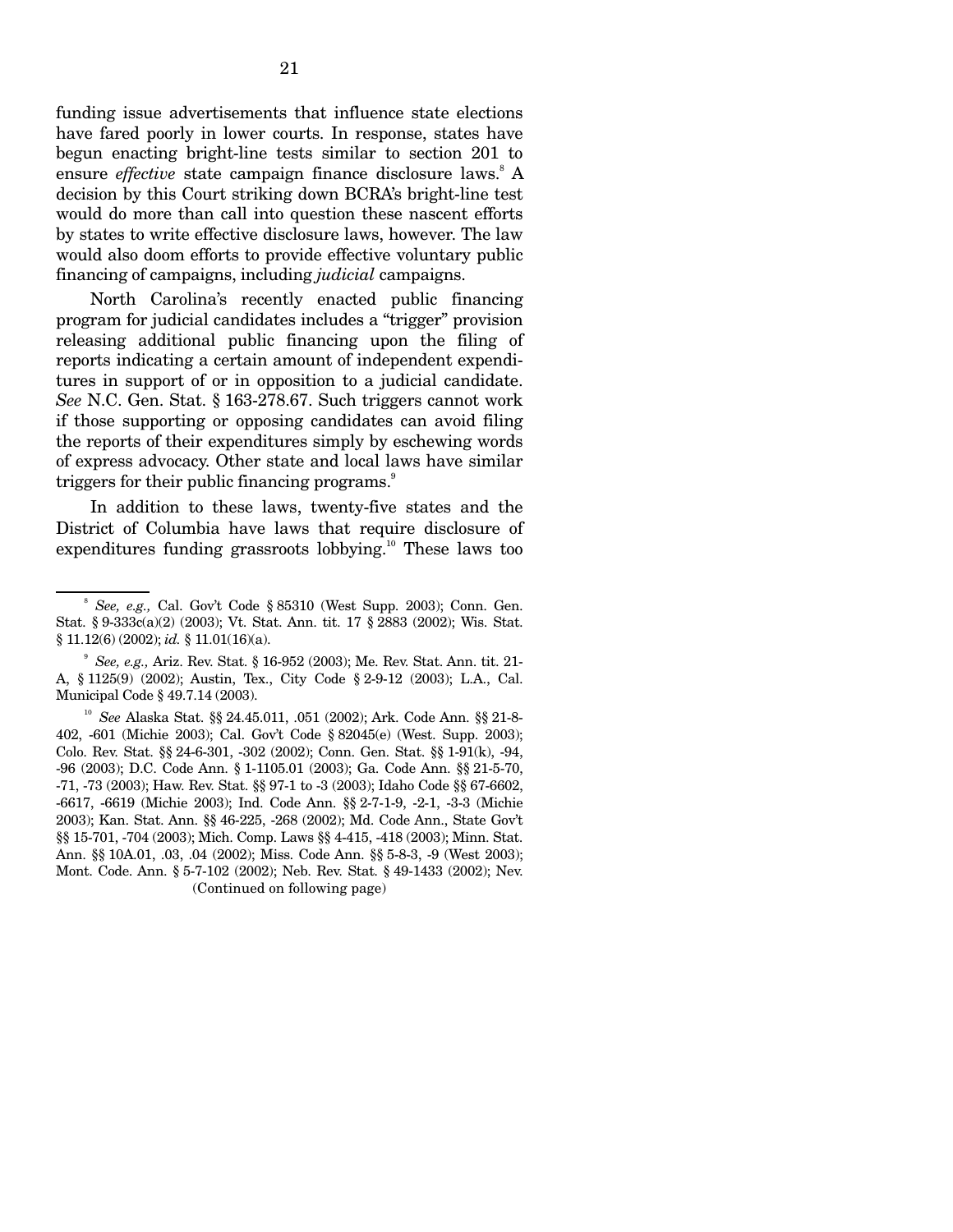could be subject to challenge should this Court strike down the electioneering provisions of BCRA on grounds that the government may not require disclosure of expenditures likely to influence government action.

#### **II.**

### **THIS COURT SHOULD AFFIRM THE CONSTITU-TONALITY OF NARROWLY TAILORED LAWS RE-QUIRING CORPORATIONS AND UNIONS TO USE A SEGREGATED FUND FOR COMMUNICATIONS THAT INFLUENCE ELECTIONS.**

**A. This Court Has Recognized the Compelling Interests Served by Limits on Excessive Corporate and Union Involvement in the Electoral Process.** 

Since 1947, federal law has required corporations and unions to establish and administer segregated accounts for the purpose of making political contributions and expenditures using funds collected from stockholders, members, executive and administrative personnel, and their families. See 2 U.S.C.A. § 441b (West 1997 & Supp. 2003). Section 203 of BCRA extends that segregated fund requirement to "electioneering communications" defined in section 201. Section 203 is consistent with a long tradition of congressional and state attempts to limit undue corporate and union involvement in elections, and is constitutional.

In *FEC v. Beaumont*, 123 S. Ct. at 2205-08, this Court set forth a detailed "historical prologue" tracing a "century

Rev. Stat. § 218.912 (2002); N.M. Stat. Ann. §§ 2-11-2, -6 (Michie 2002); N.Y. Legis. Law §§ 1-c, -j (McKinney 2003); Or. Rev. Stat. §§ 171.725, .745 (2001); 65 Pa. Cons. Stat. §§ 1303, 1305 (2002); Vt. Stat. Ann. tit. 2, §§ 261, 264 (2003); Va. Code Ann. §§ 2.2-419, -426 (Michie 2003); Wash. Rev. Code § 42.17.200 (2003); W. Va. Code § 6B-3-5 (2003).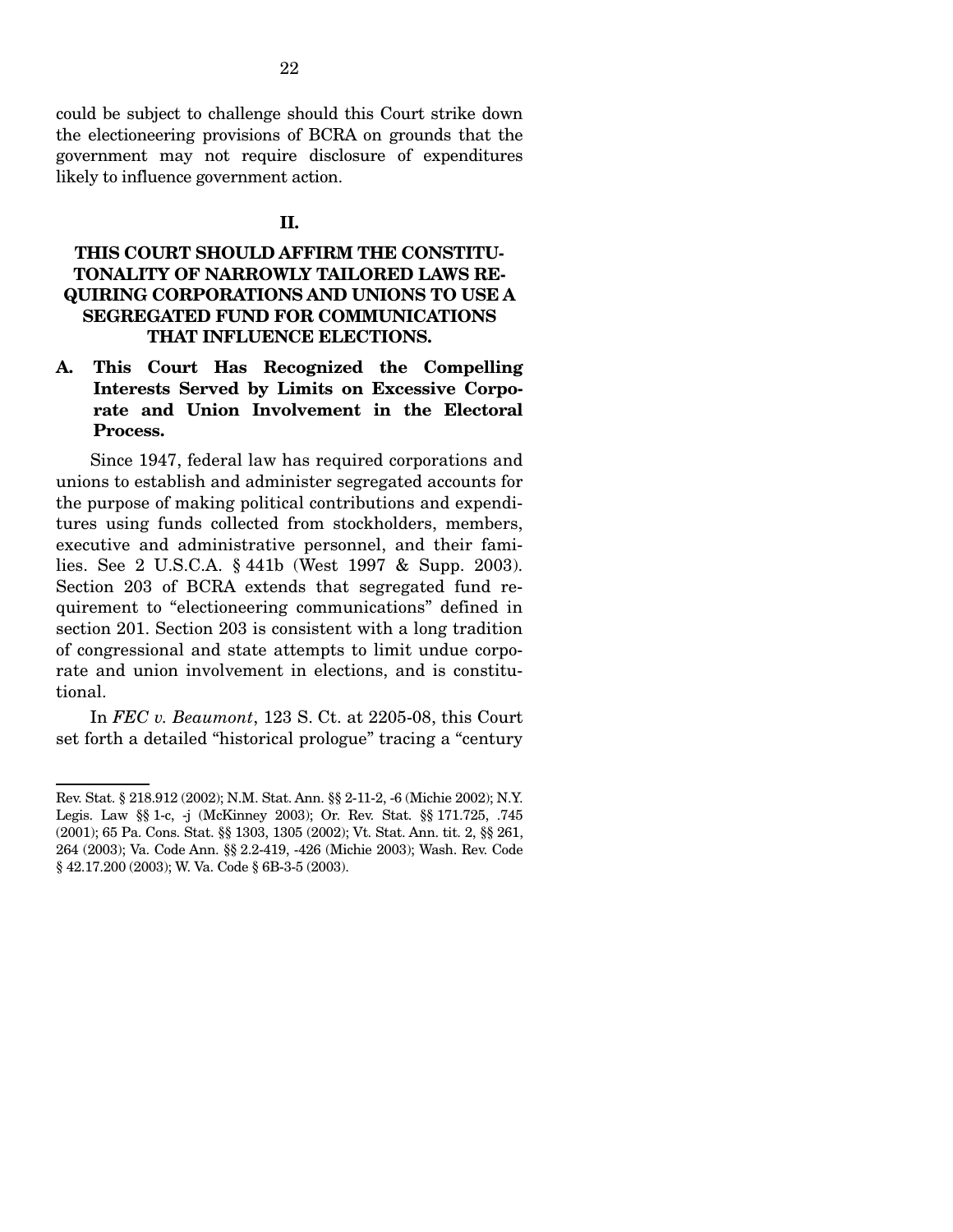of congressional efforts to curb corporations' potential 'deleterious influences on federal elections.'" *Id.* at 2205 (quoting *United States v. Auto. Workers*, 352 U.S. 567, 585 (1957)). The Court explained that federal law in this area began with the 1907 Tillman Act, followed by "periodic amendment . . . meant to strengthen the original, core prohibition on direct corporate contributions." *Id.* at 2206. While not mentioned in *Beaumont*, state efforts to limit excessive corporate involvement in the electoral process date back even further, to 1891.<sup>11</sup>

This Court has consistently supported special rules for corporation and labor union involvement in candidate elections. *Id*. at 2200 (upholding federal corporate contribution limitations applied to nonprofit ideological corporations); *Austin*, 494 U.S. at 669 (upholding Michigan requirement that corporations spend money on state candidate elections only through a segregated fund); *FEC v. Nat'l Right to Work Comm.*, 459 U.S. 197 (1982) ("*NRWC*") (upholding federal requirement that corporations without shareholders restrict solicitations for segregated PACs to "members" of corporation).

This Court has recognized four interests that justify limits on corporate and union contributions and expenditures, three of which are relevant to BCRA  $\S 203$ .<sup>12</sup>

(1) *Preventing Corruption and the Appearance of Corruption*. This Court has long recognized that "substantial aggregations of wealth amassed by the special advantages

<sup>11</sup>*See* Ky. Const. § 150; Act of June 2, 1891, ch. 4538, §§ 1-2, 1891 Fla. Laws 72, 72; Act of Apr. 19, 1905, ch. 291, § 1, 1905 Minn. Laws 436, 436; Act of Apr. 3, 1897, ch. 19, § 1, 1897 Neb. Laws 185, 185; Act of Apr. 6, 1911, ch. 109, § 1, 1911 N.H. Laws 113, 113; Act of Feb. 5, 1907, ch. 121, 1907 N.C. Sess. Laws 134; Act of May 29, 1908, ch. 31, art. 1, art. VII, § 9, 1907- 1908 Okla. Sess. Laws 316, 348; Act of Apr. 5, 1897, ch. 18, § 1, 1897 Tenn. Pub. Acts 143, 143; Act of June 21, 1905, ch. 492, § 1, 1905 Wis. Laws 869, 869; Act of Feb. 17, 1911, ch. 41, § 10, 1911 Wyo. Sess. Laws 50, 53.

 $12$  The fourth interest is preventing circumvention of valid contribution limits, *see Beaumont*, 123 S. Ct. at 2207.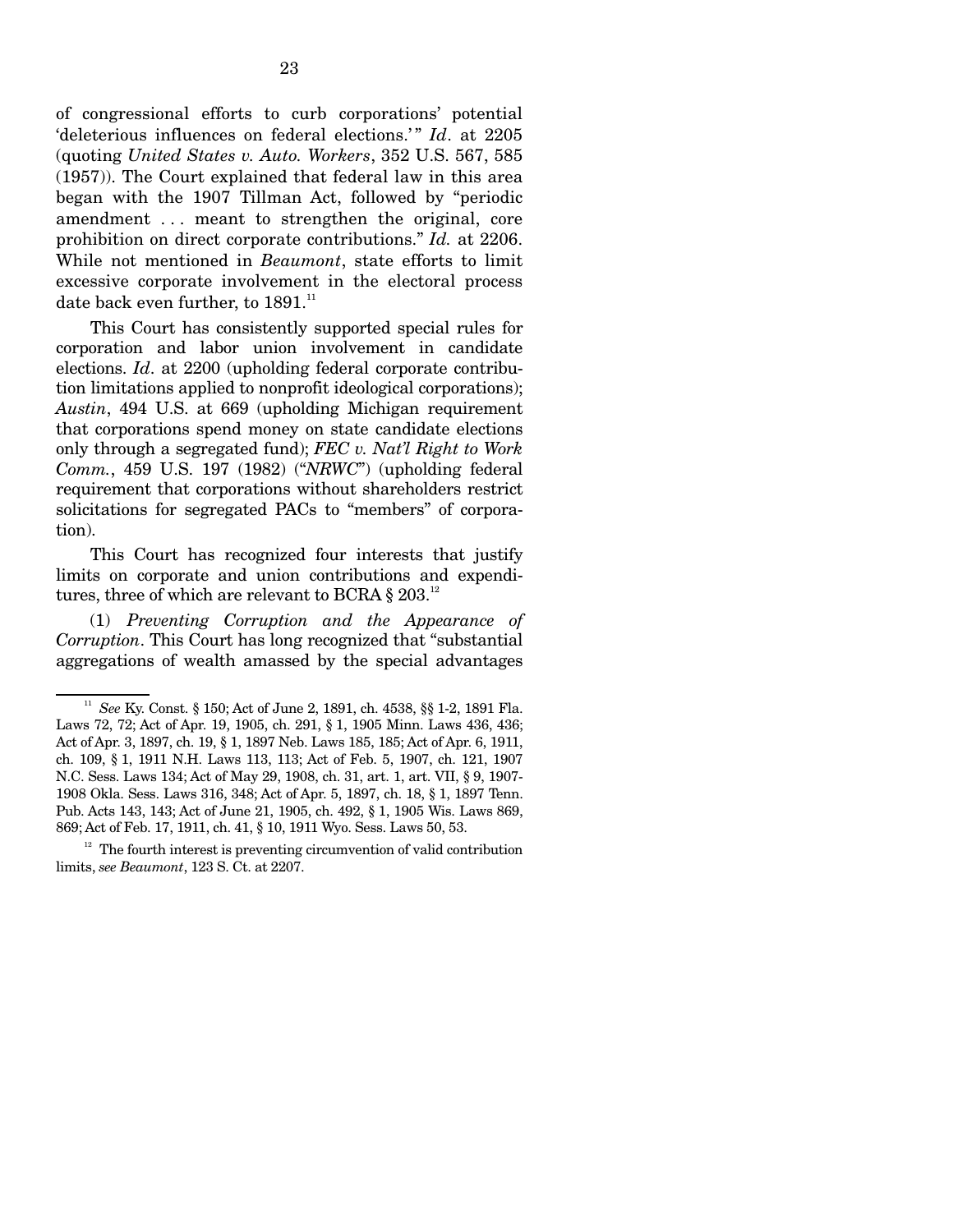which go with the corporate form" may become "converted into political war chests which could be used to incur political debts from legislators." *Beaumont*, 123 S. Ct. at 2206 (quoting *NRWC*, 459 U.S. at 207, internal quotations omitted). No doubt, these "war chests" raise the possibility of corruption and the appearance of corruption as to campaign *contributions* by corporations and unions. In *Bellotti*, 435 U.S. at 788 n.26, this Court explicitly recognized that such war chests raise the same dangers as to *expenditures* as well: "Congress might well be able to demonstrate the existence of a danger of real or apparent corruption in independent expenditures by corporations to influence candidate elections."<sup>13</sup>

(2) *Preventing the Corrosive Effect of Corporate Wealth on Politics*. In *Austin,* this Court held that a limit on corporate expenditures was justified by "the corrosive and distorting effects of immense aggregations of wealth that are accumulated with the help of the corporate form and that have little or no correlation to the public's support for the corporation's political ideas" but that result from "unique state-conferred" benefits. *Austin*, 494 U.S. at 660.

(3) *Shareholder and Union Member Protection.* In *NRWC*, 459 U.S. at 208, this Court recognized that the segregated fund requirement protects individuals "who have paid money into a corporation or union for purposes other than the support of candidates from having that money used to support political candidates to whom they may be opposed." *See also Beaumont*, 123 S. Ct. at 2206; *United States v. Congress of Indus. Org.,* 335 U.S. 106, 113 (1948).

<sup>&</sup>lt;sup>13</sup> In the later *Austin* case, this Court did not determine whether or not this interest justified the segregated fund requirement for corporate expenditures on express advocacy. *See Austin*, 494 U.S. at 659 ("*Regardless of whether* this danger of 'financial *quid pro quo*' corruption . . . may be sufficient to justify a restriction on independent expenditures ... ") (emphasis added).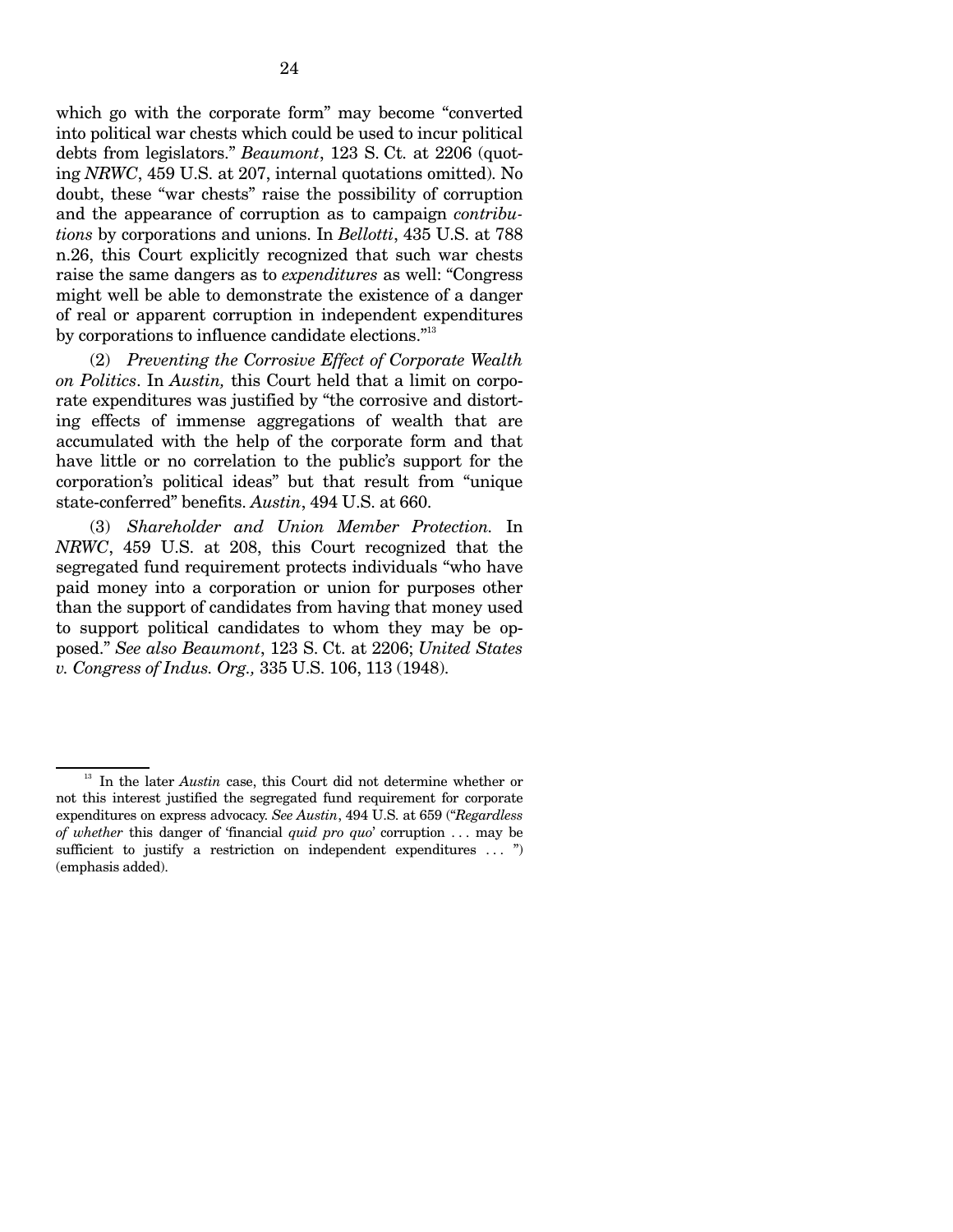As explained in Part I.B, interpretations of the Court's *Buckley* opinion have allowed corporations and unions to skirt limits on their involvement in the electoral process by eschewing words of express advocacy. Corporations and unions have made millions of dollars of "soft money" contributions to political parties to fund election advertisements that avoid words of express advocacy. *See, e.g.,* Supp. App. 1284sa (Leon). They also have spent millions more on independent expenditures lacking such words. Supp. App. 1316sa-1317sa (Leon). The result is a gutting of the longstanding segregated fund requirement of 2 U.S.C.A. § 441b.

### **C. This Court Should Recognize BCRA's Bright-Line "Electioneering Communications" Provision as a Narrowly Tailored Means of Limiting Corporate and Union Involvement in the Electoral Process.**

Congress sought to deal with the evisceration of the controls on corporate and union involvement in the political process by extending the segregated fund requirement to electioneering communications as defined under the bright-line test of BCRA section 201. The government's interests in limiting corporate or union contributions and expenditures apply equally whether or not an advertisement that is intended or likely to influence the outcome of elections includes words such as "Vote for Jones." The provision merely insures that the existing federal segregated fund requirement is *effective.* 

The connection between corruption – and the appearance of corruption – and corporate and union *contributions* to fund issue advertisements is obvious: large contributions can create political debts for legislators. In addition, the evidence presented below shows that corporate and union war chests also raise the possibility of corruption and the appearance of corruption as to *independent expenditures*. Judge Kollar-Kotelly detailed how federal candidates and political parties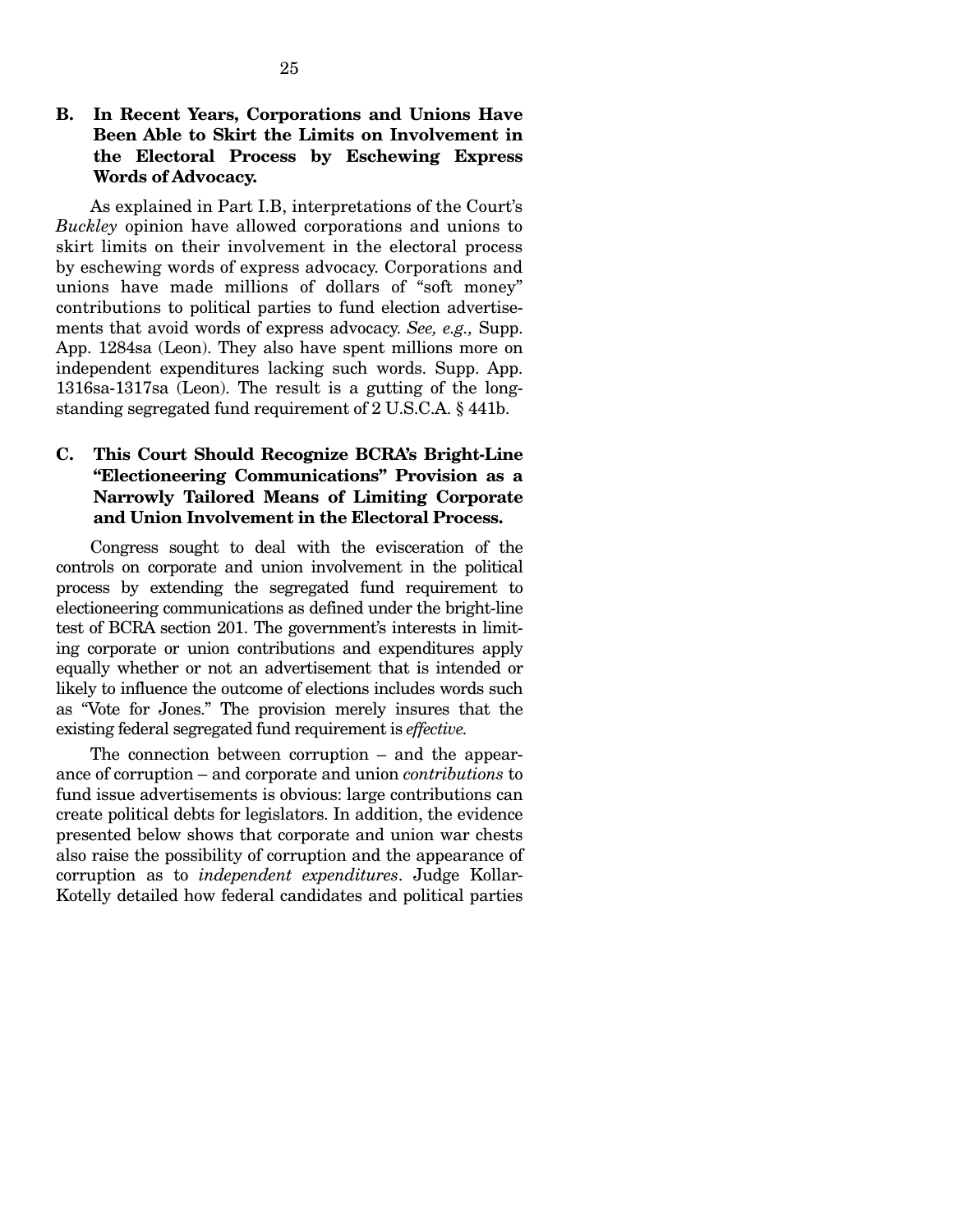"know and appreciate who runs candidate-centered issue advertisements in their races." Supp. App. 708sa-719sa (Kollar-Kotelly) (capitalization altered). No other judges made contrary findings.

BCRA's legislative change is simply the most recent of what this Court recognized are "periodic amendment[s] [to congressional laws regulating corporate political activity] . . . meant to strengthen the original core prohibition on direct corporate contributions." *Beaumont*, 123 S. Ct. at 2206. As this Court has done in its other recent campaign finance cases, it should show "respect for the 'legislative judgment that the special characteristics of the corporate structure require particularly careful regulation.'" *Id.* at 2207 (quoting *NRWC,* 459 U.S. at 209-10).

Two of the lower court judges in this case rejected application of the bright-line test to the segregated fund limitation on corporate and union involvement in the electoral process on the ground that it "would prohibit too much protected expression." Supp. App. 367sa n.149 (Henderson); *see also* Supp. App. 1152sa (Leon).

This analysis misses the mark. As this Court explained in *Beaumont*, 123 S. Ct. at 2211, the segregated fund requirement should not be "characteriz[ed] ... as a complete ban.... [T]he section 'permits some participation of unions and corporations in the federal electoral process by allowing them to establish and pay the administrative expenses of [PACs].'"

Nor is the law substantially overbroad. As explained in Part I.C., *supra*, "genuine" issue advertisements that must be funded through segregated funds under the new law, even if not intended to influence the outcome of elections, are intended to influence government decisions and in fact will almost inevitably – however intended – *influence the outcome of elections* if made under the circumstances described in BCRA's bright-line definition. The AFL-CIO acknowledges this point in its brief. AFL-CIO Br. at 21 (AFL-CIO broadcast advocacy "certainly might 'affect,' or be perceived to 'affect,' elections in the sense of influencing the electoral issue climate, forcing candidates to address union priority matters, informing the public and generating popular pressure on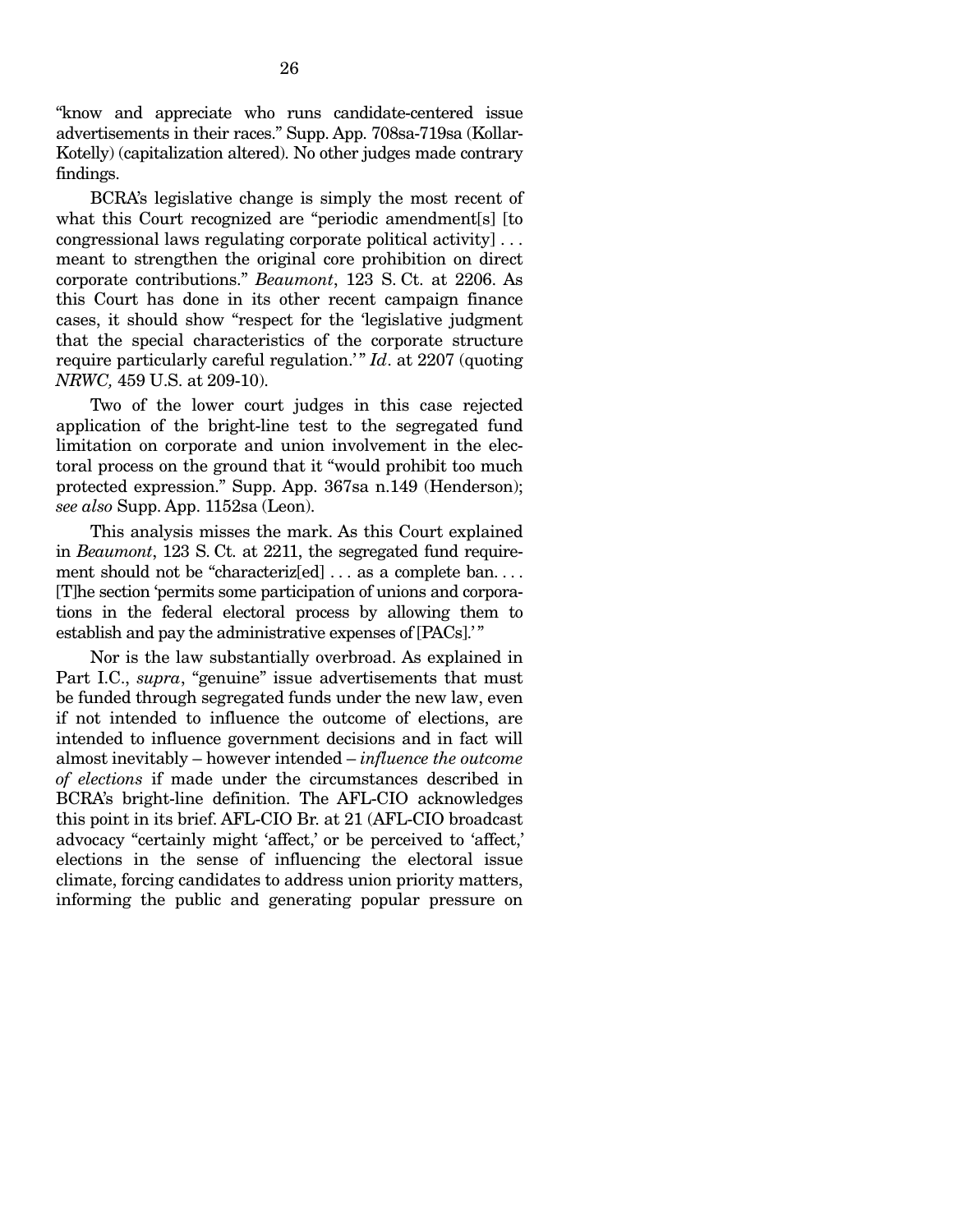candidates to embrace particular policies. In turn, the labor movement's impact on public policy is only enhanced when electoral considerations motivate office-holders").

Three of the same interests that this Court has recognized for limiting corporate and union attempts to influence elections through express advocacy apply as well to the government's interest in limiting excessive corporate and labor influence over the outcome of elections, whatever the *intention*  of the corporations and unions paying for the advertisements.

Large amounts of corporate and union spending referring to a candidate for federal office and broadcast *around the time of elections* raise at least the appearance of corruption in voters' minds, not to mention the threat of actual corruption. The concern is neither novel nor implausible. *Cf*. *Shrink Mo.*, 528 U.S. at 391.

In addition, limiting the corrosive effect on elections of immense aggregations of wealth that are accumulated as a result of unique state-conferred privileges and benefits – an interest this Court found sufficiently compelling to justify a segregated fund requirement in *Austin* – applies equally whether or not a corporation or labor union *intends* to influence an election so long as large spending *is likely to have that effect*. Nor does that corrosive effect depend upon the presence of "express advocacy."

Importantly, plaintiffs in this case have not challenged the holding in *Austin* that the "corrosive effect" of immense aggregations of wealth through the corporate form justifies regulating corporate express advocacy.<sup>14</sup> Cf. Beaumont, 123 S. Ct. at 2212 (Kennedy, J., concurring) (declining to reconsider distinction between contributions and expenditures because the issue was not presented for review). The question

 $14$  The closest the plaintiffs come in their opening briefs to challenging *Austin* is the discussion of the media exemption in the National Rifle Association Br. at 47-48. The NRA does *not* attack *Austin*'s central holding on the corrosive effects of corporate wealth, but rather raises an equal protection attack based on BCRA's exemption of media corporations from the electioneering communications regulations.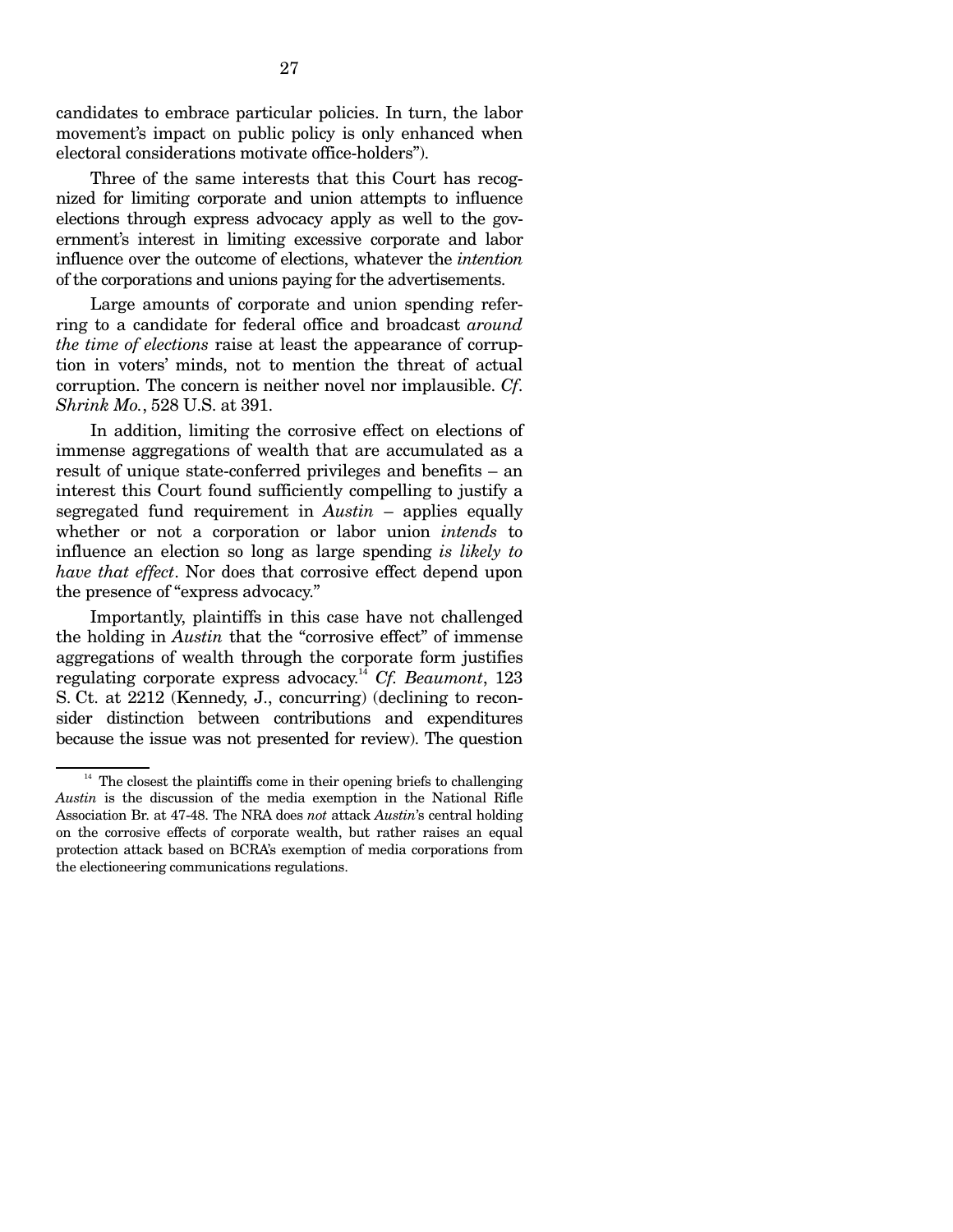then should be simply whether the same "corrosive effect" rationale for limits on corporate express advocacy applies as well to corporate and union advertisements lacking words of express advocacy but likely to influence the outcome of elections. It certainly does apply in that context, and plaintiffs offer no arguments to the contrary. <sup>15</sup>*See* Foley*, supra*, 2 Election L.J. (temporary pages 12-15).

Similarly, the government's interest in corporate shareholder and union feeholder protection applies equally whether or not an advertisement funded with shareholder or union member funds contains words of express advocacy. *Cf. Lehnert v. Ferris Faculty Ass'n*, 500 U.S. 507, 521-22 (1991) (plurality opinion) (state may not compel its employees to subsidize legislative lobbying or other political union activities, including "discussion[s] of governmental affairs," outside the limited context of contract ratification or implementation).

Even if this Court were to hold that the government may not require unions and corporations to pay for broadcast advertisements through a segregated fund when the corporation or union does not *intend* to influence the outcome of elections and uses no words of express advocacy, the law is not substantially overbroad. The vast majority of candidatespecific issue advertisements that are broadcast to the relevant electorate in the period immediately before the election are intended to influence the outcome of federal elections. *See* Supp. App. 1315sa-1325sa (Leon); Supp. App. 678sa-708sa (Kollar-Kotelly). In addition, as noted in Part I.C., in evaluating overbreadth, this Court should consider not only the empirical evidence regarding *the extent* of valid versus

<sup>&</sup>lt;sup>15</sup> MCFL is not to the contrary. In *MCFL*, this Court referred to the overbreadth language in *Buckley*, characterizing its construction of the express advocacy provision in *Buckley* as a means to "avoid problems of overbreadth." *MCFL*, 479 U.S. at 248. As explained above, *Buckley* found overbreadth in the context of the FECA's purposes. In contrast, in this case there is no overbreadth in the context of BCRA's purpose to control excessive corporate and union influence over the electoral process, whatever the intention of the corporate or union advertisers.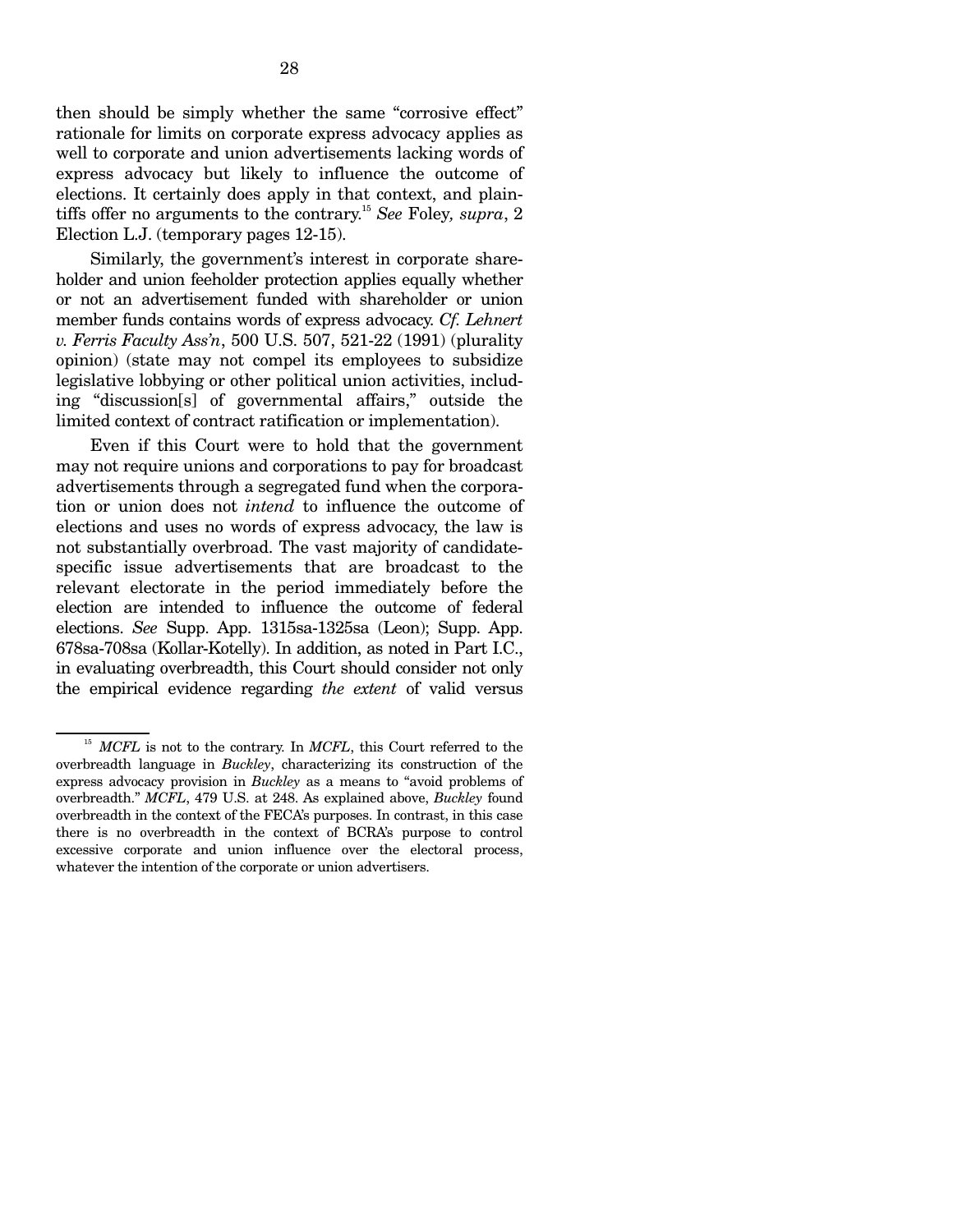invalid applications of the law, but also *qualitative factors*, such as the state's strong interest in legislation of this kind, legislative inability to craft a more narrowly tailored law, and the extent of the burden of the law in its invalid applications.

Here, the government has a strong and longstanding interest in regulating corporate and union involvement in the electoral process; the government has no ability to craft a more narrowly tailored law that will materially address what this Court in *Austin* identified as the government's compelling interests; and the law requires only the use of a segregated fund – no speech is banned. The burden is particularly slight in the case of corporate activities. As this Court recently noted in the context of a corporate contribution ban, "[a] ban on direct corporate contributions leaves individual members of corporations free to make their own contributions, and deprives the public of little or no material information." *Beaumont*, 123 S. Ct. at 2210 n.8. The same may be said of the segregated fund requirement: it leaves individual members of corporations free to make their own contributions or expenditures (including to the segregated fund), and deprives the public of little or no material information.<sup>16</sup>

### **D. If This Court Fails to Uphold BCRA's Bright-Line "Electioneering Communications" Provision, State and Local Government Will Be Unable to Enact** *Effective* **Laws Limiting Corporate and Union Involvement in the Political Process.**

At least fourteen states impose segregated fund requirements on corporations, unions, or both types of

<sup>&</sup>lt;sup>16</sup> The ACLU, NRA, and NRLC all argue that the *Austin* rationale should not apply to these organizations because they are ideological corporations. Those arguments are best addressed by the Court in the context of considering the proper scope of the *MCFL* exception to the law. They are not a reason to strike down the segregated fund requirement as applied to for-profit corporations such as General Motors or Exxon-Mobil or unions such as those comprising the AFL-CIO.